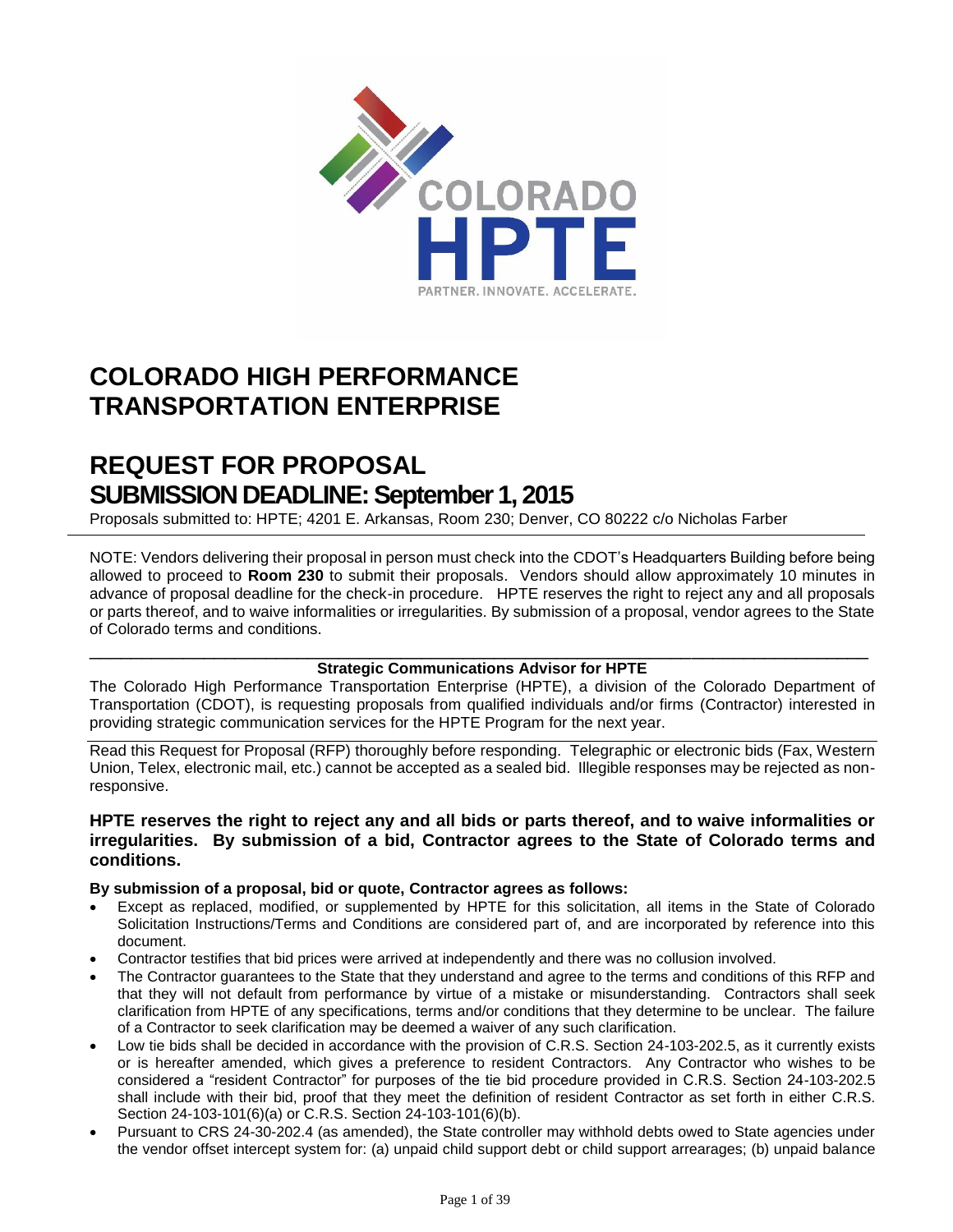of tax, accrued interest, or other charges specified in Article 22, Title 39, CRS; (c) unpaid loans due to the student loan division of the department of higher education; (d) owed amounts required to be paid to the unemployment compensation fund; and (e) other unpaid debts owing to the State or any agency thereof, the amount of which is found to be owing as a result of final agency determination or reduced to judgment as certified by the controller.

 *This award shall be available primarily for use by HPTE. Other State Agencies and Institutions, and Local Governments and Political sub-divisions in the State of Colorado may be allowed to access use of this award ONLY if approved by State Purchasing and such use does not conflict with the work required under any contract with HPTE.*

**All proposals must be submitted on this form and signed in ink by an authorized officer or agent of the** 

| <b>Vendor Name</b>                |     | <b>Signature</b>             | firm. |             |
|-----------------------------------|-----|------------------------------|-------|-------------|
| <b>Vendor</b><br>Name(Print)      |     | <b>Address</b>               |       |             |
| City, State, Zip_<br>Vendor Phone | Fax | ™itle<br><b>F.E.I.N./SSN</b> |       | <b>Date</b> |

**NOTE: Results will be posted on the HPTE web site and/or sent via postal system but** *will not be discussed by phone* **except as noted in the RFP document.**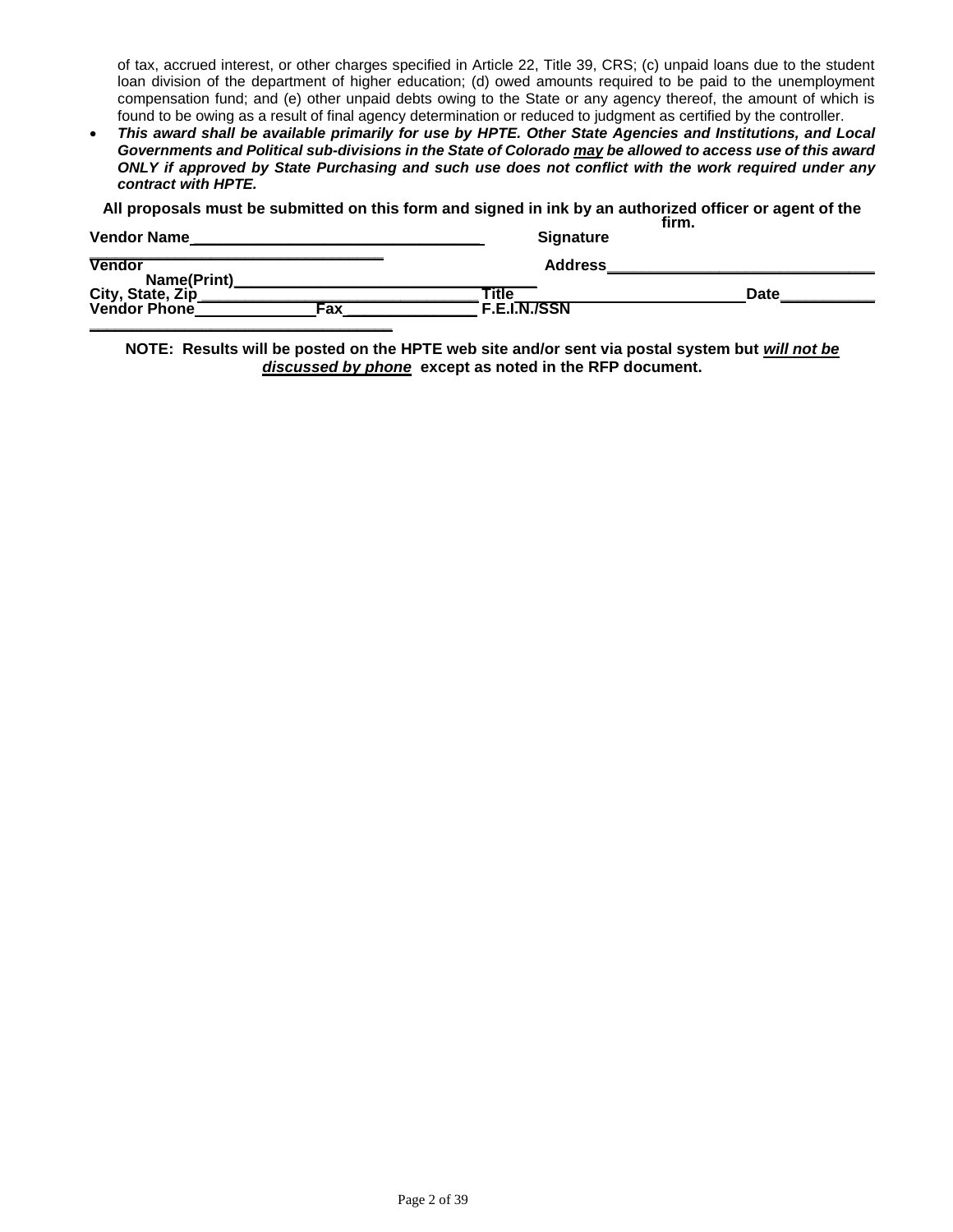# **REQUEST FOR PROPOSAL COLORADO HIGH PERFORMANCE TRANSPORTATION ENTERPRISE**

# **SECTION 1 ADMINISTRATIVE INFORMATION**

#### **1.1 ISSUING OFFICE:**

This request for proposal is issued for the State of Colorado by the High Performance Transportation Enterprise. All contact regarding this Request for Proposal (RFP) is to be directed to:

Mr. Nicholas Farber HPTE Operations Manager 4201 East Arkansas Avenue, Room 230 Denver, CO 80222 (720) 248-8544 [nicholas.farber@state.co.us](mailto:nicholas.farber@state.co.us)

#### **1.2 PURPOSE:**

The purpose of this RFP is to obtain competitive bid proposals from qualified individuals and/or firms interested in serving as a strategic communications advisor for the HPTE Program (the Program) as more specifically described below.

This RFP provides prospective proposers with sufficient information to enable them to prepare and submit proposals for consideration by HPTE to satisfy the needs as outlined in the Scope of Work.

|    | <b>SCHEDULE OF ACTIVITIES:</b>                                                            | <b>DATE</b>              | <b>TIME</b><br>(MST) |
|----|-------------------------------------------------------------------------------------------|--------------------------|----------------------|
| Α. | <b>RFP Published on HPTE Website</b>                                                      | July 28, 2015            | 2PM                  |
| В. | Prospective Proposers' Inquiry Deadline                                                   | August 12, 2015          | 4PM                  |
| C. | <b>Response to Proposer Questions</b>                                                     | August 19, 2015          | 4PM                  |
| D. | <b>PROPOSAL SUBMISSION DEADLINE</b>                                                       | <b>SEPTEMBER 1, 2015</b> | 4PM                  |
| Е. | <b>Evaluation of Proposals</b>                                                            | September 2, 2015        | N/A                  |
| F. | Top Consultants Selected and Notified of Interview<br>(estimate) if determined necessary. | September 11, 2015       | 2PM                  |
| G. | Interviews with short list of Consultants (estimate),<br>required.                        | September 15, 2015       | 9AM                  |
| Η. | <b>Consultant Selection (estimate)</b>                                                    | September 16, 2015       | 12PM                 |

#### **1.4 PROPOSAL SUBMISSION:**

All proposals must be received by the Procurement and Contract Services, 4201 East Arkansas Avenue, Room 200 Denver, CO 80222, no later than the date and time shown in the Schedule of Activities, Proposal

# **1.3**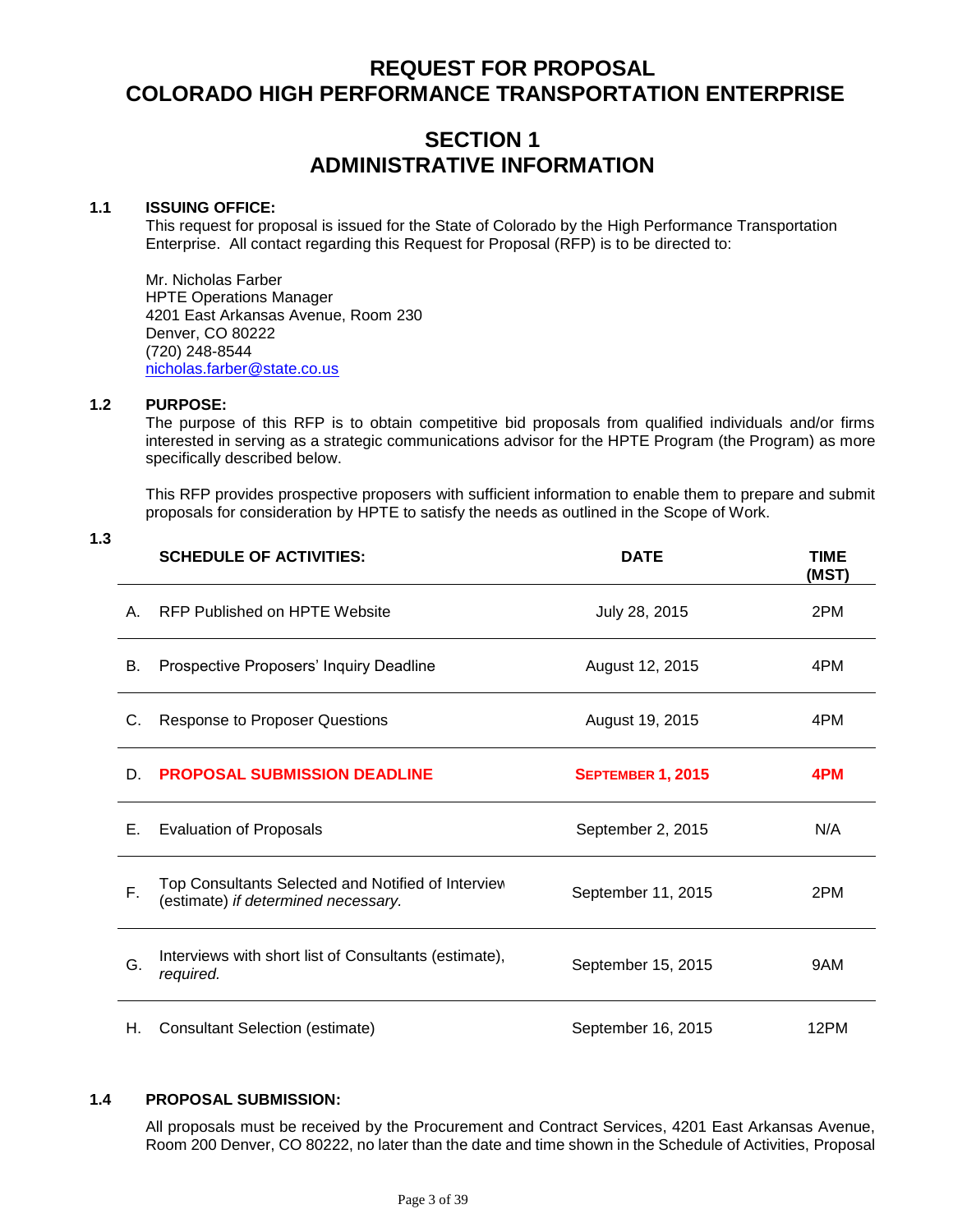Submission Deadline for receipt of proposals. Each proposal shall consist of **one (1) original** (identified as such) and **6 copies** of the proposer's *complete* proposal. It is the responsibility of the proposer to ensure that their proposal is received by the HPTE prior to the deadline. Proposers mailing their documents should allow ample mail delivery time to ensure timely receipt of their proposals. PROPOSALS RECEIVED AFTER THE ABOVE DATE AND TIME WILL NOT BE CONSIDERED. Proposals must be clearly identified as a proposal for the **Strategic Communications Advisor for HPTE** and shall show such information on the **outside** of the proposal packet. Proposals will not be accepted by facsimile or electronic mail transmittal.

Proposals shall not be longer than 10 pages, not including the covers, index, tab sheets, required forms or certifications, resumes and appropriate appendices.

Proposers are advised that HPTE desires that proposals prepared in response to this RFP be submitted on recycled paper, and that all copies be printed on both sides of paper. While the appearance of proposals is important, and professionalism in proposal presentation should not be neglected, non-recyclable, nonrecycled glossy materials and clear plastic covers shall not be used. **In addition, proposals should be in flat bound form to facilitate filing.**

#### **PLEASE NOTE: Proposals submitted in loose-leaf binders or 3-ring binders will not be accepted.**

#### **1.5 INQUIRIES:**

Prospective proposers may make written inquiries concerning this RFP to obtain clarification of requirements. No inquiries will be accepted after the date(s) and time(s) specified in the Schedule of Activities, Section 1.3. Questions must be submitted in writing on the proposer's letterhead to:

Mr. Nicholas Farber HPTE Operations Manager 4201 East Arkansas Avenue, Room 230 Denver, CO 80222 (720) 248-8544 [nicholas.farber@state.co.us](mailto:nicholas.farber@state.co.us)

All envelopes containing questions must be clearly labeled **"Inquiry for Strategic Communications Advisor"** to facilitate handling and distribution. Inquiries sent by fax will be accepted (fax number (303) 757-9656). Email inquiries must be clearly identified and marked "**Inquiry for Strategic Communications Advisor"** in the Subject Line. An addendum will be published onto the HPTE website, at [http://www.coloradodot.info/programs/high-performance-transportation-enterprise-hpte,](http://www.coloradodot.info/programs/high-performance-transportation-enterprise-hpte) responding to questions submitted regarding this RFP.

#### **1.6 AMENDMENTS TO RFP:**

In the event it should be necessary to revise any portion of this RFP, addenda will be published on the HPTE website. It is the prospective proposer's sole responsibility to monitor the internet site, at [http://www.coloradodot.info/programs/high-performance-transportation-enterprise-hpte,](http://www.coloradodot.info/programs/high-performance-transportation-enterprise-hpte) and to acknowledge and/or comply with all addenda to this RFP.

#### **1.7 RESPONSE MATERIAL OWNERSHIP:**

All material submitted pursuant to this RFP becomes the property of the State of Colorado. Proposals may be reviewed by any person after the "Notice of Intent to Make an Award" letter has been issued, subject to the terms of Section 24-72-201 et. seq., C.R.S., as amended, Public (open) Records.

#### **1.8 PROPRIETARY INFORMATION:**

All material submitted in response to this RFP will become public record and will be subject to inspection after the HPTE executes a contract with the preferred proposer. Any material requested for treatment as proprietary and/or confidential must be clearly identified and easily separable from the rest of the proposal. Such request must include justification for the request. The request will be reviewed and either approved or denied by the HPTE Director. If denied, the proposer will have the opportunity to withdraw its entire proposal, or to remove the proprietary restrictions. Refer to Section 1.32 of this RFP for submission of Confidential/Proprietary information.

#### **1.9 REJECTION OF PROPOSALS:**

Pursuant to Procurement Rule 24-103-301, the HPTE reserves the right to reject any or all proposals received in response to this RFP, or to cancel this RFP if it is in the best interest of the State to do so. Failure to furnish all information or to follow the proposal format, requested in this RFP may disqualify the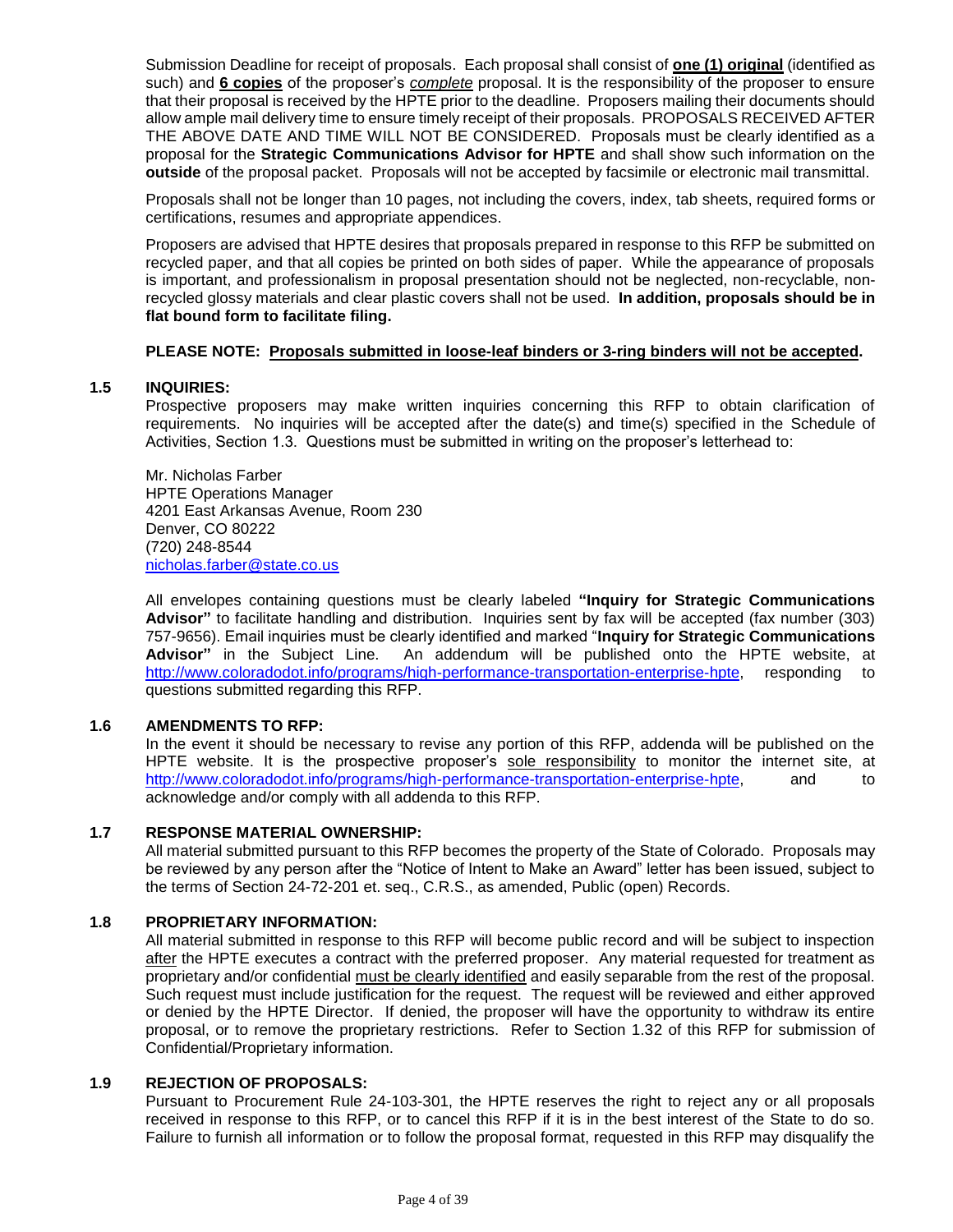proposal. Any exceptions to the Scope of Work must be clearly identified and supported in the proposal. Inclusion of such exceptions does not guarantee acceptance by the HPTE of such variation, and may instead lead to rejection of the proposal as non-responsive.

In the event that award is NOT made to any proposer, or the HPTE cancels the RFP solicitation, all received proposals must remain confidential and not open for public inspection. The purpose for this condition is to prevent any future potential proposers an opportunity to review other bidders' proposals and thereby gain any unfair advantage in submitting future proposals.

Any cancellations occurring before the submittal due date will be returned unopened to the appropriate bidder with a notice of cancellation letter.

#### **1.10 ORAL PRESENTATION/SITE VISITS:**

Proposers *may be* asked to make oral presentations, and participate in a question and answer period conducted by the evaluation committee, to insure that the proposers have the abilities offered in their proposal, to provide the services solicited specifically by the HPTE and, potentially, other State agencies. The *optional* oral presentation stage of the RFP selection process is designed solely for the benefit of the evaluation committee towards assisting it in making a final proposal selection. Oral presentations will be conducted at the sole discretion of the committee, and be at the proposer's expense. If invited to make a presentation, the proposer should be prepared to answer any possible questions of clarification related to the RFP requirements or the proposal submitted in response to this RFP solicitation. If invited to make an oral presentation, proposer must ensure attendance by those primary staff members anticipated to provide services under any resulting contract, and any other personnel identified by HPTE at the time of invitation.

#### **1.11 PARENT COMPANY:**

If a proposer is owned or controlled by a parent company, the name, main office address and parent company's tax identification number must be provided in the proposal.

#### **1.12 EVALUATION CRITERIA:**

An evaluation will be made by a committee to determine the merit of proposals received in accordance with the evaluation criteria defined herein. The recommendations of this group will be forwarded to the HPTE Director for approval.

- 1.12.1 Failure of the proposer to provide in their proposal any information requested in this RFP may result in disqualification of the proposal and shall be the responsibility of the proposing individual or firm.
- 1.12.2 During the evaluation process, discussions may be conducted with proposers who submit proposals determined to be realistic candidates for the award. It will be the recommendation of the evaluation committee if discussions for clarification are needed, based on their experience with application of these services to HPTE specific projects.
- 1.12.3 The sole responsibility of the committee will be to recommend the bidder whose proposal is most responsive to the State's needs while within the available resources. The specifications within this RFP represent the minimum performance necessary for response.
- 1.12.4 Specific evaluation criteria are outlined in Section 3 entitled Evaluation Criteria.

#### **1.13 PROPOSAL CONTENT / ACCEPTANCE OF RFP TERMS:**

A proposal submitted in response to the RFP shall constitute a binding offer. Acknowledgment of this condition shall be indicated by the autographic signature of the proposer, or an officer of the proposer legally authorized to execute contractual obligations. A submission in response to the RFP acknowledges acceptance by the proposer of all terms and conditions including compensation, as set forth herein. Proposer shall identify clearly and thoroughly any variations between its proposal and the RFP. Failure to do so shall be deemed a waiver of any rights to subsequently request modification of the terms of performance, except as outlined or specified in the RFP.

#### **1.14 PROVISION FOR REQUIRED INSURANCE:**

Award of a contract will be contingent upon the successful proposer submitting certificates of insurance in accordance with the provisions of the attached Provision for Required Insurance, provided in the Sample Contract, Attachment B to this RFP.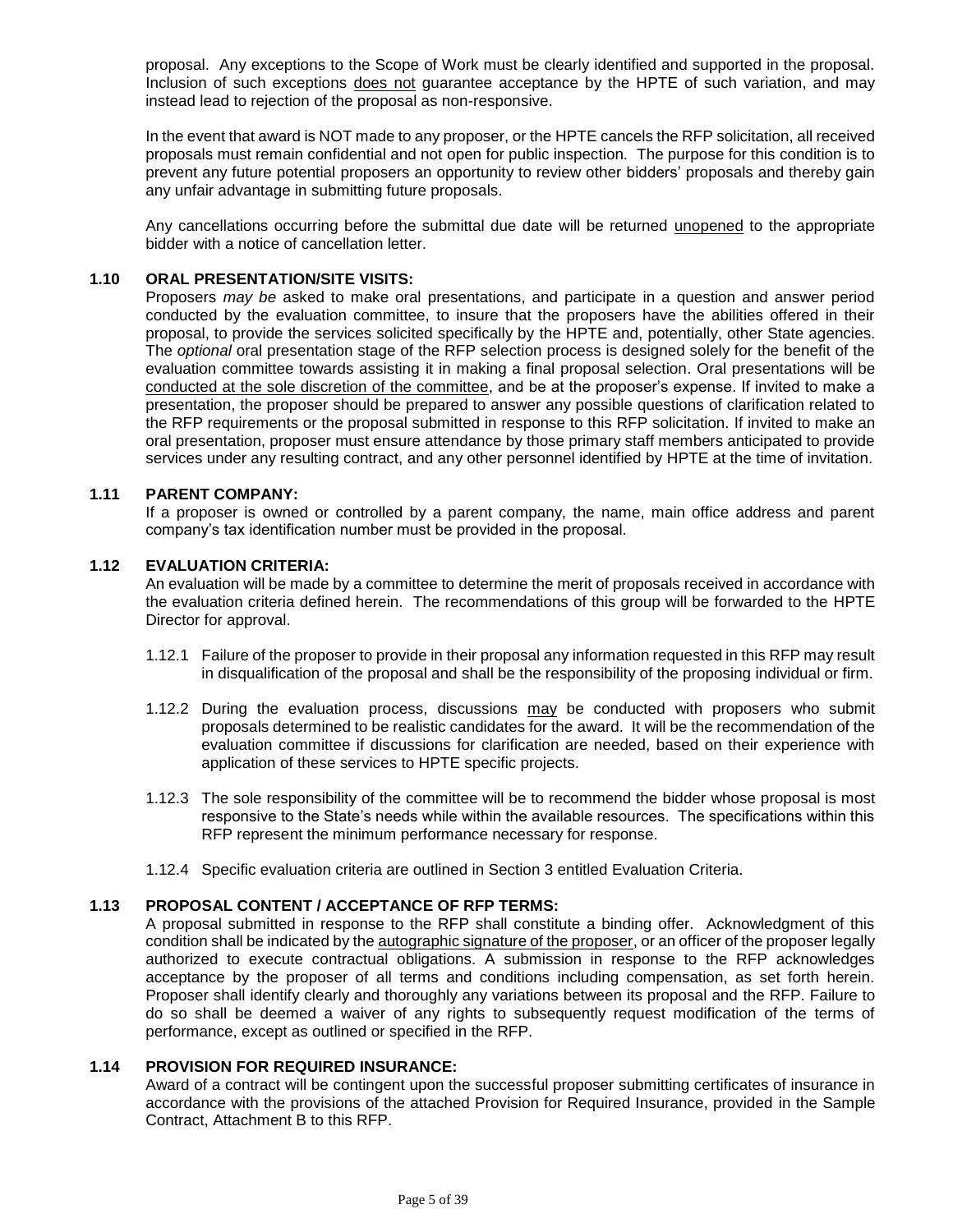#### **1.15 CONSULTANT CERTIFICATION:**

#### **Proposers must submit a signed Consultant Certification Form with their proposal, provided as Attachment A to this RFP.**

#### **1.16 CONFLICT OF INTEREST:**

By submission of a proposal, proposer agrees that, at the time of contracting, the proposer has no interest, direct or indirect, that would conflict in any manner or degree with the performance of the required services. The proposer shall further covenant that, in the performance of the contract, they shall not employ any person having any such known interest. Firms or individuals involved in work on the Interstate 70 East project will not be considered.

#### **1.17 PROPOSAL PRICES:**

Proposed cost information must include, at a minimum, rates associated with each staff position anticipated to work on this Project and any/all overhead multipliers. Although proposers are not asked to provide binding, specific costs at this time, they are urged to submit prices reflective of as accurate and reasonable a prediction of estimated costs as possible based upon the scope of work described in this RFP and the estimate of staff time required to complete. Proposers are alerted that any revisions, including costs, will be closely evaluated by the committee and /or licensed professional, to insure the elimination of any inequities and unacceptable conditions. In addition, proposers are advised that if, in the course of performance of a contract resulting from this RFP solicitation, any travel or per diem is required, those costs will be reimbursed at the rates outlined in the State of Colorado Fiscal Rules.

#### **1.18 REQUEST FOR PROPOSAL/INVITATION FOR BID:**

**The Request For Proposal/Invitation for Bid Form - the cover page of this RFP - must be signed, in ink, by a person authorized to bind the proposer, and returned with the proposal**. **In addition, any subsequent amendments (such as Responses to Inquiries), made to the RFP as per Section 1.6 must be acknowledged with signature by a person authorized to bind the proposer, and returned with the proposal.**

#### **1.19 BUDGETED FUNDS:**

The HPTE has budgeted **\$60,000** and up to \$60,000 for telephone town hall meetings or town hall meetings for the worked described in Section 1.34.

#### **INCURRED COSTS:**

The HPTE is not liable for any cost incurred by proposers prior to issuance of a legally executed contract or procurement document. No property interest of any nature shall occur until a contract is awarded and signed by all concerned parties.

#### **1.20 INTENT TO AWARD:**

After a proposer is selected, an "Intent to Award" letter will be emailed to all firms who submitted a proposal. After Intent to Award has been issued, interested parties may review their proposal by making an appointment with:

Mr. Michael Cheroutes, Director High Performance Transportation Enterprise 4201 East Arkansas Avenue, Room 230 Denver, CO 80222

#### **1.21 PROTESTED SOLICITATIONS AND AWARDS:**

Any actual or prospective proposer or contractor who is aggrieved in connection with the solicitation or award of a contract may protest to the HPTE Director, Mr. Michael Cheroutes. The protest shall be submitted in writing within seven (7) working days after such aggrieved person knows, or should have known, of the facts giving rise thereto. Ref. Section 24-109-101 et seq., C.R.S., as amended; Section 24- 109-201 et. seq., C.R.S. as amended; Section R-24-109-101 through R-24-109-206, Colorado Procurement Rules. Protests received after the seven-working-day period shall not be considered. The written protest shall include, as a minimum, the following:

- A. The name and address of the protestor;
- B. Appropriate identification of the procurement by bid, RFP, or award number;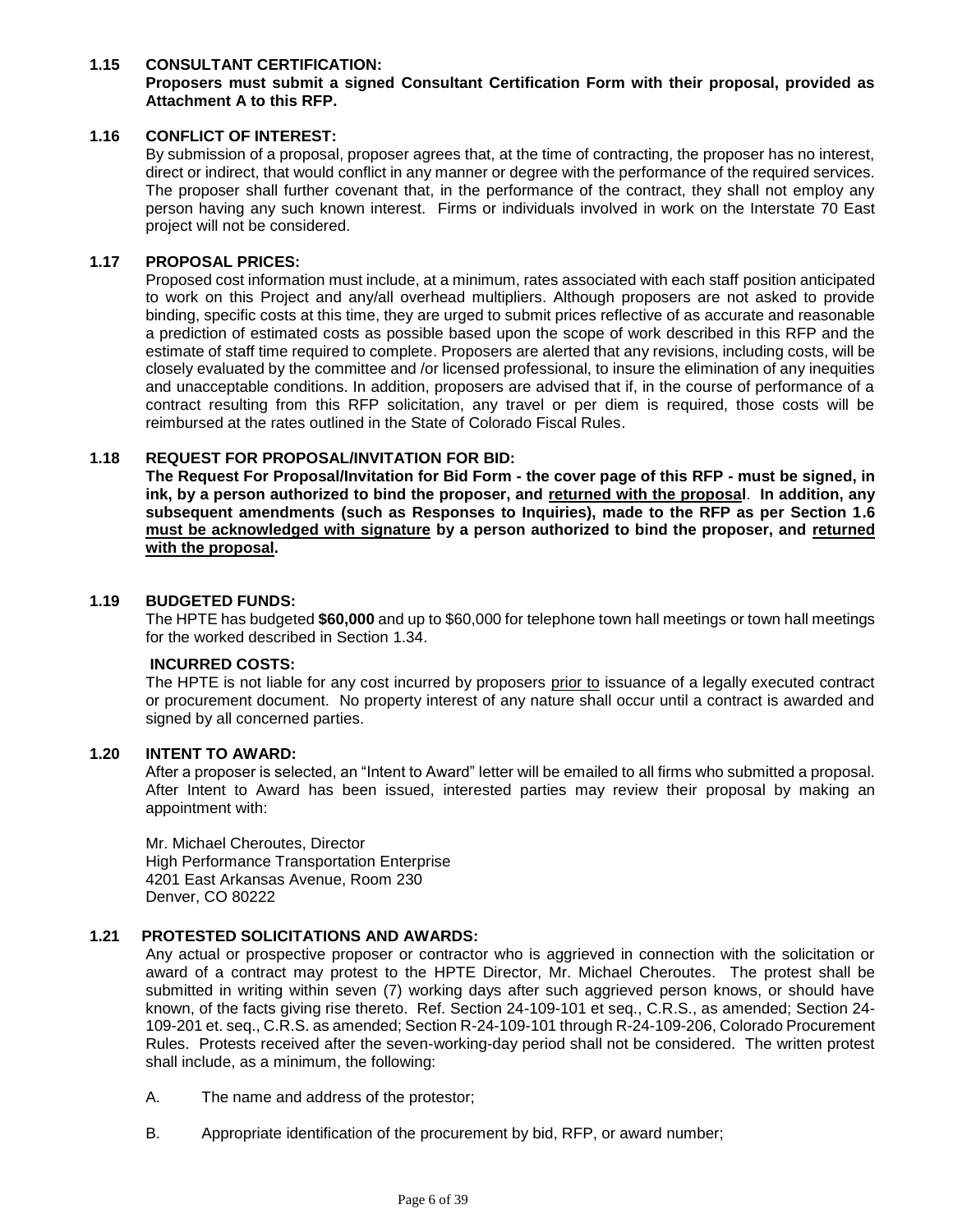- C. A statement of the reasons for the protest; and
- D. Any available exhibits, evidence or documents substantiating the protest.

#### **1.22 STANDARD CONTRACT:**

The HPTE will incorporate standard State contract provisions into any contract resulting from this RFP (see Attachment B, Sample Contract). The HPTE anticipates issuing a contract for a one year term.

#### **1.23 SELECTION OF PROPOSAL:**

All proposers will be notified in writing regarding the results of the RFP selection. Upon review and approval of the evaluation committee's recommendation for award, the HPTE Procurement Office will issue a "Notice of Intent to Make an Award" letter to the apparent successful proposer. Provided, however, that all proposers understand that such letter, by itself, does not grant any property interest or right of any nature in the RFP work/services or to a contract for the performance of such work/services. Contract terms that are consistent with the RFP and that are acceptable to the State must first be discussed, and a contract must then be completed and signed by all parties and the State Controller, before any such right exists. Therefore, the apparent successful proposer receiving a "Notice of Intent to Make an Award" letter shall not rely on that letter to make commitments to third parties, and the apparent successful proposer shall not take any actions(s) to prepare for, or start, the performance of the RFP work/services until a contract is so discussed and executed. If the parties are unable to agree on negotiated terms, for the contract, or if this desired schedule date is not met through no fault of HPTE, HPTE may elect to cancel the "Notice of Intent to Make an Award" letter and make the award to the next most advantageous proposer.

#### **1.24 AWARD OF CONTRACT - MERIT:**

The award will be made to that proposer whose proposal conforms to the RFP terms and conditions and is judged by the committee to be the most advantageous to the State of Colorado and HPTE, price and other factors considered, subject to negotiation, successful discussion, and final execution of an acceptable contract as described above.

#### **1.25 AWARD OF CONTRACT - TIMELINE:**

It is the intent of HPTE to select a preferred proposal within 60 days of the deadline for receipt of proposals. However, as the evaluation process is dependent upon the number of proposals received, their length, and committee member's schedules, the schedule of activities after the proposal submission deadline, is strictly estimated and therefore, bid proposals must be firm and valid for award for at least 90 days after the deadline for receipt of proposals.

#### **1.26 NEWS RELEASES:**

News releases pertaining to this RFP shall NOT be made prior to execution of a contract, and then are to be made only with the approval of HPTE. Selected proposer will not be allowed to discuss this information or to copy records to third parties per State regulation.

#### **1.27 CERTIFICATION OF INDEPENDENT PRICE DETERMINATION:**

- 1.27.1. By submission of this proposal each proposer certifies and, in the case of a joint proposal, each party thereto certifies as to its own organization, that in connection with this procurement:
	- (a) The prices in this proposal have been arrived at independently, without consultation, communication, or agreement, for the purpose of restricting competition, as to any matter relating to such prices with any other proposer or with any competitor;
	- (b) Unless otherwise required by law, the prices which have been quoted in this proposal have not been knowingly disclosed by the proposer and will not knowingly be disclosed by the proposer prior to opening, directly or indirectly to any other proposer or to any competitor; and
	- (c) No attempt has been made by the proposer to induce any other person or firm to submit or not to submit a proposal for the purpose of restricting competition.
- 1.27.2 Each person signing the Request for Proposal / Invitation For Bid form of this RFP certifies that: He/she is the person in the proposer's organization responsible within that organization for the decision as to the prices being offered herein and that he/she has not participated, and will not participate, in any action contrary to 1.28.1 (a) through (c) above.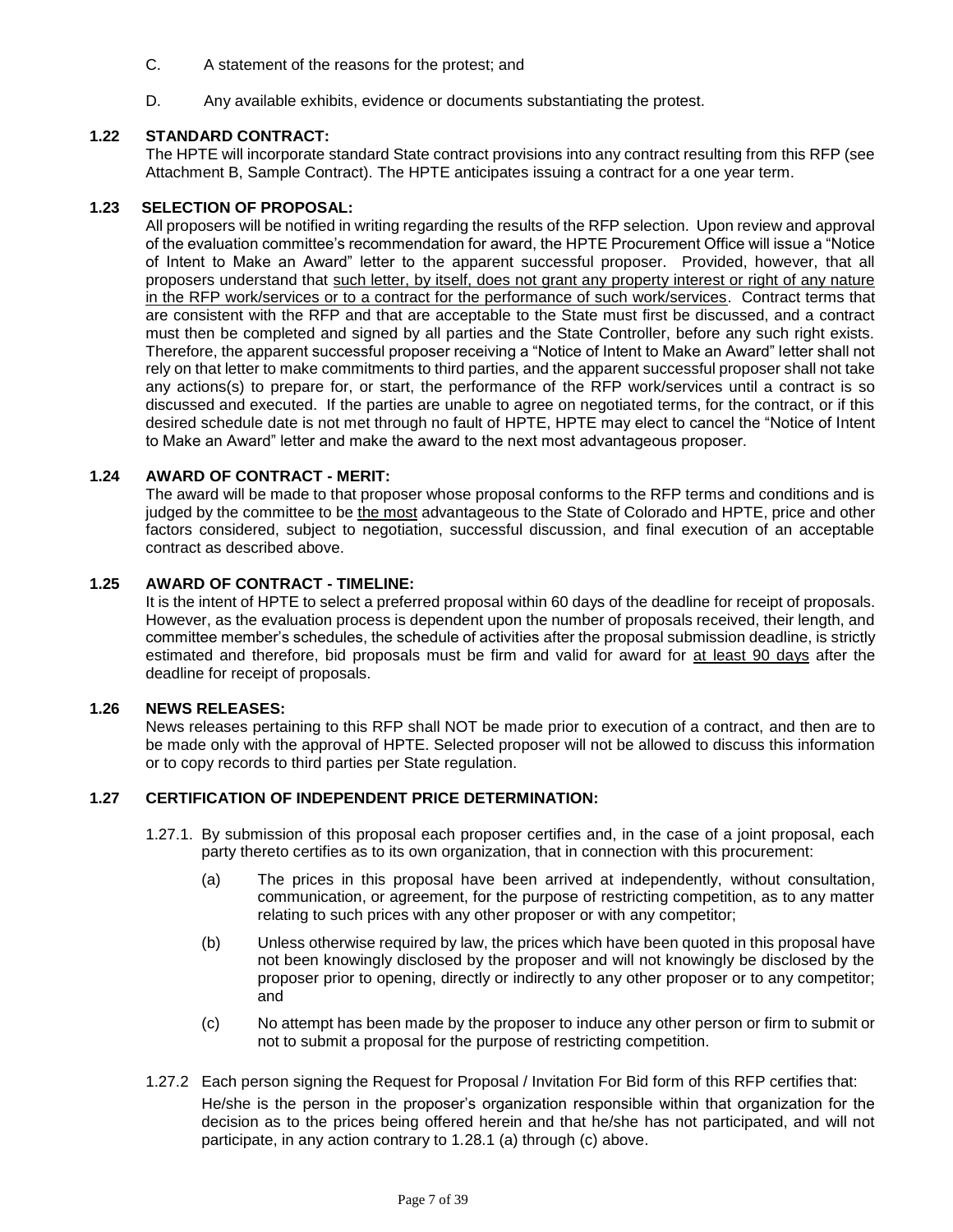**OR**

He/she is not the person in the proposer's organization responsible within that organization for the decision as to the prices being offered herein but that he/she has been authorized in writing to act as agent for the persons responsible for such decision in certifying that such persons have not participated, and will not participate, in any action contrary to 1.28.1 (a) through (c) above, and as their agent does hereby so certify; and he/she has not participated, and will not participate, in any action contrary to 1.28.1 (a) through (c) above.

1.27.3 A proposal will not be considered for award where 1.28.1 (a) and (c), and/or 1.28.2 above have been deleted or modified. Where 1.28.1 (b) above has been deleted or modified, the proposal will not be considered for award unless the proposer furnishes with the proposal a signed statement which sets forth in detail the circumstances of the disclosure and the head of the HPTE Procurement Office, or designee, determines that such disclosure was not made for the purpose of restricting competition.

#### **1.28 TAXES:**

The State of Colorado, as purchaser, is exempt from all Federal taxes under Chapter 32 of the Internal Revenue Code (Registration No. 84-730123K) and from all State and Local Government Use Taxes (Ref. Colorado Revised Statutes Chapter 39-26.114[a]. Seller is hereby notified that when materials are purchased in certain political subdivisions the seller may be required to pay sales tax even though the ultimate product or service is provided to the State of Colorado. This sales tax will not be reimbursed by the State.

#### **1.29 PROJECT SERVICES AND FUNDING AVAILABILITY:**

Financial obligations of the State payable after the current fiscal year are contingent upon funds for that purpose being appropriated, budgeted, and otherwise made available. In the event funds are not appropriated, any resulting contract will become null and void, without penalty to the State of Colorado.

#### **1.30 INTELLECTUAL PROPERTY AND OWNERSHIP RIGHTS:**

All original materials, including any reports, studies, designs, drawings, specifications, notes, documents, software and documentation, computer-based training modules, electronically or magnetically recorded material and related intellectual property developed or created by the successful Contractor pursuant to the services sought by this RFP, and subsequently provided and integrated by contract between HPTE and the successful proposer, shall become the sole property of the State. Any commercial off-the-shelf software (COTS), required by successful proposer to complete the works described for this Contract, will be licensed to HPTE at HPTE's expense either directly by HPTE, or on behalf of HPTE, by the successful proposer.

#### **1.31 SUBMISSION OF CONFIDENTIAL/PROPRIETARY INFORMATION:**

The State neither requests nor encourages the submission of confidential/proprietary information in response to this RFP. Information submitted will be open for public inspection. However, written requests for confidentiality can be submitted to the HPTE Director, provided that the submission must be in STRICT accordance with the following procedures. Adherence to these procedures remains the SOLE RESPONSIBILITY of the proposer.

#### **PROCEDURES FOR SUBMISSION OF CONFIDENTIAL/PROPRIETARY INFORMATION:**

- A. Written request for confidentiality shall be submitted, by the proposer, with the proposal documents.
- B. The written request will be enclosed in an envelope marked "REQUEST FOR CONFIDENTIALITY" and attached to the cover of the ORIGINAL copy of the proposer's proposal that contains the HPTE invitation for proposal page with the proposer's ORIGINAL autographic signature.
- C. The written request must state SPECIFICALLY AND IDENTIFY BY PAGE NUMBER, what elements of the proposal are to remain confidential. The request must also IDENTIFY THE BASIS for the claim of confidentiality, OTHER than a recitation of a SPECIFIC State or Federal statute.
- D. Confidential/Proprietary information MUST be readily IDENTIFIED, MARKED and SEPARATED /PACKAGED from the rest of the proposal. Co-mingling of confidential/propriety information and other information is NOT acceptable.
- E. The HPTE Director will make a written determination as to the apparent validity of any request for confidentiality. The written determination of the Director will be sent to the proposer.
- F. Proposals that are determined to be at variance with this procedure may be declared non-responsive by the Director, and not given further consideration.

#### **1.32 ASSIGNMENT AND DELEGATION:**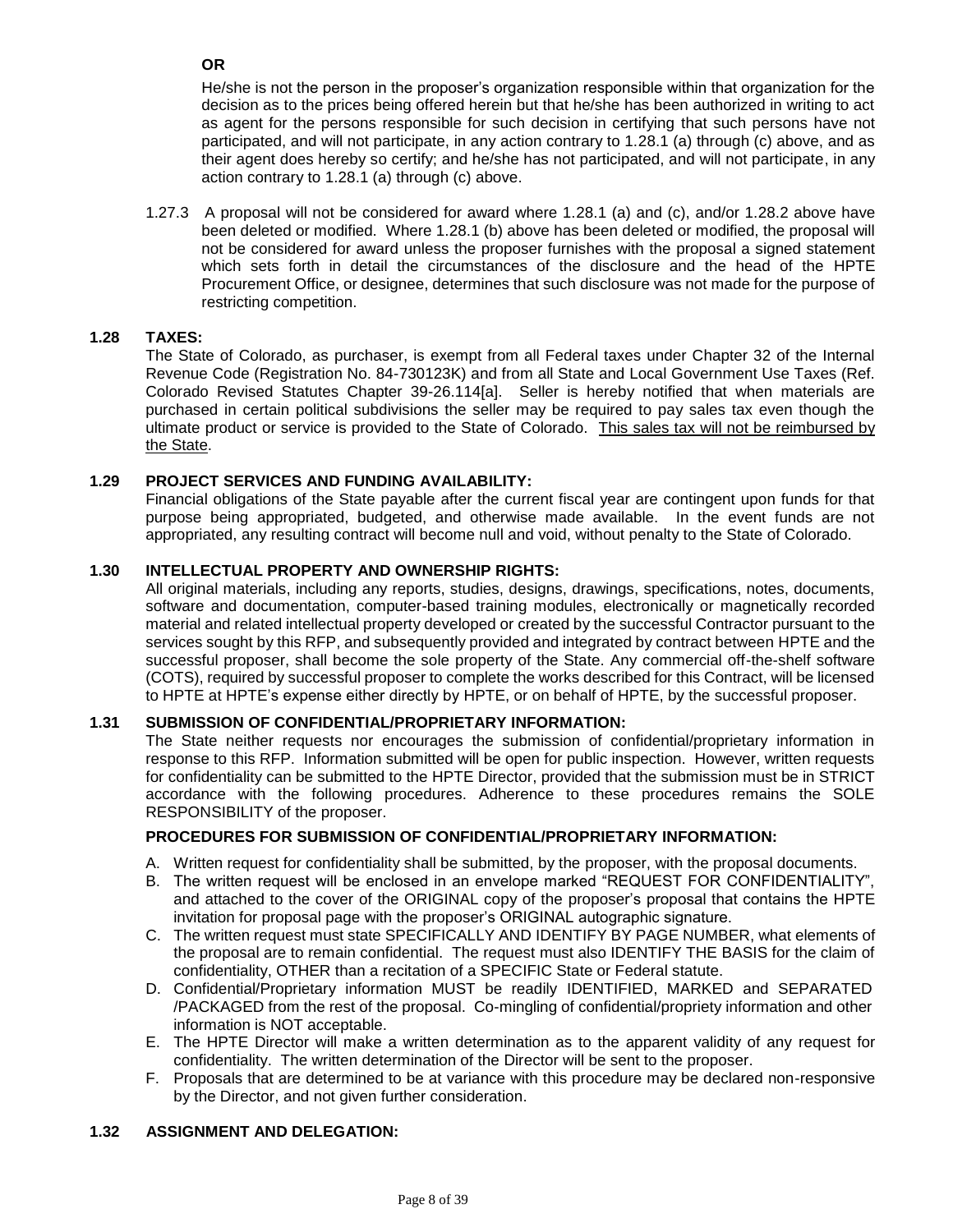Except for assignment of antitrust claims, neither party to any resulting contract stemming from this RFP, may assign or delegate any portion of the Contract without the prior written consent of the other party. This restriction includes contractor use of "out-of-state" personnel that may not have the ability to comply fully with HPTE Project scheduling constraints.

#### **1.33 VENUE:**

The laws of the State of Colorado shall govern in connection with the formation, performance and the legal enforcement of any resulting contract. It is the intent of HPTE that the requirements of Title 24, C.R.S. as amended, Article 101 through 112 and Rules adopted to implement those statutes shall govern this procurement to the extent they may be applicable.

#### **1.34 BACKGROUND, OVERVIEW AND GOALS:**

A. Statement of Solicitation Request

The Colorado High Performance Transportation Enterprise is seeking a proposal for Strategic Communications Advisor for the on-going HPTE Program.

Program Description:

The Funding Advancement for Surface Transportation and Economic Recovery Act (Part 8 of Article 4, Title 43, Colorado Revised Statutes), otherwise known as FASTER, created the HPTE in 2009 as a governmentowned business within the Colorado Department of Transportation (CDOT).

The HPTE has the responsibility to seek out, in partnership with local agencies, communities, and private industry, opportunities for innovative and efficient means of financing and delivering important surface transportation infrastructure projects in the State. It has the power, among others, to impose tolls and other user fees, to issue revenue bonds secured by those fees and to enter into contracts with public and private entities to facilitate public-private partnerships (P3s). The law also introduced a new governance structure, creating an HPTE Board of Directors which includes a mix of State Transportation Commissioners and external stakeholders appointed by the Governor to make it better able to pursue P3s and other creative financing mechanisms.

HPTE, in partnership with CDOT, is seeking to obtain advisory services to inform stakeholders about and build support for the purpose and use of P3s in the innovative finance of major transportation corridors. For a more detailed description of the Program and its various projects, please see the following website:

<http://www.coloradodot.info/programs/high-performance-transportation-enterprise-hpte>

#### B. Scope of Services

Consultant will develop and implement the following for HPTE:

#### **1. Strategic Communications Plan Implementation:**

#### a. **Communications Plan:**

Consultant will coordinate with CDOT and HPTE and other stakeholders to implement a multi-channel communications strategic communications plan to support work that includes: media relations, website, social media, graphics, public presentation materials and displays, press materials and crisis communication.

Communication support may include supporting HPTE's efforts in HPTE in : project-related, transparency and procurement outreach, public-private partnership education and outreach, stakeholder and P3 Alliance coordination, re-branding efforts, tolling outreach, Express Lanes corridor grand openings and all other identified milestones and activities impacting HPTE. Work may include items such as:

> 1. Media relations to include strategies, tactics and suggest action items. Tasks may include developing reporter and editorial board briefings, op-eds, letters to the editor, articles/letters, artwork and design, remarks for events, identifying appropriate speaking engagements and outreach activities, press materials such as, but not limited to press releases, online and print materials.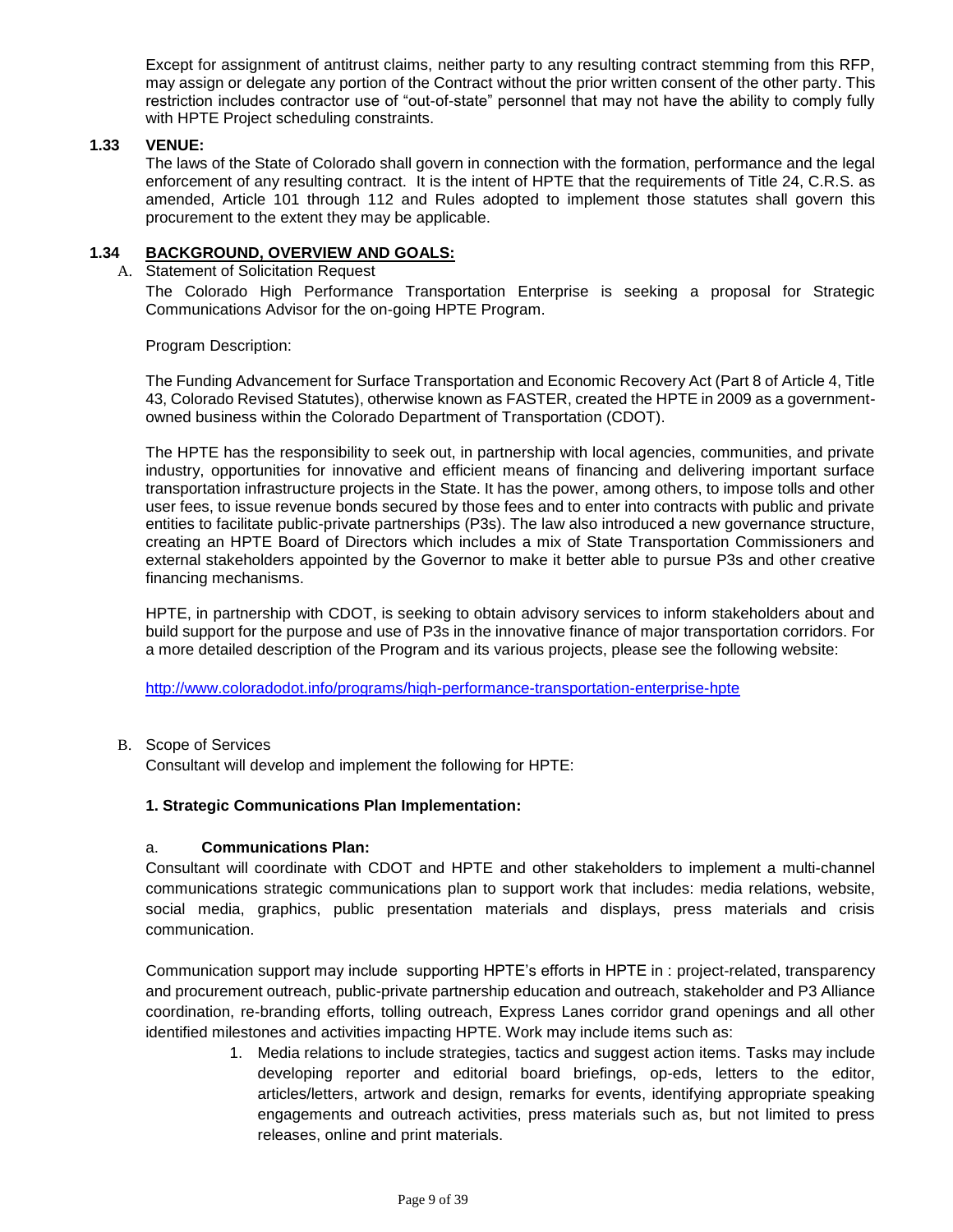- 2. Updating of communications plan as needed and on-going.
- 3. Assistance in record-keeping for meeting requirements from the State Audit and HPTE Transparency Policy.
- 4. Provide planning assistance for town hall and telephone town hall meetings, including securing appropriate vendors for any town hall meeting, as needed.

#### b. **HPTE Website Planning:**

Consultant will evaluate, develop suggestions and help to implement and keep updated the HPTE website with the goals:

- 1. To support HPTE's strategic communications efforts and timelines,
- 2. Be an easy and quick access tool for the public and HPTE stakeholders to access HPTE, project-related data, reports, events and other key public information.
- 3. Work within the CDOT website protocol.

#### c. **HPTE Social Media Planning:**

Consultant will evaluate, create and implement a social media component of the strategic plan to support HPTE's strategic communications efforts and timelines, work in coordination with CDOT, P3 Alliance and other stakeholders. The social media activities will help to increase HPTE's social media presence and should include suggestions for frequency, content, management, etc.

#### d. **HPTE Outreach**

1. All other tasks as assigned by HPTE.

# **SECTION 2 INFORMATION REQUIRED FROM PROPOSERS GENERAL OFFEROR RESPONSE – SUBMISSION GUIDELINES**

#### **2.0 GENERAL SUBMISSION GUIDELINES:**

A "proposal" is a responsive, conforming, unconditional, complete, legible and properly executed offer from a qualified, responsible party interested in providing the services called for, and solicited by, this RFP. It shall be the sole responsibility of the proposer to ensure that the proposal is in the proper form and in HPTE's possession at the designated location before the scheduled time on the due date of receipt. Proposals will not be returned unless the RFP solicitation is cancelled prior to the submittal due date, in which case such proposals will be returned unopened, or opened for identification purposes only. Any proposal received AFTER the submittal due date and time will be returned unopened, or opened for identification purposes only. It is the primary proposer's further responsibility to identify any anticipated subcontractors, and their anticipated work responsibilities.

#### **2.1 PROPOSAL REQUIREMENTS:**

Proposals must provide details of how your organization anticipates providing the services required. This format will allow for more efficient evaluation by the committee and provide proposers with a means of ensuring all requested information is included as part of the submitted documentation. This section of the proposal should contain information amounting to more than a mere duplication or rephrasing of the RFP, instead, the proposer should demonstrate an understanding of the HPTE's needs and objectives. In other words, answer the question: What is the reason for this solicitation and work described herein?

Proposers should organize their material in the following sequence.

- Cover letter and executive summary:
- Organizations credentials and previous experience in undertaking similar assignments, including any prior experience with Programs of this nature.
- Available resources and location of team members for duration of the assignment.
- Proposed project team leader and members and their resumés, as well as a description of how the engagement will be conducted, including involvement of key staff.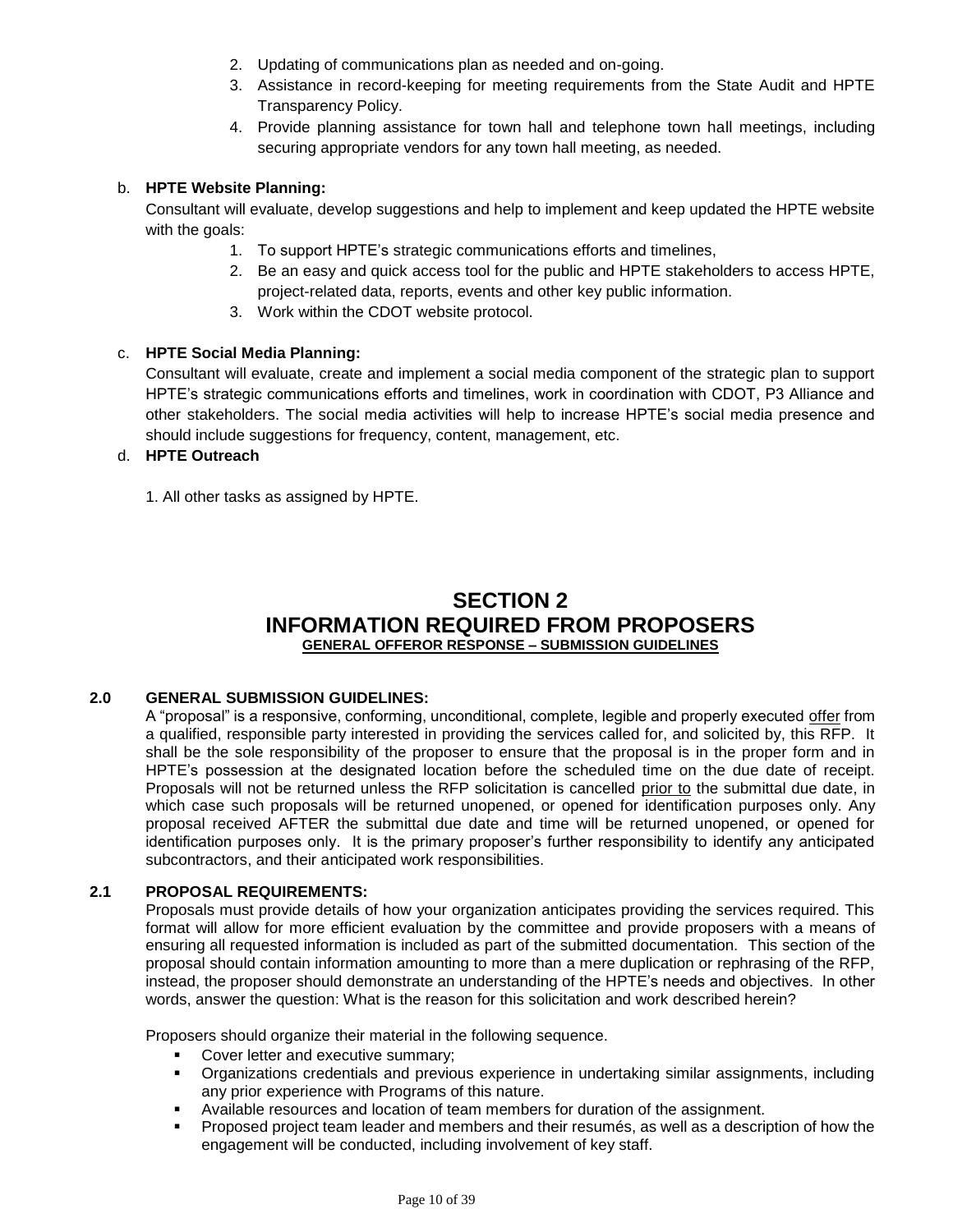- Suggested changes, if any, to the Scope of Work outlined above, including the rationale for the changes.
- Proposed timetable for the work.
- A fee proposal for labor to accomplish the work and an indicative budget for travel, accommodation and other out-of-pocket expenses.
- A suitable form of engagement letter for the assignment.
- Confirmation of the level of Professional Indemnity coverage proposed by the prospective Advisor – HPTE would like this to be a least ten times the professional fees quoted.
- Confirmation that the Prospective Advisor does not have any potential conflicts of interest that would affect its work on the Program; and will enter into a Confidentiality Agreement substantially in the form attached.

The basic response may not exceed 10 pages. One page shall equal one side of an 8  $\frac{1}{2}$  X 11 inch sheet of paper, one column, single spaced in 12-point font (prefer Arial, Courier, or Verdana). Describe in full the subject item. The description may be in narrative or outline format, while remaining as brief and concise as possible.

#### **2.2 ADMINISTRATIVE INFORMATION**:

Proposal must include a brief statement of the proposer's understanding and compliance with the Administrative terms and conditions set forth in Section 1 of this RFP.

#### **2.3 CONFLICT IDENTIFICATION:**

Proposals must identify all current and former contract activity with any existing State agency or transportation authority, reasonably related to the work described in this RFP. Indicate when involvement occurred and length of such involvement, the specific type of activity with identified agency and/or transportation authority, and indicate the extent of involvement with such entities.

#### **2.4 WORK EXPERIENCE AND CAPABILITY:**

HPTE anticipates that the firm or team selected will have expertise in transportation communication efforts, including, transportation finance matters, transportation related financing techniques, knowledge of toll road financing and operations, major project development and construction models and different public-private partnership arrangements.

#### **Specifically, the proposal must address/provide** *each* **of the following Qualification factors as indicated:**

- A brief history of the firm or the lead firm.
- A description of the firm's or lead firm's experience in the providing the work.
- A list of similar projects, dates of completion and contract amount.
- At least three references HPTE may contact at its discretion. The references should be selected to discuss the proposer's breadth of expertise.
- Each reference must include contact names, email addresses, and telephone numbers for individuals familiar with the firms' or lead firm's work on similar projects.
- The proposer's approach to developing and delivering the required work products and deliverables.

#### **2.5 PERSONNEL QUALIFICATIONS:**

Proposal must identify all key personnel anticipated to be assigned to work. Those identified personnel must meet the minimum qualifications as described in this RFP. For each individual identified, qualifications and background must be provided, supplemented with resumes on each individual listed, and an estimate of the extent to which such individual will participate in the Project analysis. Staff positions must also be identified for personnel anticipated to be assigned.

Please provide the same information for any sub-contractors identified as members of a proposing team. (Sub-contractors subsequently added to a team will be subject to review and approval by HPTE.)

Proposal will clearly define a strategy for replacement of team members who are no longer working on the Project.Any changes to staff, either before or during the term of the resulting contract, must be provided in writing to HPTE *prior to* their beginning work as part of the proposer's staff assigned to this Project.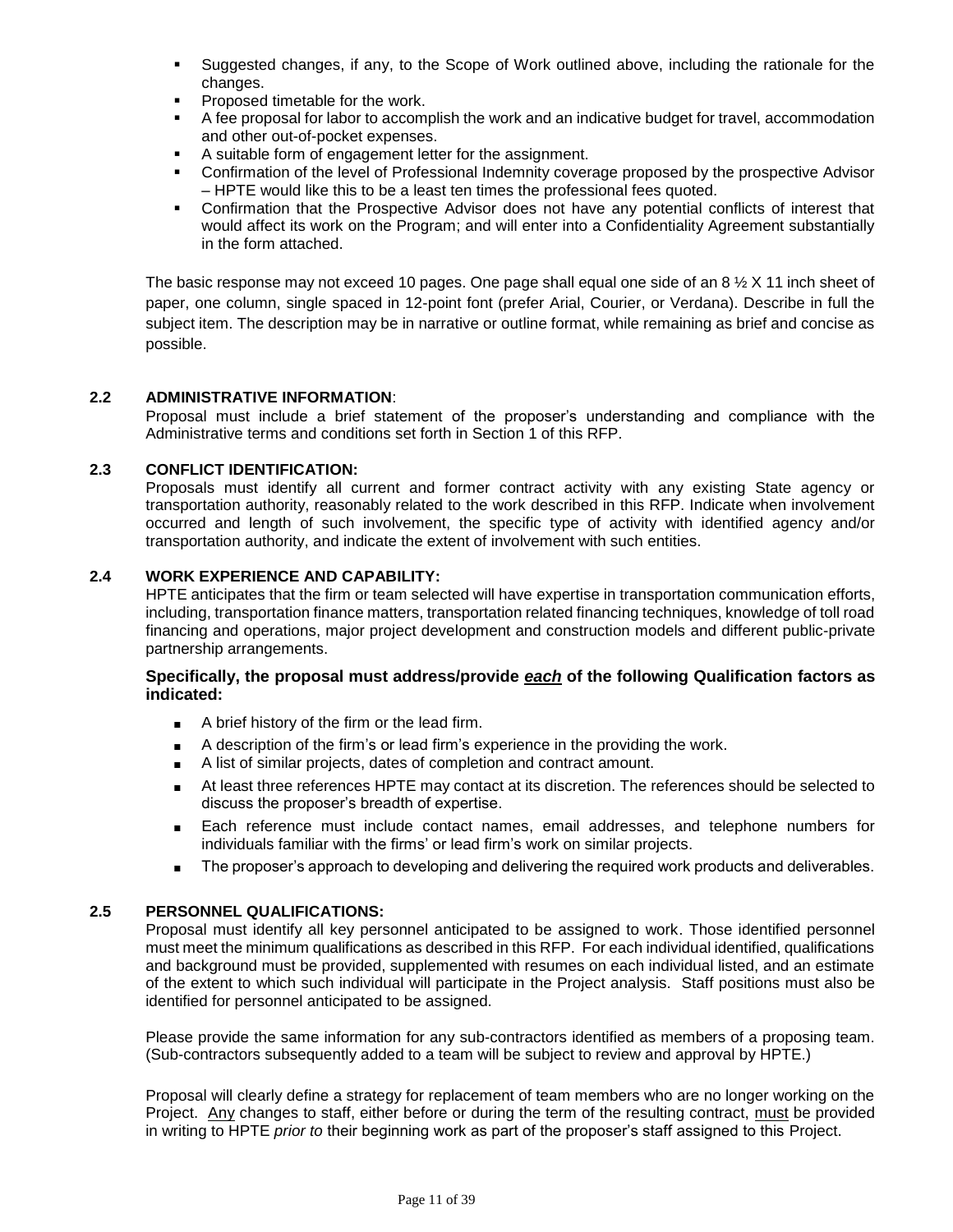#### **2.6 COST:**

Proposers must include the proposed hourly billing rate for any of the core team members identified in a proposal, provided that rates for support categories may be listed without identification of specific personnel. This information must be presented in tabular form. Adding work and team members can require contract amendments; therefore, a comprehensive list is preferred as an element of this submission.

HPTE's preference is for an hourly fee structure that either meets or comes in below the HPTE's budget. The preferred structure is:

**Fees** – Fee structure should include hourly rates and monthly retainer caps;

**Disbursements** – Hourly rates and fixed caps to allow for/include all disbursements such as communications, photocopying, etc., but not material third party costs.

#### **Quote Basis**:

Please provide a fee breakdown by task and time allocated for each nominated team member to each task.

Please provide estimates for travel, accommodation and out-of-pockets.

Please provide details should the Prospective Advisor be conflicted or otherwise unable to quote for any of the tasks listed above.

#### **2.7 PROPOSER'S ORGANIZATION:**

Proposer is encouraged to provide information regarding its organization which has not been specifically requested, but which the proposer believes relevant and of benefit to the Project.

#### **2.8 MBE/WBE PARTICIPATION:**

The State encourages State agencies to utilize minority-owned and women-owned businesses to the greatest extent possible without sacrificing adequate competition. Proposers are reminded of the illegality of discrimination, and the provisions of Procurement Code Section 24-111-02.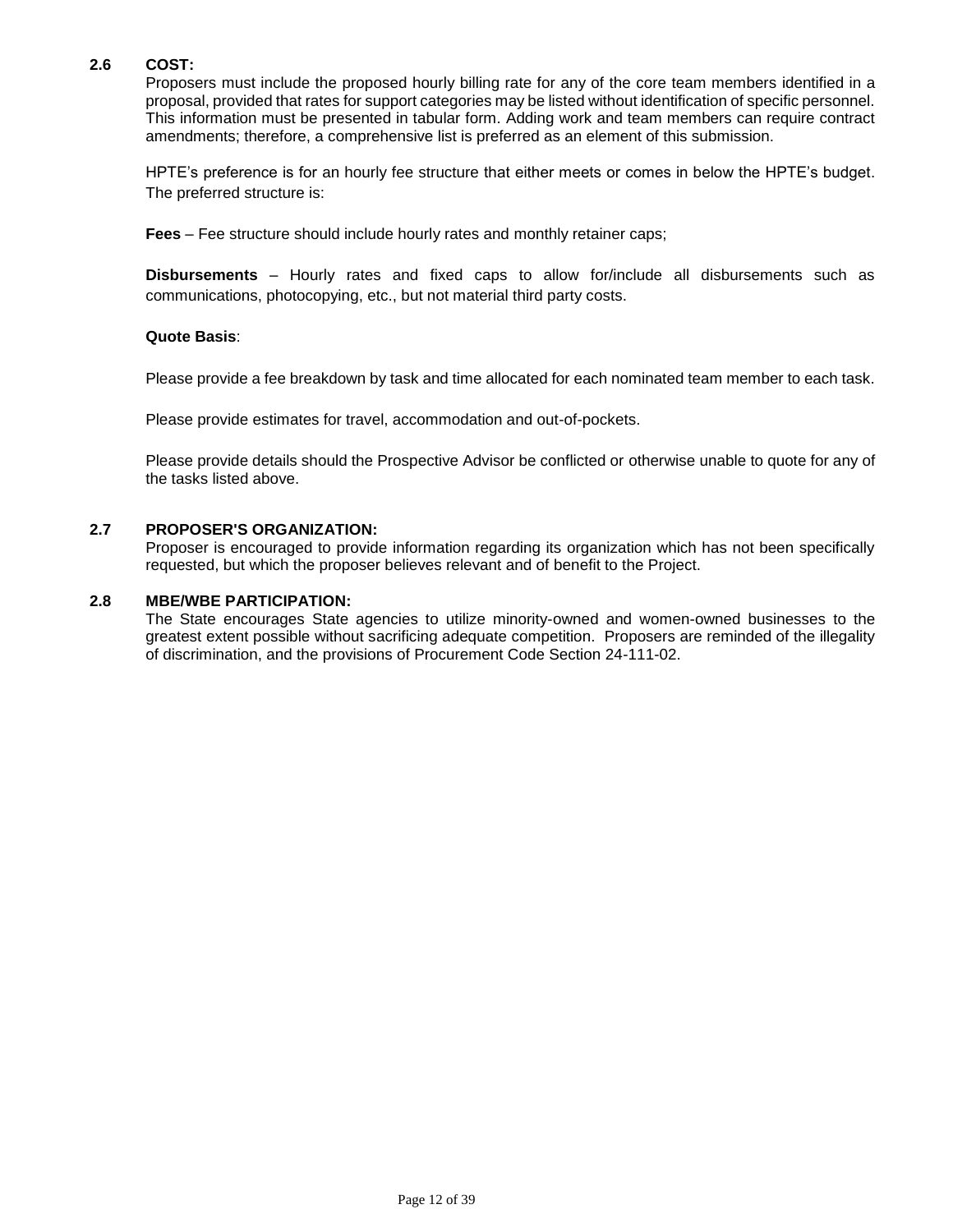# **SECTION 3 EVALUATION CRITERIA**

#### **3.1 AWARD OF BID:**

This section will outline the specific evaluation criteria to be used by the evaluation committee in the review and selection of submitted proposals. At the conclusion of the evaluation, HPTE *may* request oral presentations from the top-ranked proposals. The *possible* interview of those top ranked proposals will be held at CDOT Headquarters, with each proposer given fair and equal treatment in this *possible* second phase of the evaluation.

Based on final review and discussion of the proposals, and interview evaluations (IF conducted), the evaluation committee will recommend proposer to enter into contract discussions with the HPTE. Upon review and approval of the evaluation committee's recommendation for award, the HPTE Procurement Office will issue a "Notice of Intent to Make an Award" letter to the apparent successful proposer. It is the intent of HPTE to award a contract to that proposer whose proposal is deemed to be most advantageous to the State of Colorado, price and other factors considered.

#### **3.2 EVALUATION PROCESS:**

- 3.2.1 An evaluation committee will independently evaluate the merit of proposals received in accordance with the evaluation factors defined in the RFP. The recommendations of this committee will be forwarded to the HPTE Director for review and approval.
- 3.2.2 Failure of the proposer to provide any information requested in the RFP may result in disqualification of the proposal as non-responsive. It is the responsibility of the proposer to provide all information required by this RFP.
- 3.2.3 The sole objective of the evaluation committee will be to recommend the proposal most responsive to HPTE needs. The specifications detailed in this RFP represent the minimum performance necessary for such response.
- 3.2.4 The proposal deemed most advantageous for HPTE will be recommended for award.
- 3.2.5 Proposal Scoring:

The sole objective of the evaluation committee will be to score the proposals and recommend the proposer whose response is determined most advantageous to the HPTE, taking into consideration the price and all evaluation factors set forth herein.

#### Oral Presentation:

At the conclusion of evaluation and discussion of the written proposals, HPTE *may* (at the committee's sole discretion) conduct oral interviews.

**IF** the evaluation committee determines oral presentations will assist them in making a final proposal selection, the committee will conduct oral interviews for the purpose of:

Allowing the proposer an opportunity to verbally present its proposal to the evaluation committee;

Allowing the committee an opportunity to obtain further definition of proposal aspects and attempt to resolve any uncertainties;

Resolving suspected mistakes by calling such perceived errors to proposer's attention without disclosing information concerning other proposers' proposals; and

Allowing the committee an opportunity to ask specific questions of the proposer, regarding its proposal offer.

#### **3.3 EVALUATION CRITERIA:**

The complete proposal package will include, *but not be limited to*, evaluation using the factors listed below. These factors are designed to incorporate specific evaluation of the items described in Sections 1.34, 2.4, 2.5 and 2.6 of this RFP.

Proposals must provide details of how your organization anticipates providing the services required. Detailed financial information must also be included, specifically addressing the providing of services and including proposed estimated cost(s) for providing each task.

As stated in Section 2.1, proposals should not simply repeat what is written in any Section of this RFP, but rather present evidence to the State as to the proposer's understanding of the RFP requirements, terms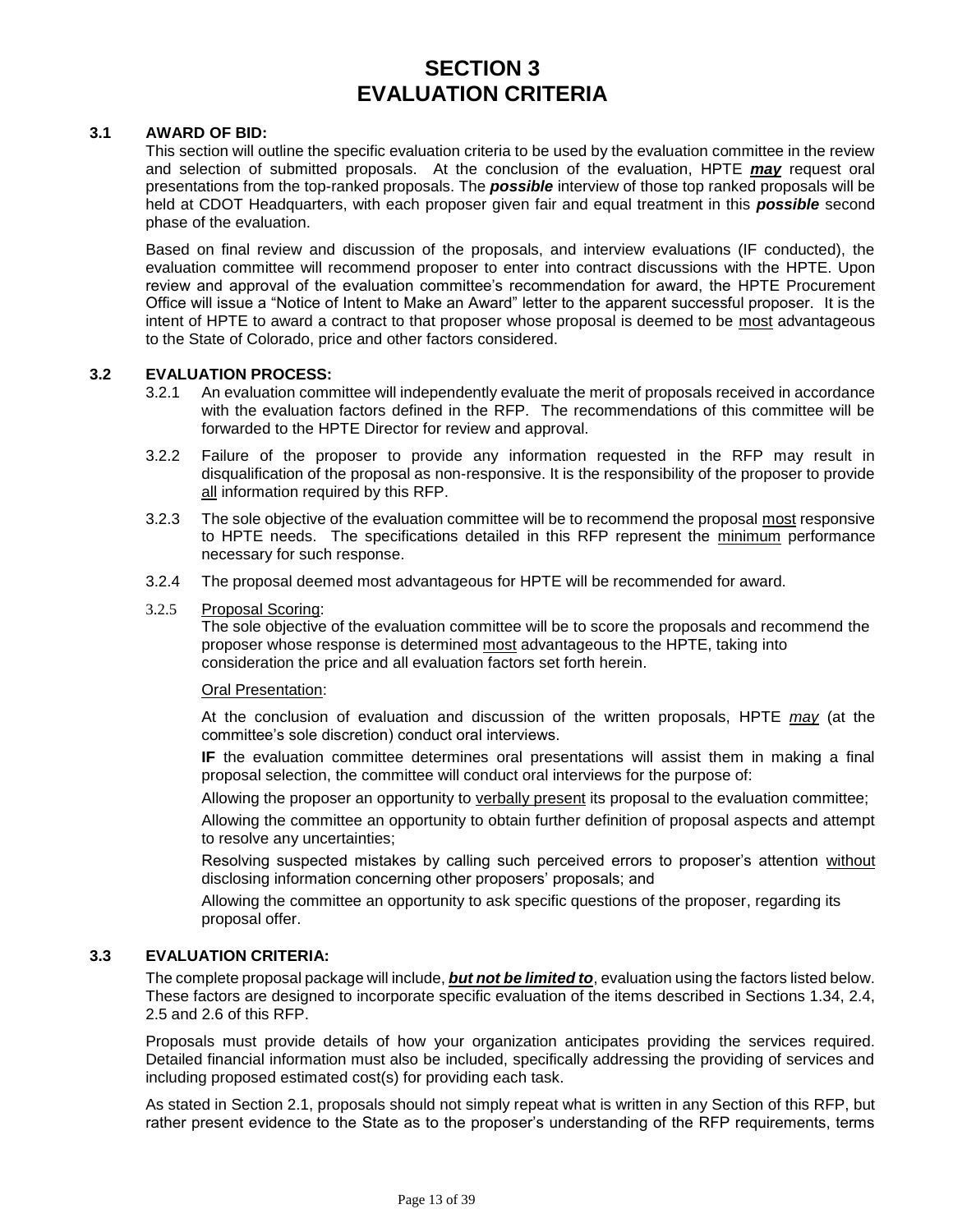and conditions, and its ability to provide the services needed within a clearly defined and cost-effective budget. (Refer to Section 2.6 of this RFP).

During the evaluation phase, the committee will independently review each proposal and assign a total maximum score within each category, determined solely through the proposer's response to the criteria detailed in the following sections. The evaluation of each proposal will be scored based upon a comparison of the information submitted by each proposer (as described in Sections 1.34 and as requested in Section 2) against the specific evaluation criteria outlined below.

3.3.1 Capabilities, Experience and Qualifications

- The documented experience of the firm or lead firm with comparable engagements;
- The role played by key staff in supporting work product delivery for the comparable engagements;
- The range of staff experience and skills;
- The documented experience of the firm or lead firm with comparable engagements;

#### 3.3.2 Project Approach and Work Plan

- Clarity in the approach and work plan to conduct the required research and analysis of options;
- Demonstration of an understanding of HPTE objectives;
- Evidence that the work plan can be completed in the desired timeframe;
- Documented record of assigning key personnel to the analysis and execution of the work plan.

#### 3.3.3 Cost and Compensation Proposal

- The total cost to provide the required services;
- The timing and terms of payment for services.

#### 3.3.4 Feasibility and Completeness

- The proposal is both comprehensive and complete, as defined by this RFP.
- The proposal inspires confidence that the quality of work and deliverables solicited by the RFP will be provided by the proposer,
- The proposal includes no unacceptable modification to the State's standard and special terms and conditions.

| Capabilities, Experience and Qualifications | 40% |
|---------------------------------------------|-----|
| Project Approach and Workplan               | 35% |
| Compensation amount and structure           | 20% |
| <b>Feasibility and Completeness</b>         | 5%  |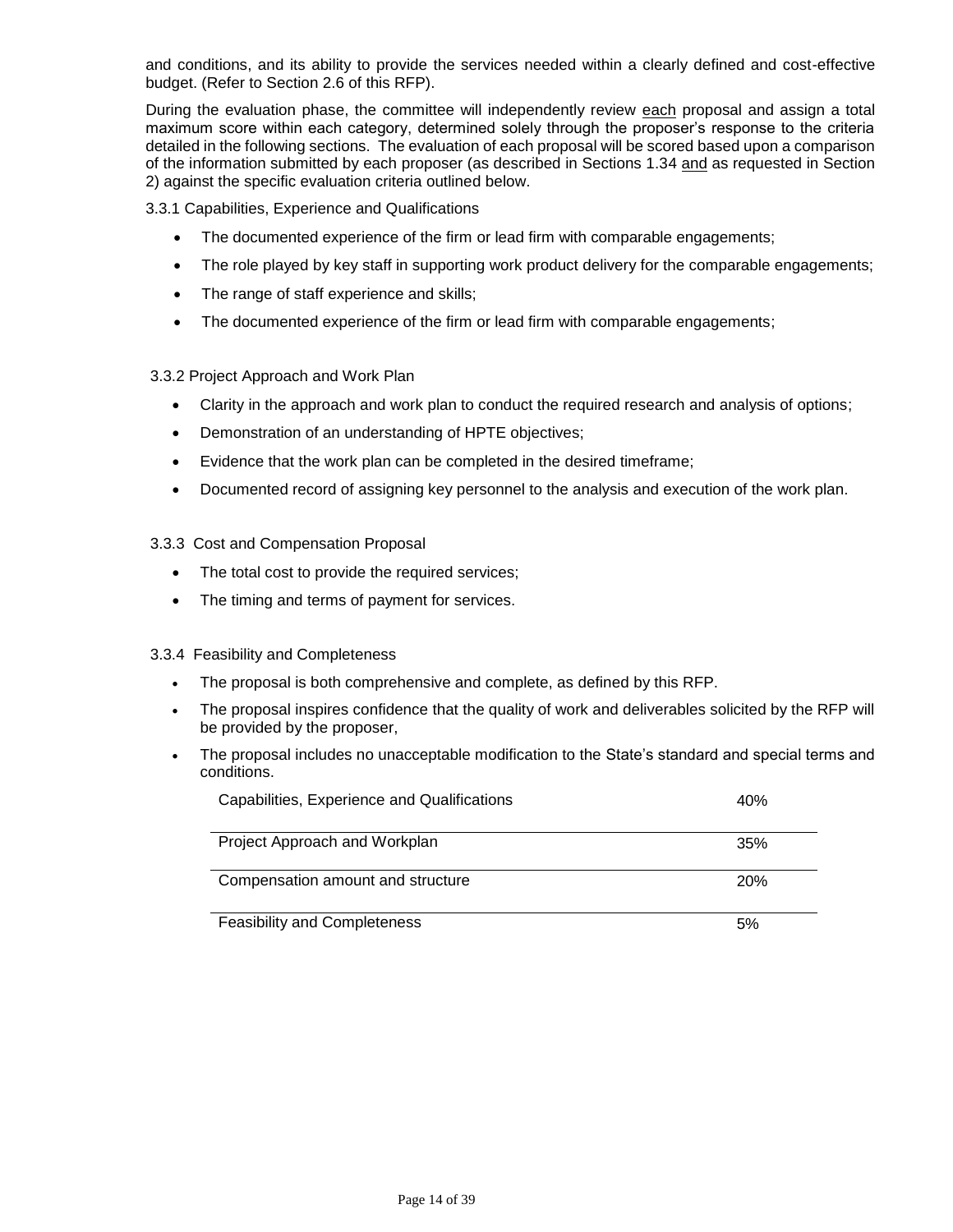# **SECTION 4 TERMS OF CONTRACT**

#### **4.1 CONTRACT:**

The successful proposer will be required to enter into a formal contract with HPTE. The contract will incorporate the RFP, standard contract terms, Colorado State Special Provisions, any published addenda and the response/proposal of the successful proposer. Any contract resulting from this RFP may not be modified, amended, extended or augmented except through an authorized contract modification executed by the parties hereto, and any breach or default by a party shall not be waived or released other than in writing signed by the other party. HPTE reserves the right to eliminate or exclude aspects of the successful proposal which may be determined by HPTE as unnecessary, or those aspects HPTE decides to assume itself, or let out by separate contract.

#### **4.2 CONTRACT TERMS**:

Standard State of Colorado contract terms outside of the Scope of Work are not negotiable. Contract terms within the Scope of Work *may be* discussed **only if** the proposal includes specific and express requests for modification, including a detailed description for all such requests. If the proposal fails to raise a modification request for discussion, those non-identified portions of the Scope of Work will be considered acceptable to the proposer, and incorporated into the final contract. Submittal of exceptions does not guarantee their acceptance by the State, however, and may, in fact, result in a lower final score, and the State may, in its *sole discretion*, waive the required application of any such term(s), if the State determines that is in its best interests under the circumstances to do so.

The contract will also stipulate that the HPTE will be provided with monthly invoices of actual hours of service and associated costs, and a monthly work statement providing a brief description of the services invoiced, specifically identifying staff member/positions assigned to the Work. The State may make payment to the successful proposer for monthly work actually and satisfactorily performed, such payments subject to the State's receipt and approval of the above mentioned invoices and work statements.

#### **4.3 LENGTH OF CONTRACT**:

The term of this contract shall begin on the date indicating Controller approval, and shall extend no more than one year from that date unless otherwise specified, earlier terminated, or extended pursuant to state fiscal rules provided that the vendor shall remain responsible for contract obligations which necessarily continue beyond such termination date, including final audit.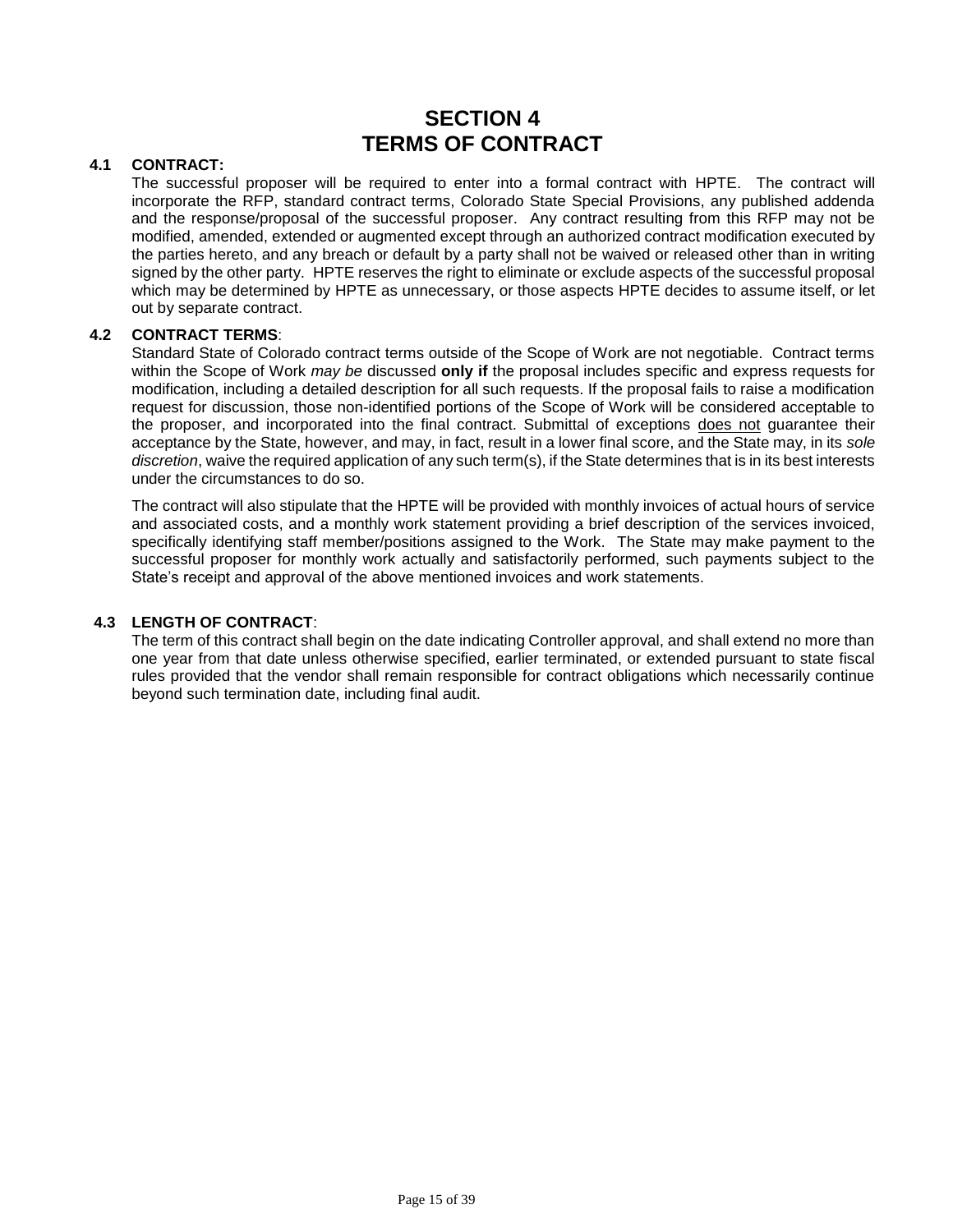# **ATTACHMENT A**

# **COMPLETE & SIGN TOP PORTION – INCLUDE AS PART OF RFP PROPOSAL HIGH PERFORMANCE TRANSPORTATION ENTERPRISE Consultant CERTIFICATION**

| Consultant firm name                                                                                                                                                                                                                                                                                                                                                                                                                                                                                                                                                                                                  |       |
|-----------------------------------------------------------------------------------------------------------------------------------------------------------------------------------------------------------------------------------------------------------------------------------------------------------------------------------------------------------------------------------------------------------------------------------------------------------------------------------------------------------------------------------------------------------------------------------------------------------------------|-------|
| Consultant firm complete address                                                                                                                                                                                                                                                                                                                                                                                                                                                                                                                                                                                      |       |
| Authorized representative name (print)                                                                                                                                                                                                                                                                                                                                                                                                                                                                                                                                                                                | Title |
| I certify that neither I nor the above firm I represent has:                                                                                                                                                                                                                                                                                                                                                                                                                                                                                                                                                          |       |
| - employed or retained for a commission, percentage, brokerage, gift, contingent fee or other consideration, any firm or person (other than a bona<br>fide employee working solely for me or the above Consultant) contingent upon or resulting from the award or making of this contract, or to solicit or<br>secure this contract:<br>- agreed as a known or implied condition for obtaining this contract, to employ or retain the services of any firm or person in connection with carrying                                                                                                                      |       |
| out the contract; or<br>- paid, or agreed to pay, to any firm, organization or person (other than a bona fide employee working solely for me or the above Consultant) any fee,<br>contribution, donation, or consideration of any kind for, or in connection with, procuring or carrying out the contract;<br>I further certify that:                                                                                                                                                                                                                                                                                 |       |
| - any exceptions to the conditions listed above are:                                                                                                                                                                                                                                                                                                                                                                                                                                                                                                                                                                  |       |
|                                                                                                                                                                                                                                                                                                                                                                                                                                                                                                                                                                                                                       |       |
|                                                                                                                                                                                                                                                                                                                                                                                                                                                                                                                                                                                                                       |       |
|                                                                                                                                                                                                                                                                                                                                                                                                                                                                                                                                                                                                                       |       |
|                                                                                                                                                                                                                                                                                                                                                                                                                                                                                                                                                                                                                       |       |
| - wage rates and other factual unit costs supporting the compensation to be paid under this contract are accurate, complete and current.<br>I acknowledge that this certificate is to be furnished to the Colorado Department of Transportation and the Federal Highway Administration, U.S.<br>Department of Transportation, in connection with this contract involving participation of Federal Aid highway funds, and is subject to applicable State<br>and Federal laws, both criminal and civil.<br>I DECLARE UNDER PENALTY OF PERJURY IN THE SECOND DEGREE, AND ANY OTHER APPLICABLE STATE OR FEDERAL LAWS THAT |       |
| THE STATEMENTS MADE ON THIS DOCUMENT ARE TRUE AND COMPLETE TO THE BEST OF MY KNOWLEDGE.                                                                                                                                                                                                                                                                                                                                                                                                                                                                                                                               |       |
| Firm representative signature                                                                                                                                                                                                                                                                                                                                                                                                                                                                                                                                                                                         | Date  |
| <b>HIGH PERFORMANCE TRANSPORTATION ENTERPRISE</b>                                                                                                                                                                                                                                                                                                                                                                                                                                                                                                                                                                     |       |
| I certify that I am the duly authorized representative of the High Performance Transportation Enterprise and, that the above Consulting firm or its<br>representative has not been required, directly or indirectly as a known or implied condition in connection with obtaining or carrying out this contract to:<br>- employ or retain, or agree to employ or retain, any firm or person; or<br>- pay, or agree to pay, any firm, person, or organization, any fee, contribution, donation, or consideration of any kind;<br>I further certify that:<br>- any exception to the conditions listed above are:         |       |
|                                                                                                                                                                                                                                                                                                                                                                                                                                                                                                                                                                                                                       |       |

I acknowledge that this certificate is to be furnished the Federal Highway Administration, U.S. Department of Transportation, in connection with this contract involving participation of Federal Aid highway funds, and is subject to applicable State and Federal laws, both criminal and civil.

| HPTE representative signature and title | Date |
|-----------------------------------------|------|
|                                         |      |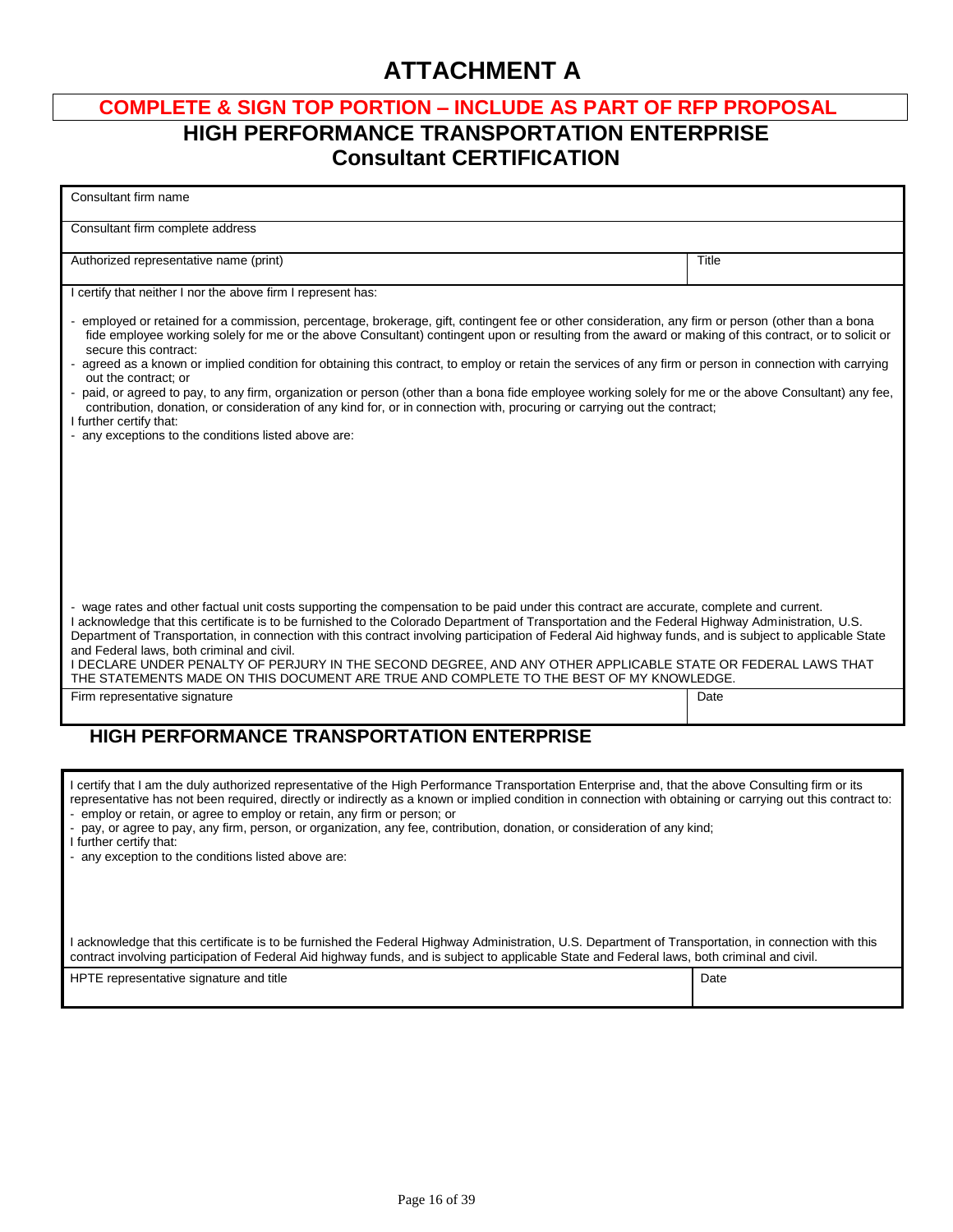# **ATTACHMENT B SAMPLE CONTRACT**

**Note: Attached is a DRAFT State Contract similar to one which the selected Vendor will be required to enter into. It contains terms and conditions that are typical and/or required on State contracts. The terms and conditions contained in the FINAL contract may deviate from this draft depending on the outcome of the Request for Proposal. The State reserves the right to add or delete terms and conditions in accordance with the needs of the State or as may be mandated by State Statute.**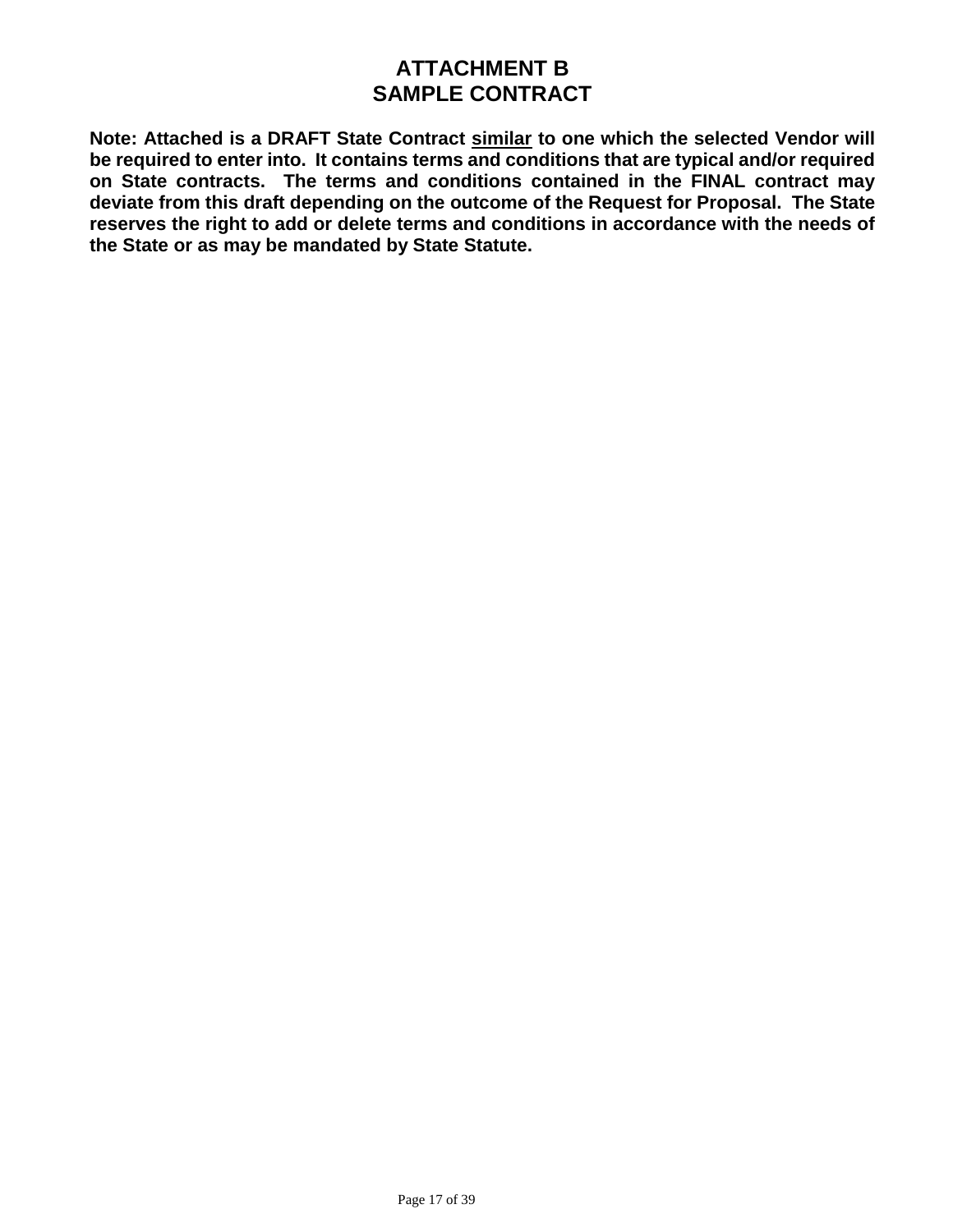# **STATE OF COLORADO Department of Transportation Contract with Insert Contractor's Full Legal Name**

# **TABLE OF CONTENTS**

# <span id="page-17-0"></span>**1. PARTIES**

This Contract (hereinafter called "Contract") is entered into by and between Insert Contractor's Name, a Enter State Choose Type (hereinafter called "Contractor"), and the STATE OF COLORADO acting by and through the Department of Transportation (hereinafter called the "State" or "CDOT"). Contractor and the State hereby agree to the following terms and conditions.

# <span id="page-17-1"></span>**2. EFFECTIVE DATE AND NOTICE OF NONLIABILITY.**

This Contract shall not be effective or enforceable until it is approved and signed by the Colorado State Controller or its designee (hereinafter called the "Effective Date"). The State shall not be liable to pay or reimburse Contractor for any performance hereunder including, but not limited to, costs or expenses incurred, or be bound by any provision hereof prior to the Effective Date.

# <span id="page-17-2"></span>**3. RECITALS**

# **A. AUTHORITY, APPROPRIATION, AND APPROVAL**

Authority to enter into this Contract exists in CRS Choose 202IFB, 203RFP, 205Sole, 801DSetaside and 43-1-106, and funds have been budgeted, appropriated and otherwise made available and a sufficient unencumbered balance thereof remains available for payment. Required approvals, clearance and coordination have been accomplished from and with appropriate agencies.

# **B. CONTRACTOR SELECTION**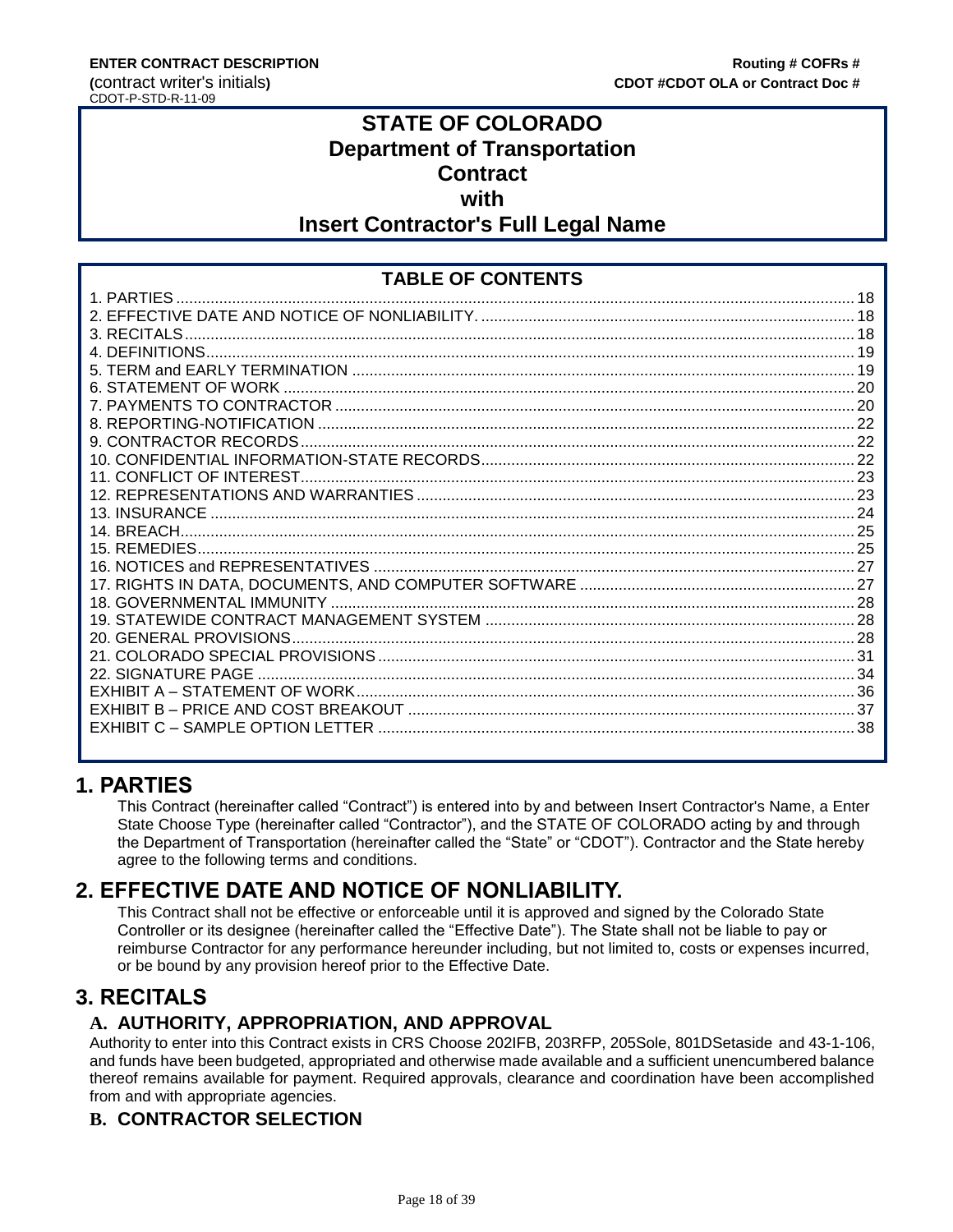Contractor's was selected in accordance with Colorado law and State Procurement Rules pursuant to the State's issuance of Choose Bid Type Bids #.

# **C. CONSIDERATION**

THE PARTIES ACKNOWLEDGE THAT THE MUTUAL PROMISES AND COVENANTS CONTAINED HEREIN AND OTHER GOOD AND VALUABLE CONSIDERATION ARE SUFFICIENT AND ADEQUATE TO SUPPORT THIS CONTRACT.

# **D. CONTRACT PURPOSE**

Briefly describe purpose of the appropriation.

#### **E. REFERENCES**

All references in this Contract to sections (whether spelled out or using the § symbol), subsections, exhibits or other attachments, are references to sections, subsections, exhibits or other attachments contained herein or incorporated as a part hereof, unless otherwise noted.

# <span id="page-18-0"></span>**4. DEFINITIONS**

The following terms as used herein shall be construed and interpreted as follows:

#### **A. BUDGET**

"Budget" means the budget for the Work described in Exhibit A.

## **B. CONTRACT**

"Contract" means this Contract for Goods and Services, its provisions, attached exhibits, documents incorporated by reference under the terms of this Contract, and any future modifying agreements, exhibits, attachments or references incorporated herein pursuant to Colorado State law, Fiscal Rules, and State Controller Policies.

#### **C. CONTRACT FUNDS**

"Contract Funds" means funds available for payment by the State to Contractor pursuant to this Contract.

#### **D. EVALUATION**

"Evaluation" means the process of examining Contractor's Work and rating it based on criteria established in **§6** and **Exhibit A.**

# **E. EXHIBITS AND OTHER ATTACHMENTS**

The following are attached hereto and incorporated by reference herein: **Exhibit A** (Statement of Work), **Exhibit B** (Prices and Rates), and **Exhibit C** (Option Letter).

## **F. GOODS**

"Goods" means tangible material acquired, produced, or delivered by Contractor either separately or in conjunction with the Services Contractor renders hereunder.

## **G. PARTY OR PARTIES**

"Party" means the State or Contractor and "Parties" means both the State and Contractor.

## **H. REVIEW**

"Review" means examining Contractor's Work to ensure that it is adequate, accurate, correct and in accordance with the criteria established in **§6** and **Exhibit A**.

#### **I. SERVICES**

"Services" means the required services to be performed by Contractor pursuant to this Contract.

#### **J. SUBCONTRACTOR**

"Subcontractor" means third-parties, if any, engaged by Contractor to aid in performance of its obligations.

#### **K. WORK**

"Work" means the tasks and activities Contractor is required to perform to fulfill its obligations under this Contract and **Exhibit A**, including the performance of the Services and delivery of the Goods.

## **L. WORK PRODUCT**

"Work Product" means the tangible or intangible results of Contractor's Work, including, but not limited to, software, research, reports, studies, data, photographs, negatives or other finished or unfinished documents, drawings, models, surveys, maps, materials, or work product of any type, including drafts.

# <span id="page-18-1"></span>**5. TERM and EARLY TERMINATION**

## **A. INITIAL TERM-WORK COMMENCEMENT**

The Parties' respective performances under this Contract shall commence on the Effective Date of this Contract (OR) the later of either the Effective Date or (Enter Start Date). This Contract shall extend for twelve (12) months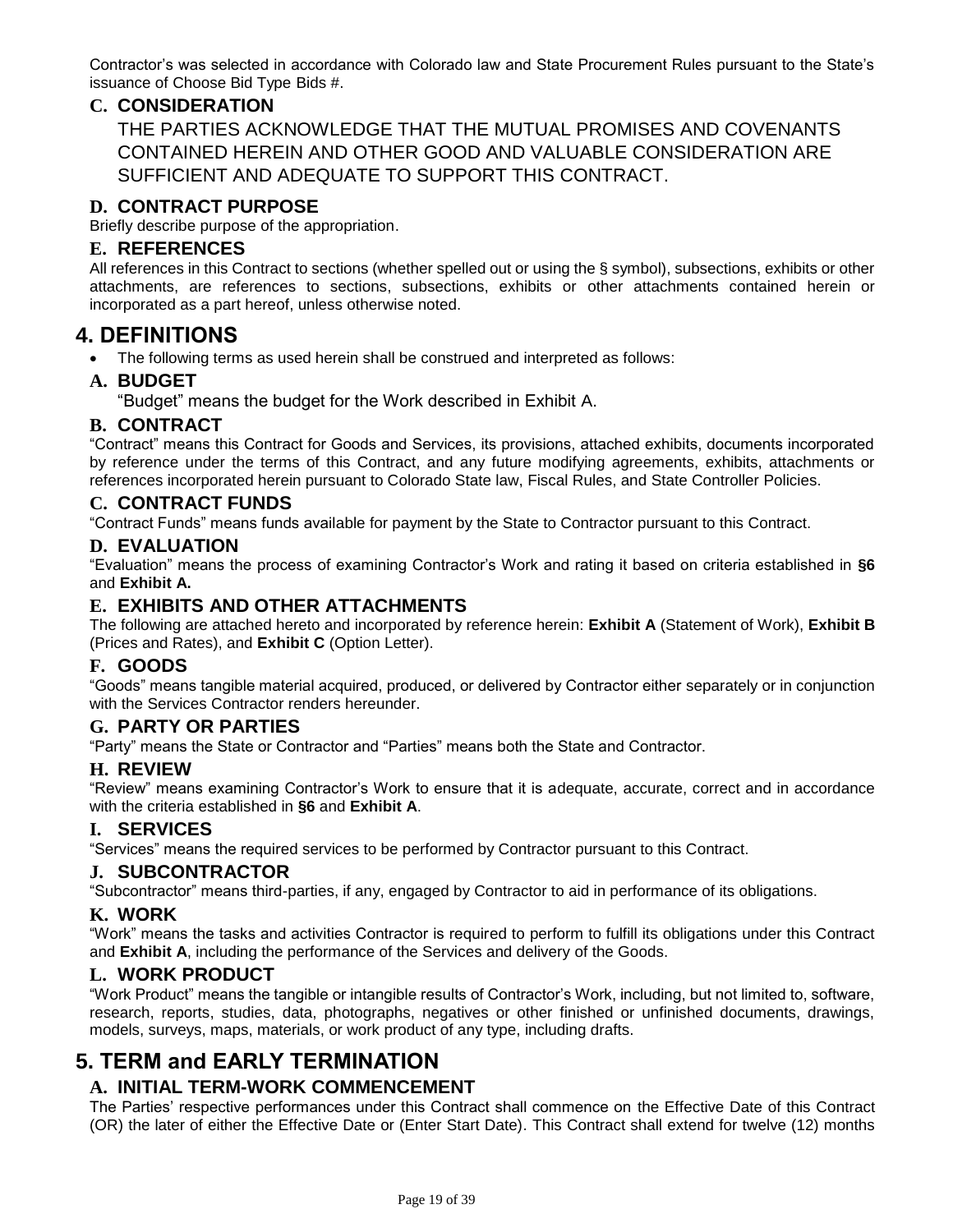from the Effective Date (OR) terminate on (Enter End Date) unless sooner terminated or further extended as specified elsewhere herein.

# **B. TWO MONTH EXTENSION**

The State, at its sole discretion upon written notice to Contractor as provided in **§16,** may unilaterally extend the term of this Contract for a period not to exceed two months if the Parties are negotiating a replacement Contract (and not merely seeking a term extension) at or near the end of any initial term or renewal term. The provisions of this Contract in effect when such notice is given, including, but not limited to prices, rates, and delivery requirements, shall remain in effect during the two-month extension. The two month extension shall immediately terminate when and if a replacement Contract is approved and signed by the Colorado State Controller.

# **C. STATE'S OPTION TO EXTEND**

At its sole discretion, the State, upon written notice to Contractor in a form substantially equivalent to **Exhibit C**, may unilaterally require continued performance of this Contract for up to Choose Number additional Choose Choose at the same rates and terms specified in the Contract. The State shall exercise the option by written notice to the Contractor within 30 to 60 days prior to the end of the current contract term. If exercised, the provisions of the Option Letter shall become part of and be incorporated into the Contract. The total duration of this Contract, including the exercise of any options, shall not exceed 3 Choose.

# <span id="page-19-0"></span>**6. STATEMENT OF WORK**

# **A. COMPLETION**

Contractor shall complete the Work and its other obligations as described herein and in **Exhibit A** within the Term specified in **§5.** The State shall not be liable to compensate Contractor for any Work performed prior to the Effective Date or after the termination of this Contract.

## **B. GOODS AND SERVICES**

Contractor shall procure Goods and Services necessary to complete the Work. Such procurement shall be accomplished using the Contract Funds and shall not increase the maximum amount payable hereunder by the State.

## **C. EMPLOYEES**

All persons employed by Contractor or Subcontractors to perform Work under this Contract shall be Contractor's or Subcontractors' employee(s) for all purposes hereunder and shall not be employees of the State for any purpose as a result of this Contract.

# <span id="page-19-1"></span>**7. PAYMENTS TO CONTRACTOR**

The State shall, in accordance with the provisions of this **§7**, pay Contractor in the amounts and using the methods set forth below:

## **A. MAXIMUM AMOUNT**

The maximum amount payable under this Contract to Contractor by the State is **\$0.00**, as determined by the State from available funds. Payments to Contractor are limited to the unpaid obligated balance of the Contract set forth in **Exhibit B**.

## **B. PAYMENT**

## **i. Advance, Interim and Final Payments**

**Any advance payment allowed under this Contract or in Exhibit B shall comply with State Fiscal Rules and be made in accordance with the provisions of this Contract or such Exhibit. Contractor shall initiate any payment requests by submitting invoices to the State in the form and manner set forth in approved by the State and shall attach receipts or other documentation as required in Exhibit A.**

## **ii. Interest**

**The State shall fully pay each invoice within Choose Number days of receipt thereof if the amount invoiced represents performance by Contractor previously accepted by the State. Uncontested amounts not paid by the State within 45 days shall bear interest on the unpaid balance beginning on the 46th day at a rate not to exceed one percent per month until paid in full; provided, however, that interest shall not accrue on unpaid amounts that are subject to a good faith dispute. Contractor shall invoice the State separately for accrued interest on**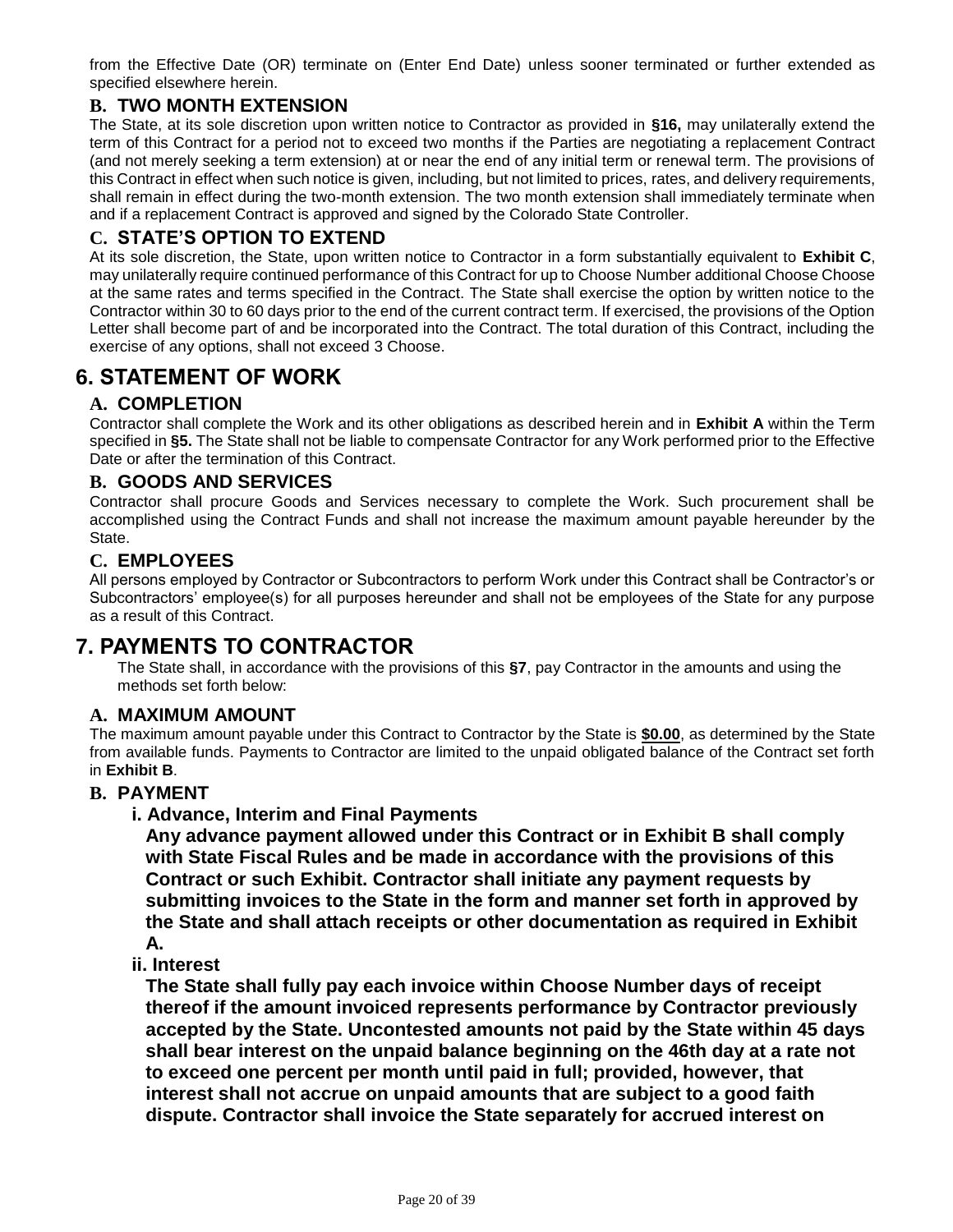**delinquent amounts. The billing shall reference the delinquent payment, the number of day's interest to be paid and the interest rate.**

**iii. Available Funds-Contingency-Termination**

**The State is prohibited by law from making commitments beyond the term of the State's current fiscal year. Therefore, Contractor's compensation beyond the State's current Fiscal Year is contingent upon the continuing availability of State appropriations as provided in the Colorado Special Provisions. If federal funds are used to fund this Contract, in whole or in part, the State's performance hereunder is contingent upon the continuing availability of such funds. Payments pursuant to this Contract shall be made only from available funds encumbered for this Contract and the State's liability for such payments shall be limited to the amount remaining of such encumbered funds. If State or federal funds are not appropriated, or otherwise become unavailable to fund this Contract, the State may terminate this Contract immediately, in whole or in part, without further liability in accordance with the provisions hereof.**

**iv. Erroneous Payments**

**At the State's sole discretion, payments made to Contractor in error for any reason, including, but not limited to overpayments or improper payments, and unexpended or excess funds received by Contractor, may be recovered from Contractor by deduction from subsequent payments under this Contract or other contracts, grants or agreements between the State and Contractor or by other appropriate methods and collected as a debt due to the State. Such funds shall not be paid to any party other than the State.**

# **C. USE OF FUNDS**

**Contract Funds shall be used only for eligible costs identified herein and/or in the Budget.**

# **D. STATE OPTION TO INCREASE/DECREASE**

**i. Increase/Decrease Quantities**

**At its sole discretion, the State, upon written notice to the Contractor in a form substantially equivalent to Exhibit C, may unilaterally increase/decrease the quantity of goods/services described in Exhibit A at the unit prices established in the contract. The State shall exercise the option by providing a fully executed option to the Contractor within 30 to 60 days before the option begins. Delivery/performance of the goods/services shall continue at the same rate and under the same terms as established in the contract.**

**ii. Increase/Decrease Total Contract Price**

**At its sole discretion, the State, upon written notice to the Contractor in a form substantially equivalent to Exhibit C, may unilaterally increase/decrease the maximum amount payable under this contract based upon the unit prices established in the contract and the schedule of services required, as set by the State. The State shall exercise the option by providing a fully executed option to the Contractor. Delivery/performance of the goods/services shall continue at the same rate and under the same terms as established in the contract.**

## **E. PRICE**

Contractor's price, detailed in **Exhibit B,** shall be firm through the initial term of the contract. Requests for proposed price increases must be submitted a minimum of 90 days prior to the proposed effective date, with detailed supporting documentation/justification, to the Department of Transportation, Center for Procurement Office. Only one price increase will be considered during any contract term following the initial contract term. The State, in its sole discretion, may deem the cost/price increase request appropriate and may bilaterally amend the cost/price detailed in Exhibit B.(OR)Contractor's cost/price, detailed in Exhibit B, shall be firm through the entire term of the contract.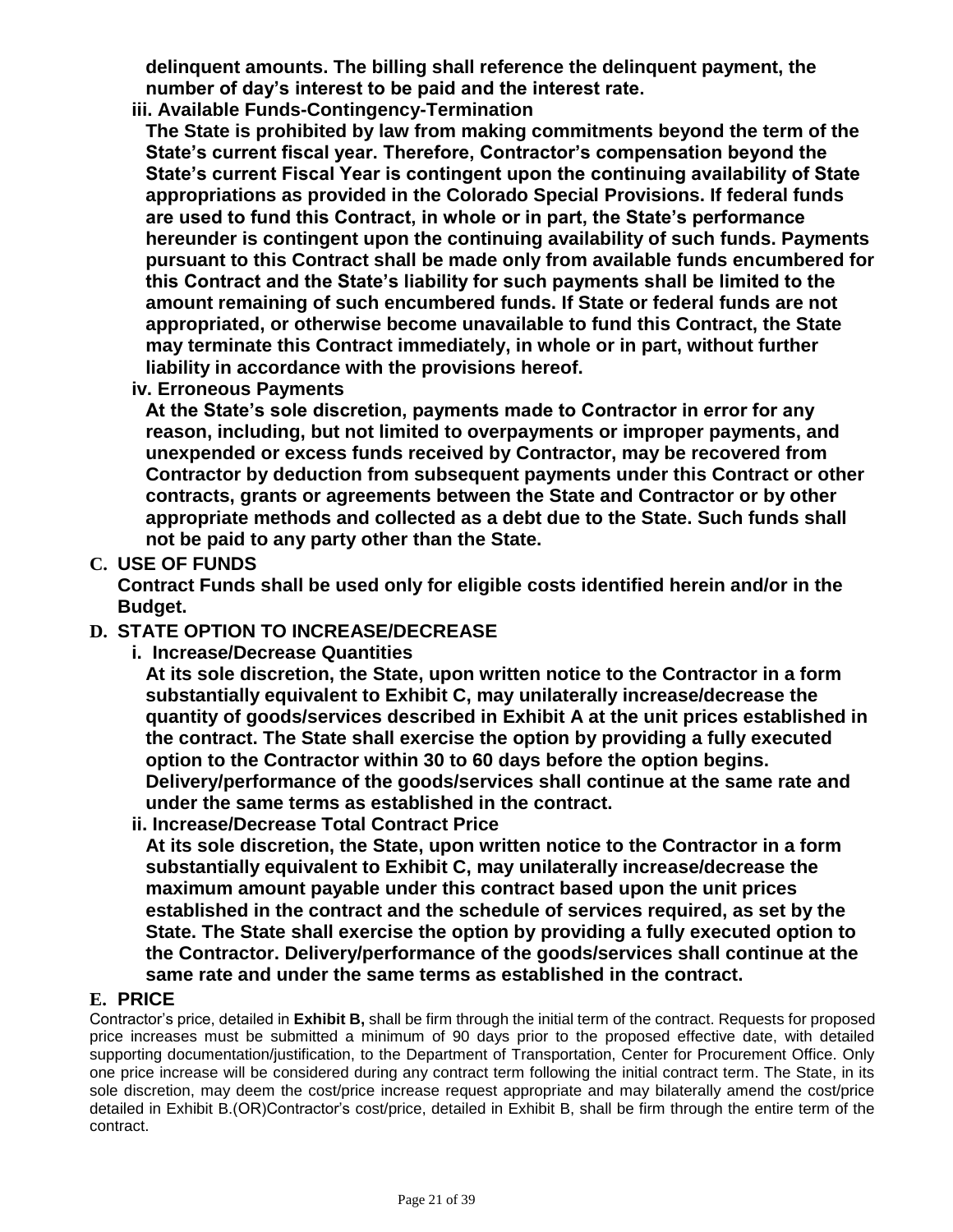# <span id="page-21-0"></span>**8. REPORTING-NOTIFICATION**

Reports, Evaluations, and Reviews required under this **§8** shall be in accordance with the procedures of and in such form as prescribed by the State and in accordance with **§19**, if applicable.

# **A. PERFORMANCE, PROGRESS, PERSONNEL, AND FUNDS**

Contractor shall comply with all reporting requirements, if any, set forth in **Exhibit A**.

# **B. LITIGATION REPORTING**

Within 10 days after being served with any pleading in a legal action filed with a court or administrative agency, related to this Contract or which may affect Contractor's ability to perform its obligations hereunder, Contractor shall notify the State of such action and deliver copies of such pleadings to the State's principal representative as identified herein. If the State's principal representative is not then serving, such notice and copies shall be delivered to the Executive Director of CDOT.

## **C. NONCOMPLIANCE**

Contractor's failure to provide reports and notify the State in a timely manner in accordance with this **§8** may result in the delay of payment of funds and/or termination as provided under this Contract.

#### **D. SUBCONTRACTS**

Copies of any and all subcontracts entered into by Contractor to perform its obligations hereunder shall be submitted to the State or its principal representative upon request by the State. Any and all subcontracts entered into by Contractor related to its performance hereunder shall comply with all applicable federal and state laws and shall provide that such subcontracts be governed by the laws of the State of Colorado.

# <span id="page-21-1"></span>**9. CONTRACTOR RECORDS**

## **A. MAINTENANCE**

Contractor shall make, keep, maintain, and allow inspection and monitoring by the State of a complete file of all records, documents, communications, notes and other written materials, electronic media files, and communications, pertaining in any manner to the Work or the delivery of Services or Goods hereunder. Contractor shall maintain such records until the last to occur of: **(i)** a period of three years after the date this Contract expires or is sooner terminated, or **(ii)** final payment is made hereunder, or **(iii)** the resolution of any pending Contract matters, or **(iv)** if an audit is occurring, or Contractor has received notice that an audit is pending, until such audit has been completed and its findings have been resolved (collectively, the "Record Retention Period").

## **B. INSPECTION**

Contractor shall permit the State, the federal government and any other duly authorized agent of a governmental agency to audit, inspect, examine, excerpt, copy and/or transcribe Contractor's records related to this Contract during the Record Retention Period for a period of three years following termination of this Contract or final payment hereunder, whichever is later, to assure compliance with the terms hereof or to evaluate performance hereunder. The State reserves the right to inspect the Work at all reasonable times and places during the term of this Contract, including any extensions or renewals. If the Work fails to conform to the requirements of this Contract, the State may require Contractor promptly to bring the Work into conformity with Contract requirements, at Contractor's sole expense. If the Work cannot be brought into conformance by re-performance or other corrective measures, the State may require Contractor to take necessary action to ensure that future performance conforms to Contract requirements and exercise the remedies available under this Contract, at law or in equity, in lieu of or in conjunction with such corrective measures.

## **C. MONITORING**

Contractor shall permit the State, the federal government, and governmental agencies having jurisdiction, in their sole discretion, to monitor all activities conducted by Contractor pursuant to the terms of this Contract using any reasonable procedure, including, but not limited to: internal evaluation procedures, examination of program data, special analyses, on-site checking, formal audit examinations, or any other procedures. All monitoring controlled by the State shall be performed in a manner that shall not unduly interfere with Contractor's performance hereunder.

## **D. FINAL AUDIT REPORT**

If an audit is performed on Contractor's records for any fiscal year covering a portion of the term of this Contract, Contractor shall submit a copy of the final audit report to the State or its principal representative at the address specified herein.

# <span id="page-21-2"></span>**10. CONFIDENTIAL INFORMATION-STATE RECORDS**

Contractor shall comply with the provisions on this **§10** if it becomes privy to confidential information in connection with its performance hereunder. Confidential information includes, but is not necessarily limited to, any state records,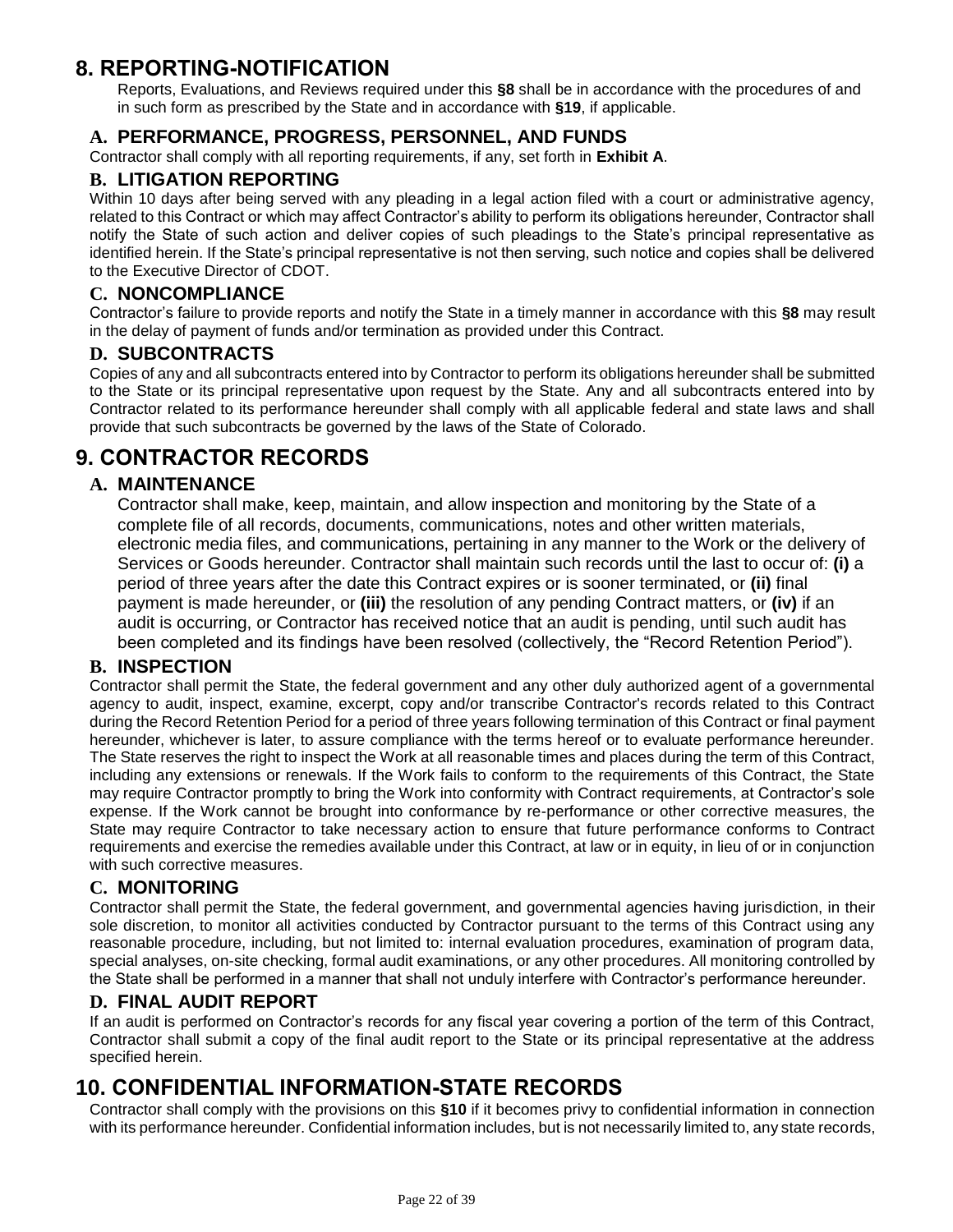personnel records, and information concerning individuals. Such information shall not include information required to be disclosed pursuant to the Colorado Open Records Act, CRS §24-72-101, et seq.

# **A. CONFIDENTIALITY**

Contractor shall keep all State records and information confidential at all times and complies with all laws and regulations concerning confidentiality of information. Any request or demand by a third party for State records and information in the possession of Contractor shall be immediately forwarded to the State's principal representative.

## **B. NOTIFICATION**

Contractor shall notify its agent, employees, Subcontractors and assigns that may come into contact with State records and confidential information that each is subject to the confidentiality requirements set forth herein, and shall provide each with a written explanation of such requirements before permitting them to access such records and information.

# **C. USE, SECURITY, AND RETENTION**

Confidential information of any kind shall not be distributed or sold to any third party or used by Contractor or its agents in any way except as authorized by this Contract or approved in writing by the State. Contractor shall provide and maintain a secure environment that ensures confidentiality of all State records and other confidential information wherever located. Confidential information shall not be retained in any files or otherwise by Contractor or its agents, except as permitted in this Contract or approved in writing by the State.

# **D. DISCLOSURE-LIABILITY**

Disclosure of State records or other confidential information by Contractor for any reason may be cause for legal action by third parties against Contractor, the State or their respective agents. Contractor shall indemnify, save, and hold harmless the State, its employees and agents, against any and all claims, damages, liability and court awards including costs, expenses, and attorney fees and related costs, incurred as a result of any act or omission by Contractor, or its employees, agents, Subcontractors, or assignees pursuant to this **§10**.

# <span id="page-22-0"></span>**11. CONFLICT OF INTEREST**

Contractor shall not engage in any business or personal activities or practices or maintain any relationships which conflict in any way with the full performance of Contractor's obligations hereunder. Contractor acknowledges that with respect to this Contract, even the appearance of a conflict of interest is harmful to the State's interests. Absent the State's prior written approval, Contractor shall refrain from any practices, activities or relationships that reasonably appear to be in conflict with the full performance of Contractor's obligations to the State hereunder. If a conflict or appearance exists, or if Contractor is uncertain whether a conflict or the appearance of a conflict of interest exists, Contractor shall submit to the State a disclosure statement setting forth the relevant details for the State's consideration. Failure to promptly submit a disclosure statement or to follow the State's direction in regard to the apparent conflict constitutes a breach of this Contract.

# <span id="page-22-1"></span>**12. REPRESENTATIONS AND WARRANTIES**

Contractor makes the following specific representations and warranties, each of which was relied on by the State in entering into this Contract.

# **A. STANDARD AND MANNER OF PERFORMANCE**

Contractor shall perform its obligations hereunder in accordance with the highest standards of care, skill and diligence in Contractor's industry, trade, or profession and in the sequence and manner set forth in this Contract.

# **B. LEGAL AUTHORITY – CONTRACTOR SIGNATORY**

Contractor warrants that it possesses the legal authority to enter into this Contract and that it has taken all actions required by its procedures, and by-laws, and/or applicable laws to exercise that authority, and to lawfully authorize its undersigned signatory to execute this Contract, or any part thereof, and to bind Contractor to its terms. If requested by the State, Contractor shall provide the State with proof of Contractor's authority to enter into this Contract within 15 days of receiving such request.

## **C. LICENSES, PERMITS, ETC.**

Contractor represents and warrants that as of the Effective Date it has, and that at all times during the term hereof it shall have and maintain, at its sole expense, all licenses, certifications, approvals, insurance, permits, and other authorizations required by law to perform its obligations hereunder. Contractor warrants that it shall maintain all necessary licenses, certifications, approvals, insurance, permits, and other authorizations required to properly perform this Contract, without reimbursement by the State or other adjustment in Contract Funds. Additionally, all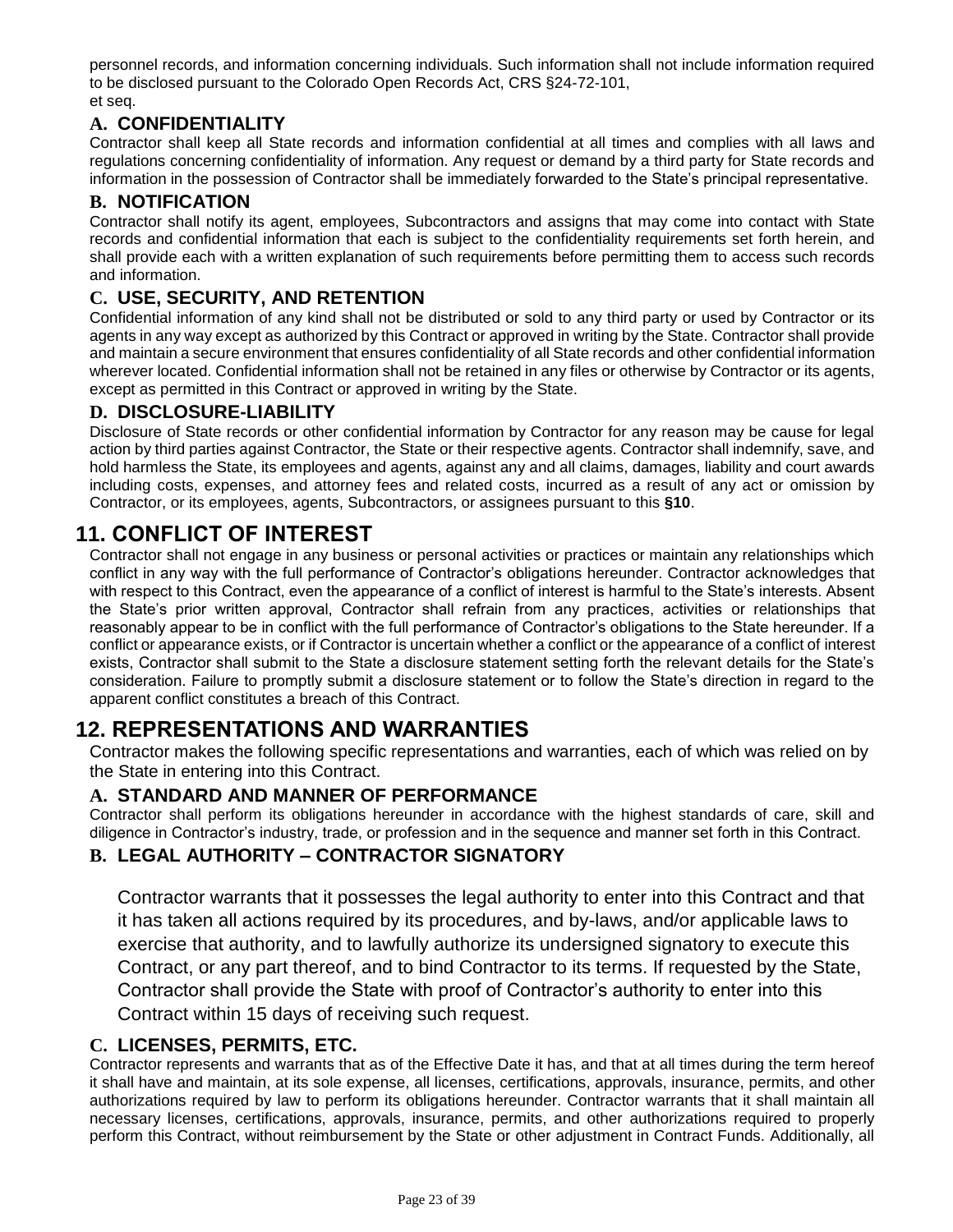employees, agents, and Subcontractors of Contractor performing Services under this Contract shall hold all required licenses or certifications, if any, to perform their responsibilities. Contractor, if a foreign corporation or other foreign entity transacting business in the State of Colorado, further warrants that it currently has obtained and shall maintain any applicable certificate of authority to transact business in the State of Colorado and has designated a registered agent in Colorado to accept service of process. Any revocation, withdrawal or non-renewal of licenses, certifications, approvals, insurance, permits or any such similar requirements necessary for Contractor to properly perform the terms of this Contract is a material breach by Contractor and constitutes grounds for termination of this Contract.

# <span id="page-23-0"></span>**13. INSURANCE**

Contractor and its Subcontractors shall obtain and maintain insurance as specified in this section at all times during the term of this Contract. All policies evidencing the insurance coverage required hereunder shall be issued by insurance companies satisfactory to Contractor and the State.

# **A. CONTRACTOR**

# **iii. Public Entities**

**If Contractor is a "public entity" within the meaning of the Colorado Governmental Immunity Act, CRS §24-10-101, et seq., as amended (the "GIA"), then Contractor shall maintain at all times during the term of this Contract such liability insurance, by commercial policy or self-insurance, as is necessary to meet its liabilities under the GIA. Contractor shall show proof of such insurance satisfactory to the State, if requested by the State. Contractor shall require each contract with a Subcontractor that is a public entity, to include the insurance requirements necessary to meet such Subcontractor's liabilities under the GIA**

# **iv. Non-Public Entities**

**If Contractor is not a "public entity" within the meaning of the GIA, Contractor shall obtain and maintain during the term of this Contract insurance coverage and policies meeting the same requirements set forth in §13(B) with respect to subcontractors that are not "public entities".** 

# **B. CONTRACTORS - SUBCONTRACTORS**

CONTRACTOR SHALL REQUIRE EACH CONTRACT WITH SUBCONTRACTORS OTHER THAN THOSE THAT ARE PUBLIC ENTITIES, PROVIDING GOODS OR SERVICES IN CONNECTION WITH THIS CONTRACT, TO INCLUDE INSURANCE REQUIREMENTS SUBSTANTIALLY SIMILAR TO THE FOLLOWING:

## **v. Worker's Compensation**

Worker's Compensation Insurance as required by State statute, and Employer's Liability Insurance covering all of Contractor or subcontractor employees acting within the course and scope of their employment.

## **vi. General Liability**

Commercial General Liability Insurance written on ISO occurrence form CG 00 01 10/93 or equivalent, covering premises operations, fire damage, independent contractors, products and completed operations, blanket contractual liability, personal injury, and advertising liability with minimum limits as follows: **(a)**  \$1,000,000 each occurrence; **(b)** \$1,000,000 general aggregate; **(c)** \$1,000,000 products and completed operations aggregate; and **(d)** \$50,000 any one fire.

## **vii. Automobile Liability**

Automobile Liability Insurance covering any auto (including owned, hired and non-owned autos) with a minimum limit of \$1,000,000 each accident combined single limit.

## **viii. Additional Insured**

**The State shall be named as additional insured on all Commercial General Liability Insurance policies (leases and construction contracts require additional insured coverage for completed operations on endorsements CG 2010 11/85, CG 2037, or equivalent) required of Contractor and any subcontractors hereunder.**

# **ix. Primacy of Coverage**

**Coverage required of Contractor and subcontractor shall be primary over any insurance or self-insurance program carried by Contractor or the State.**

## **x. Cancellation**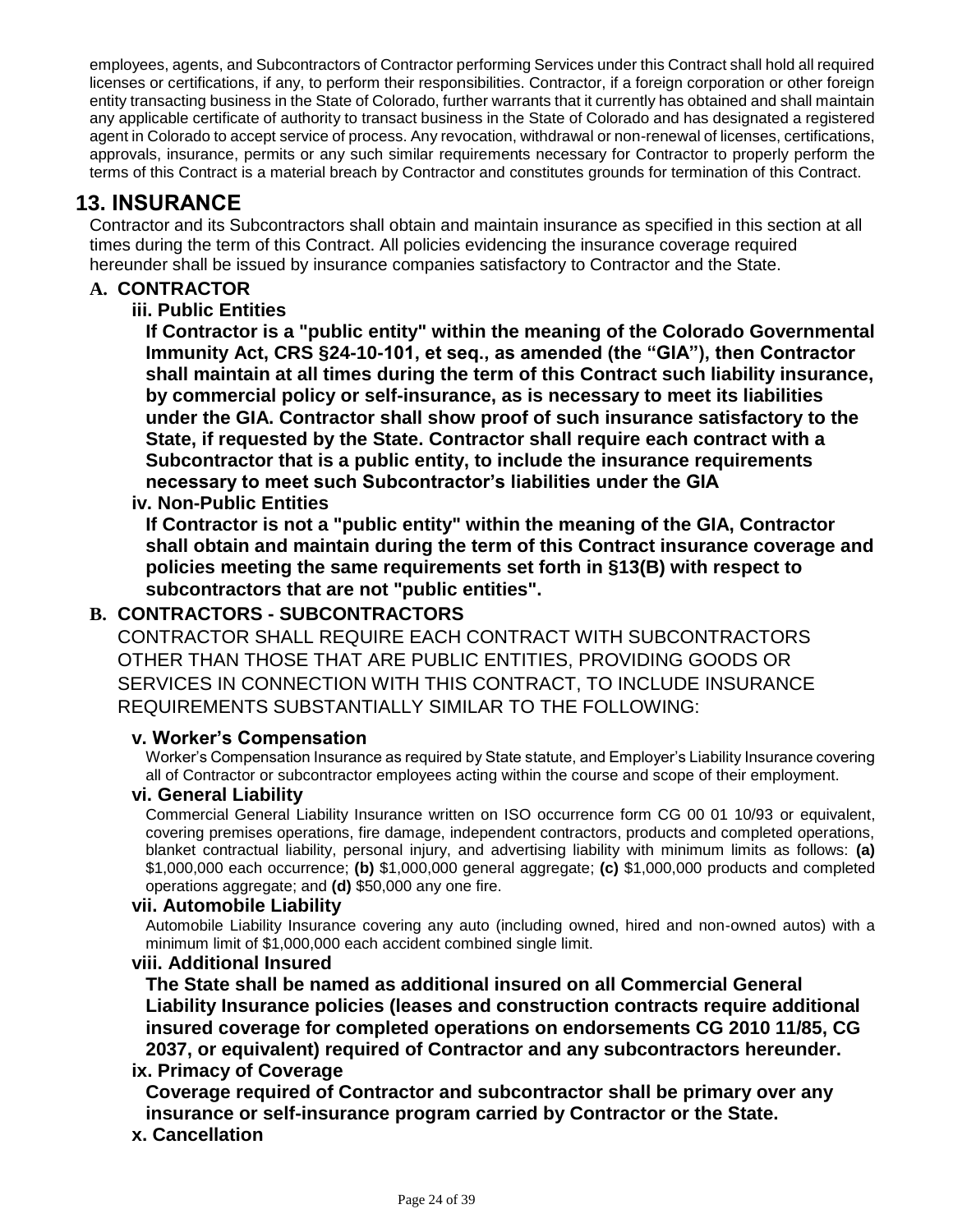**The above insurance policies shall include provisions preventing cancellation or non-renewal without at least 30 days prior notice to Contractor and Contractor shall forward such notice to the State in accordance with §16 (Notices and Representatives) within seven days of Contractor's receipt of such notice.**

# **xi. Subrogation Waiver**

**All insurance policies in any way related to this Contract and secured and maintained by Contractor or its subcontractors as required herein shall include clauses stating that each carrier shall waive all rights of recovery, under subrogation or otherwise, against Contractor or the State, its agencies, institutions, organizations, officers, agents, employees, and volunteers.**

# **C. CERTIFICATES**

Contractor and all subcontractors shall provide certificates showing insurance coverage required hereunder to the State within seven business days of the Effective Date of this Contract. No later than 15 days prior to the expiration date of any such coverage, Contractor and each subcontractors shall deliver to the State or Contractor certificates of insurance evidencing renewals thereof. In addition, upon request by the State at any other time during the term of this Contract or any sub-contract, Contractor and each subcontractors shall, within 10 days of such request, supply to the State evidence satisfactory to the State of compliance with the provisions of this **§13**.

# <span id="page-24-0"></span>**14. BREACH**

# **A. DEFINED**

In addition to any breaches specified in other sections of this Contract, the failure of either Party to perform any of its material obligations hereunder in whole or in part or in a timely or satisfactory manner constitutes a breach. The institution of proceedings under any bankruptcy, insolvency, reorganization or similar law, by or against Contractor, or the appointment of a receiver or similar officer for Contractor or any of its property, which is not vacated or fully stayed within 20 days after the institution or occurrence thereof, shall also constitute a breach.

# **B. NOTICE AND CURE PERIOD**

In the event of a breach, notice of such shall be given in writing by the aggrieved Party to the other Party in the manner provided in **§16**. If such breach is not cured within 30 days of receipt of written notice, or if a cure cannot be completed within 30 days, or if cure of the breach has not begun within 30 days and pursued with due diligence, the State may exercise any of the remedies set forth in **§15**. Notwithstanding anything to the contrary herein, the State, in its sole discretion, need not provide advance notice or a cure period and may immediately terminate this Contract in whole or in part if reasonably necessary to preserve public safety or to prevent immediate public crisis.

# <span id="page-24-1"></span>**15. REMEDIES**

If Contractor is in breach under any provision of this Contract, the State shall have all of the remedies listed in this **§15** in addition to all other remedies set forth in other sections of this Contract following the notice and cure period set forth in **§14(B)**. The State may exercise any or all of the remedies available to it, in its sole discretion, concurrently or consecutively.

# **A. TERMINATION FOR CAUSE AND/OR BREACH**

The State may terminate this entire Contract or any part of this Contract. Exercise by the State of this right shall not be a breach of its obligations hereunder. Contractor shall continue performance of this Contract to the extent not terminated, if any.

# **xii. Obligations and Rights**

**To the extent specified in any termination notice, Contractor shall not incur further obligations or render further performance hereunder past the effective date of such notice, and shall terminate outstanding orders and subcontracts with third parties. However, Contractor shall complete and deliver to the State all Work, Services and Goods not cancelled by the termination notice and may incur obligations as are necessary to do so within this Contract's terms. At the sole discretion of the State, Contractor shall assign to the State all of Contractor's right, title, and interest under such terminated orders or subcontracts. Upon termination, Contractor shall take timely, reasonable and necessary action to protect and preserve property in the possession of Contractor in which the State has an interest. All materials owned by the State in the possession of Contractor shall be immediately returned to the State. All Work Product, at the option of the**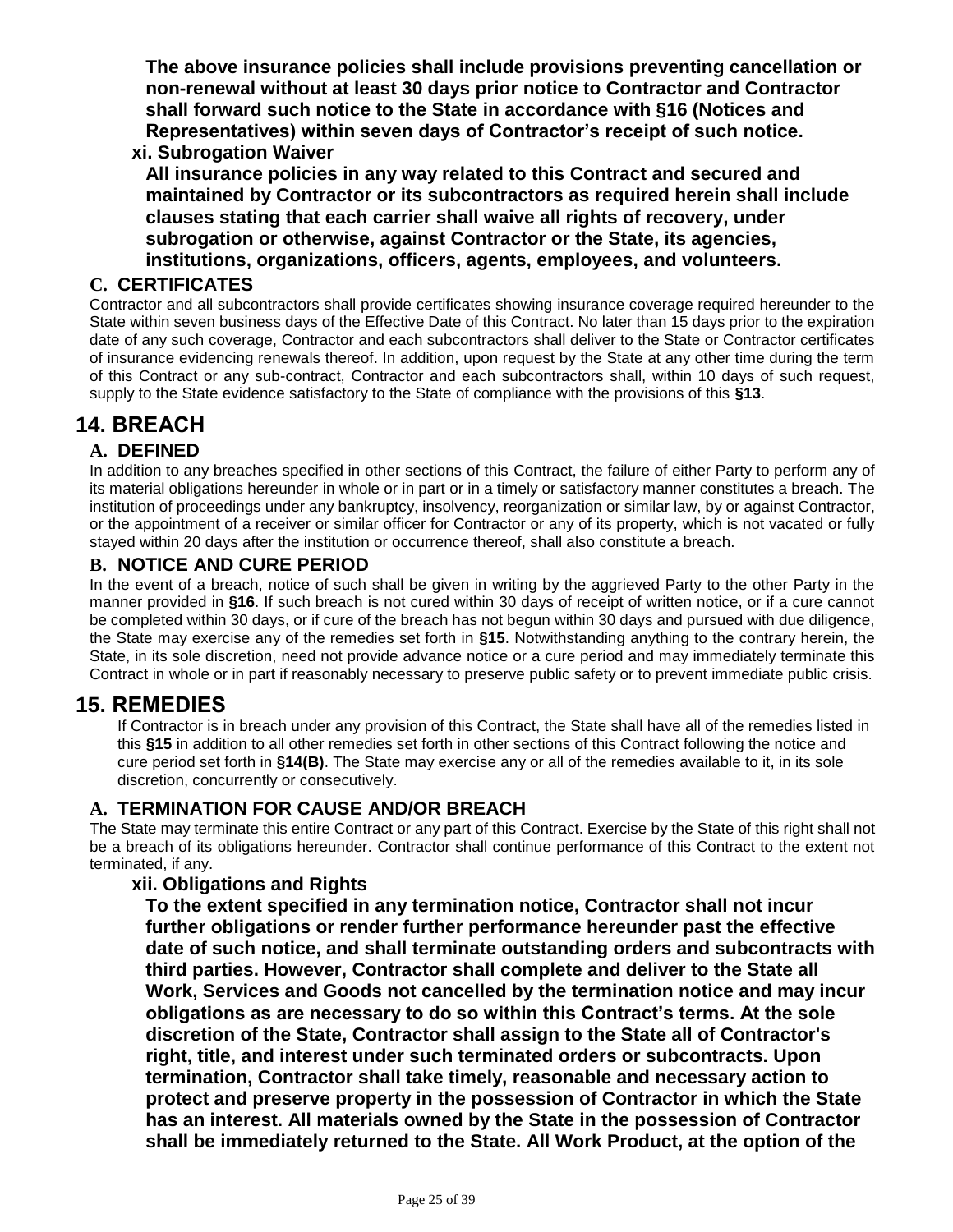**State, shall be delivered by Contractor to the State and shall become the State's property.**

**xiii. Payments**

**The State shall reimburse Contractor only for accepted performance up to the date of termination. If, after termination by the State, it is determined that Contractor was not in breach or that Contractor's action or inaction was excusable, such termination shall be treated as a termination in the public interest and the rights and obligations of the Parties shall be the same as if this Contract had been terminated in the public interest, as described herein.**

# **xiv. Damages and Withholding**

**Notwithstanding any other remedial action by the State, Contractor shall remain liable to the State for any damages sustained by the State by virtue of any breach under this Contract by Contractor and the State may withhold any payment to Contractor for the purpose of mitigating the State's damages, until such time as the exact amount of damages due to the State from Contractor is determined. The State may withhold any amount that may be due Contractor as the State deems necessary to protect the State against loss, including loss as a result of outstanding liens, claims of former lien holders, or for the excess costs incurred in procuring similar goods or services. Contractor shall be liable for excess costs incurred by the State in procuring from third parties replacement Work, Services or substitute Goods as cover.**

# **B. EARLY TERMINATION IN THE PUBLIC INTEREST**

The State is entering into this Contract for the purpose of carrying out the public policy of the State of Colorado, as determined by its Governor, General Assembly, and/or Courts. If this Contract ceases to further the public policy of the State, the State, in its sole discretion, may terminate this Contract in whole or in part. Exercise by the State of this right shall not constitute a breach of the State's obligations hereunder. This subsection shall not apply to a termination of this Contract by the State for cause or breach by Contractor, which shall be governed by **§15(A)** or as otherwise specifically provided for herein.

# **xv. Method and Content**

**The State shall notify Contractor of such termination in accordance with §16. The notice shall specify the effective date of the termination and whether it affects all or a portion of this Contract.**

# **xvi. Obligations and Rights**

**Upon receipt of a termination notice, Contractor shall be subject to and comply with the same obligations and rights set forth in §15(A) (i).**

# **xvii. Payments**

**If this Contract is terminated by the State pursuant to this §15(B), Contractor shall be paid an amount which bears the same ratio to the total reimbursement under this Contract as Contractor's obligations that were satisfactorily performed bear to the total obligations set forth in this Contract, less payments previously made. Additionally, if this Contract is less than 60% completed, the State may reimburse Contractor for a portion of actual out-of-pocket expenses (not otherwise reimbursed under this Contract) incurred by Contractor which are directly attributable to the uncompleted portion of Contractor's obligations hereunder; provided that the sum of any and all reimbursement shall not exceed the maximum amount payable to Contractor hereunder.**

# **C. REMEDIES NOT INVOLVING TERMINATION**

The State, its sole discretion, may exercise one or more of the following remedies in addition to other remedies available to it:

# **xviii. Suspend Performance**

**Suspend Contractor's performance with respect to all or any portion of this Contract pending necessary corrective action as specified by the State without**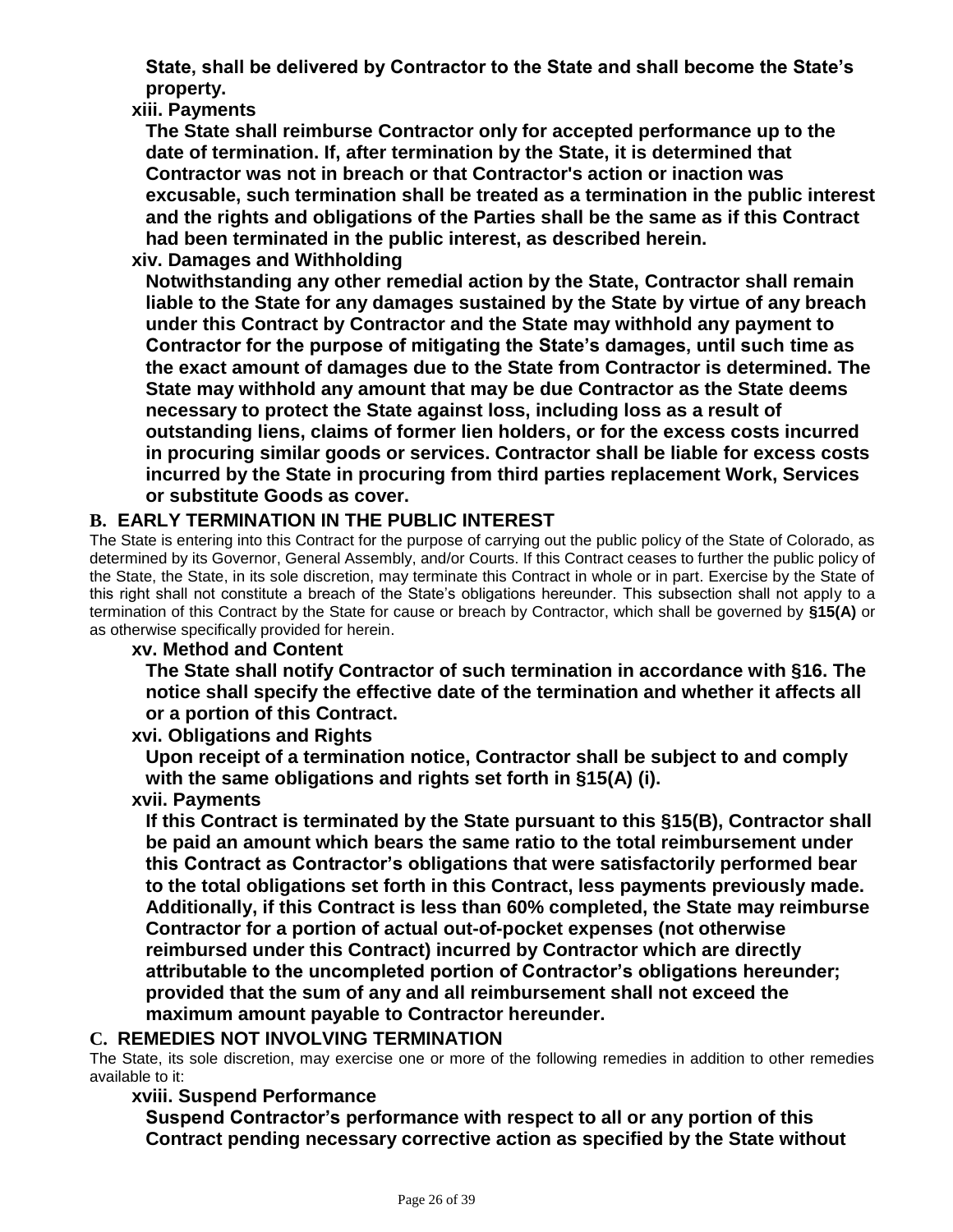**entitling Contractor to an adjustment in price/cost or performance schedule. Contractor shall promptly cease performance and incurring costs in accordance with the State's directive and the State shall not be liable for costs incurred by Contractor after the suspension of performance under this provision.**

## **xix. Withhold Payment**

**Withhold payment to Contractor until corrections in Contractor's performance are satisfactorily made and completed.**

**xx. Deny Payment**

**Deny payment for those obligations not performed that due to Contractor's actions or inactions cannot be performed or, if performed, would be of no value to the State; provided, that any denial of payment shall be reasonably related to the value to the State of the obligations not performed.**

**xxi. Removal**

**Notwithstanding any other provision herein, the State may demand immediate removal of any of Contractor's employees, agents, or subcontractors whom the State deems incompetent, careless, insubordinate, unsuitable, or otherwise unacceptable, or whose continued relation to this Contract is deemed to be contrary to the public interest or the State's best interest.**

## **xxii. Intellectual Property**

If Contractor infringes on a patent, copyright, trademark, trade secret or other intellectual property right while performing its obligations under this Contract, Contractor shall, at the State's option **(a)** obtain for the State or Contractor the right to use such products and services; **(b)** replace any Goods, Services, or other product involved with non-infringing products or modify them so that they become non-infringing; or, **(c)** if neither of the foregoing alternatives are reasonably available, remove any infringing Goods, Services, or products and refund the price paid therefore to the State.

# <span id="page-26-0"></span>**16. NOTICES and REPRESENTATIVES**

Each individual identified below is the principal representative of the designating Party. All notices required to be given hereunder shall be hand delivered with receipt required or sent by certified or registered mail to such Party's principal representative at the address set forth below. In addition to, but not in lieu of a hard-copy notice, notice also may be sent by e-mail to the e-mail addresses, if any, set forth below. Either Party may from time to time designate by written notice substitute addresses or persons to whom such notices shall be sent. Unless otherwise provided herein, all notices shall be effective upon receipt.

NAME AND TITLE OF PERSON NAME AND TITLE OF PERSON

Department Name Department Name Address Address Address Address Address Address Address Address Address Address Address Address Address Address A City, State, ZIP City, State, ZIP Phone **Phone** Phone **Phone** Email Email

NAME AND TITLE OF PERSON NAME AND TITLE OF PERSON

Address Address<br>City, State, ZIP and Contract and City, State City, State, ZIP<br>
Phone<br>
Phone<br>
Phone<br>
City, State, ZIP Phone **Phone** Phone **Phone** Email Email

# **A. CDOT: AND CDOT:**

# **B. CONTRACTOR: AND CONTRACTOR:**

Company or Department Name Company or Department Name

# <span id="page-26-1"></span>**17. RIGHTS IN DATA, DOCUMENTS, AND COMPUTER SOFTWARE**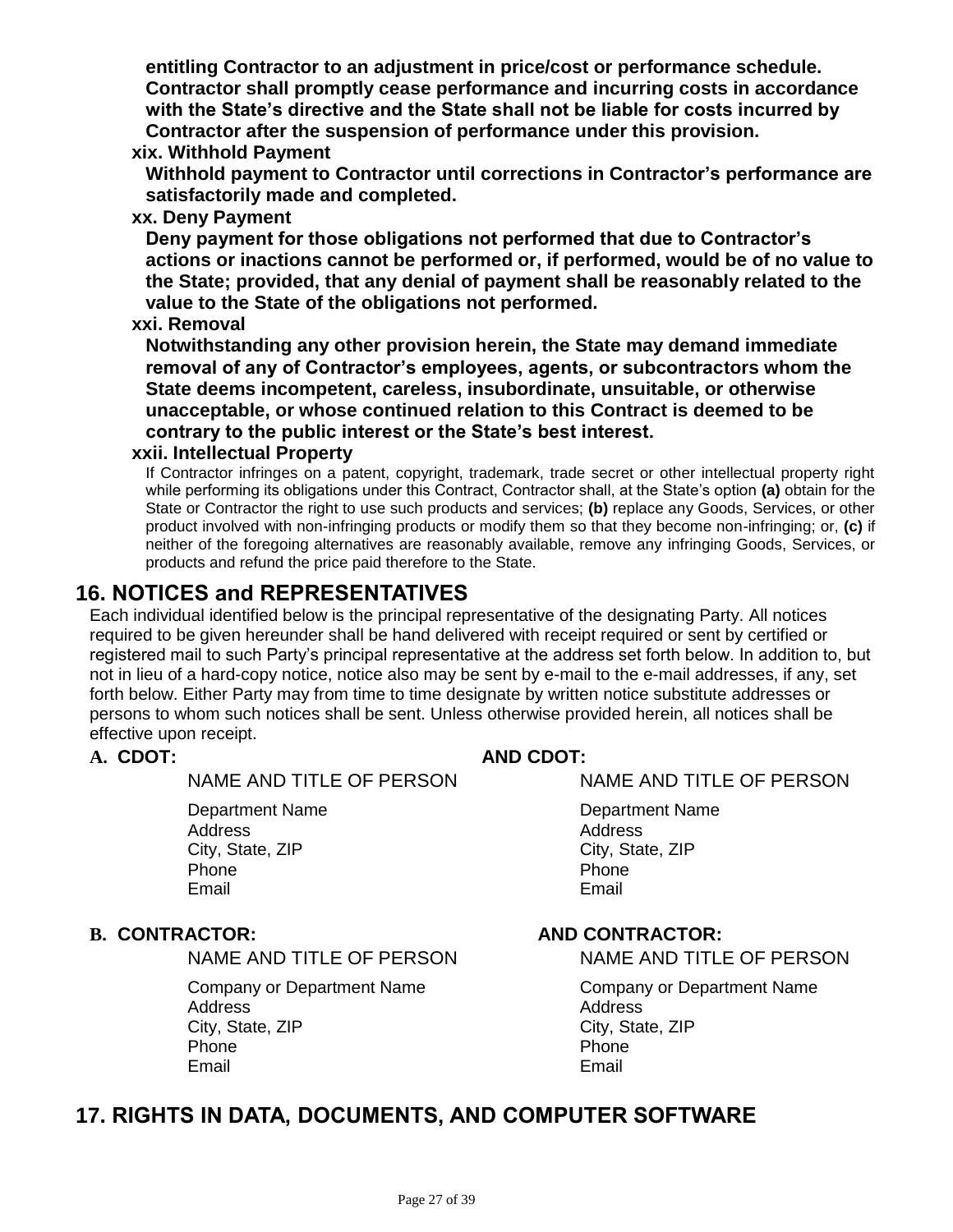Any software, research, reports, studies, data, photographs, negatives or other documents, drawings, models, materials, or Work Product of any type, including drafts, prepared by Contractor in the performance of its obligations under this Contract shall be the exclusive property of the State and, all Work Product shall be delivered to the State by Contractor upon completion or termination hereof. The State's exclusive rights in such Work Product shall include, but not be limited to, the right to copy, publish, display, transfer, and prepare derivative works. Contractor shall not use, willingly allow, cause or permit such Work Product to be used for any purpose other than the performance of Contractor's obligations hereunder without the prior written consent of the State.

# <span id="page-27-0"></span>**18. GOVERNMENTAL IMMUNITY**

Liability for claims for injuries to persons or property arising from the negligence of the State of Colorado, its departments, institutions, agencies, boards, officials, and employees is controlled and limited by the provisions of the Governmental Immunity Act §24-10-101, et seq. and the risk management statutes, CRS §24-30-1501, et seq., as amended.

# <span id="page-27-1"></span>**19. STATEWIDE CONTRACT MANAGEMENT SYSTEM**

If the maximum amount payable to Contractor under this Contract is \$100,000 or greater, either on the Effective Date or at anytime thereafter, this §19 applies.

Contractor agrees to be governed, and to abide, by the provisions of CRS §24-102-205, §24-102-206, §24-103-601, §24-103.5-101 and §24-105-102 concerning the monitoring of vendor performance on state contracts and inclusion of contract performance information in a statewide contract management system.

Contractor's performance shall be subject to Evaluation and Review in accordance with the terms and conditions of this Contract, State law, including CRS §24-103.5-101, and State Fiscal Rules, Policies and Guidance. Evaluation and Review of Contractor's performance shall be part of the normal contract administration process and Contractor's performance will be systematically recorded in the statewide Contract Management System. Areas of Evaluation and Review shall include, but shall not be limited to quality, cost and timeliness. Collection of information relevant to the performance of Contractor's obligations under this Contract shall be determined by the specific requirements of such obligations and shall include factors tailored to match the requirements of Contractor's obligations. Such performance information shall be entered into the statewide Contract Management System at intervals established herein and a final Evaluation, Review and Rating shall be rendered within 30 days of the end of the Contract term. Contractor shall be notified following each performance Evaluation and Review, and shall address or correct any identified problem in a timely manner and maintain work progress.

Should the final performance Evaluation and Review determine that Contractor demonstrated a gross failure to meet the performance measures established hereunder, the Executive Director of the Colorado Department of Personnel and Administration (Executive Director), upon request by the CDOT, and showing of good cause, may debar Contractor and prohibit Contractor from bidding on future contracts. Contractor may contest the final Evaluation, Review and Rating by: (a) filing rebuttal statements, which may result in either removal or correction of the evaluation (CRS §24-105-102(6)), or (b) under CRS §24-105-102(6), exercising the debarment protest and appeal rights provided in CRS §§24-109-106, 107, 201 or 202, which may result in the reversal of the debarment and reinstatement of Contractor, by the Executive Director, upon showing of good cause.

# <span id="page-27-2"></span>**20. GENERAL PROVISIONS**

# **A. ASSIGNMENT AND SUBCONTRACTS**

Contractor's rights and obligations hereunder are personal and may not be transferred, assigned or subcontracted without the prior, written consent of the State. Any attempt at assignment, transfer, subcontracting without such consent shall be void. All assignments, subcontracts, or subcontractors approved by Contractor or the State are subject to all of the provisions hereof. Contractor shall be solely responsible for all aspects of subcontracting arrangements and performance.

# **B. BINDING EFFECT**

Except as otherwise provided in **§20(A)**, all provisions herein contained, including the benefits and burdens, shall extend to and be binding upon the Parties' respective heirs, legal representatives, successors, and assigns.

# **C. CAPTIONS**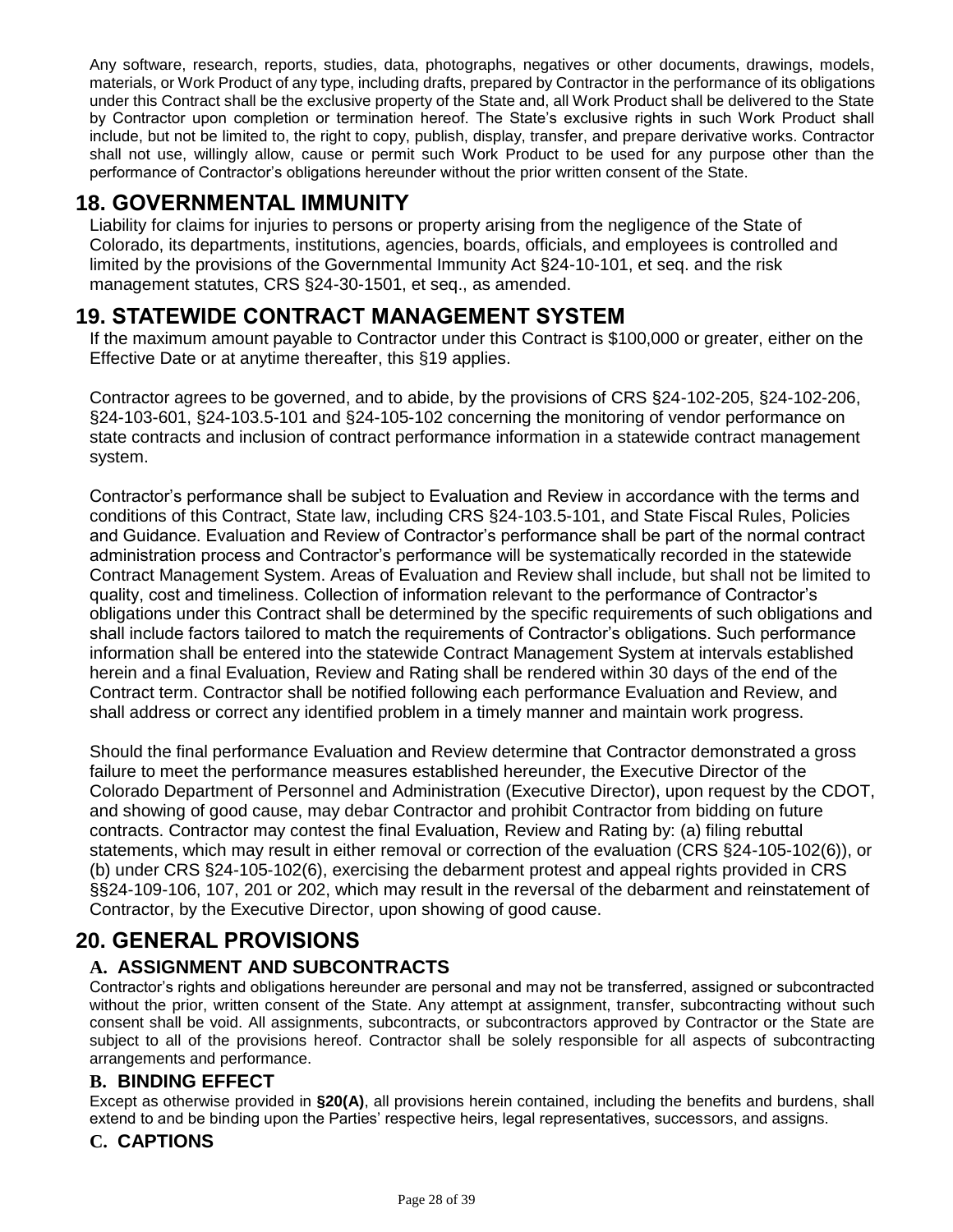The captions and headings in this Contract are for convenience of reference only, and shall not be used to interpret, define, or limit its provisions.

# **D. COUNTERPARTS**

This Contract may be executed in multiple identical original counterparts, all of which shall constitute one agreement.

## **E. ENTIRE UNDERSTANDING**

This Contract represents the complete integration of all understandings between the Parties and all prior representations and understandings, oral or written, are merged herein. Prior or contemporaneous additions, deletions, or other changes hereto shall not have any force or affect whatsoever, unless embodied herein.

#### **F. INDEMNIFICATION**

Contractor shall indemnify, save, and hold harmless the State, its employees and agents, against any and all claims, damages, liability and court awards including costs, expenses, and attorney fees and related costs, incurred as a result of any act or omission by Contractor, or its employees, agents, subcontractors, or assignees pursuant to the terms of this Contract; however, the provisions hereof shall not be construed or interpreted as a waiver, express or implied, of any of the immunities, rights, benefits, protection, or other provisions, of the Colorado Governmental Immunity Act, CRS §24-10-101 et seq., or the Federal Tort Claims Act, 28 U.S.C. 2671 et seq., as applicable, as now or hereafter amended.

#### **G. JURISDICTION AND VENUE**

All suits or actions related to this Contract shall be filed and proceedings held in the State of Colorado and exclusive venue shall be in the City and County of Denver.

## **H. MODIFICATION**

#### **xxiii. By the Parties**

**Except as specifically provided in this Contract, modifications of this Contract shall not be effective unless agreed to in writing by both parties in an amendment to this Contract, properly executed and approved in accordance with applicable Colorado State law, State Fiscal Rules. Modifications permitted under this Contract, other than contract amendments, shall be conform the Policies of the Office of the State Controller, including, but not limited to, the policy entitled MODIFICATIONS OF CONTRACTS - TOOLS AND FORMS.**

## **xxiv. By Operation of Law**

**This Contract is subject to such modifications as may be required by changes in Federal or Colorado State law, or their implementing regulations. Any such required modification automatically shall be incorporated into and be part of this Contract on the effective date of such change, as if fully set forth herein.**

## **I. ORDER OF PRECEDENCE**

The provisions of this Contract shall govern the relationship of the State and Contractor. In the event of conflicts or inconsistencies between this Contract and its exhibits and attachments, including, but not limited to, those provided by Contractor, such conflicts or inconsistencies shall be resolved by reference to the documents in the following order of priority:

**xxv. Colorado Special Provisions, xxvi. The provisions of the main body of this Contract, xxvii. Exhibit A, xxviii. Exhibit B, xxix. Exhibit C.**

# **J. SEVERABILITY**

Provided this Contract can be executed and performance of the obligations of the Parties accomplished within its intent, the provisions hereof are severable and any provision that is declared invalid or becomes inoperable for any reason shall not affect the validity of any other provision hereof, provided that the Parties can continue to perform their obligations under this Contract in accordance with its intent.

#### **K. SURVIVAL OF CERTAIN AGREEMENT TERMS**

Notwithstanding anything herein to the contrary, provisions of this Contract requiring continued performance, compliance, or effect after termination hereof, shall survive such termination and shall be enforceable by the State if Contractor fails to perform or comply as required.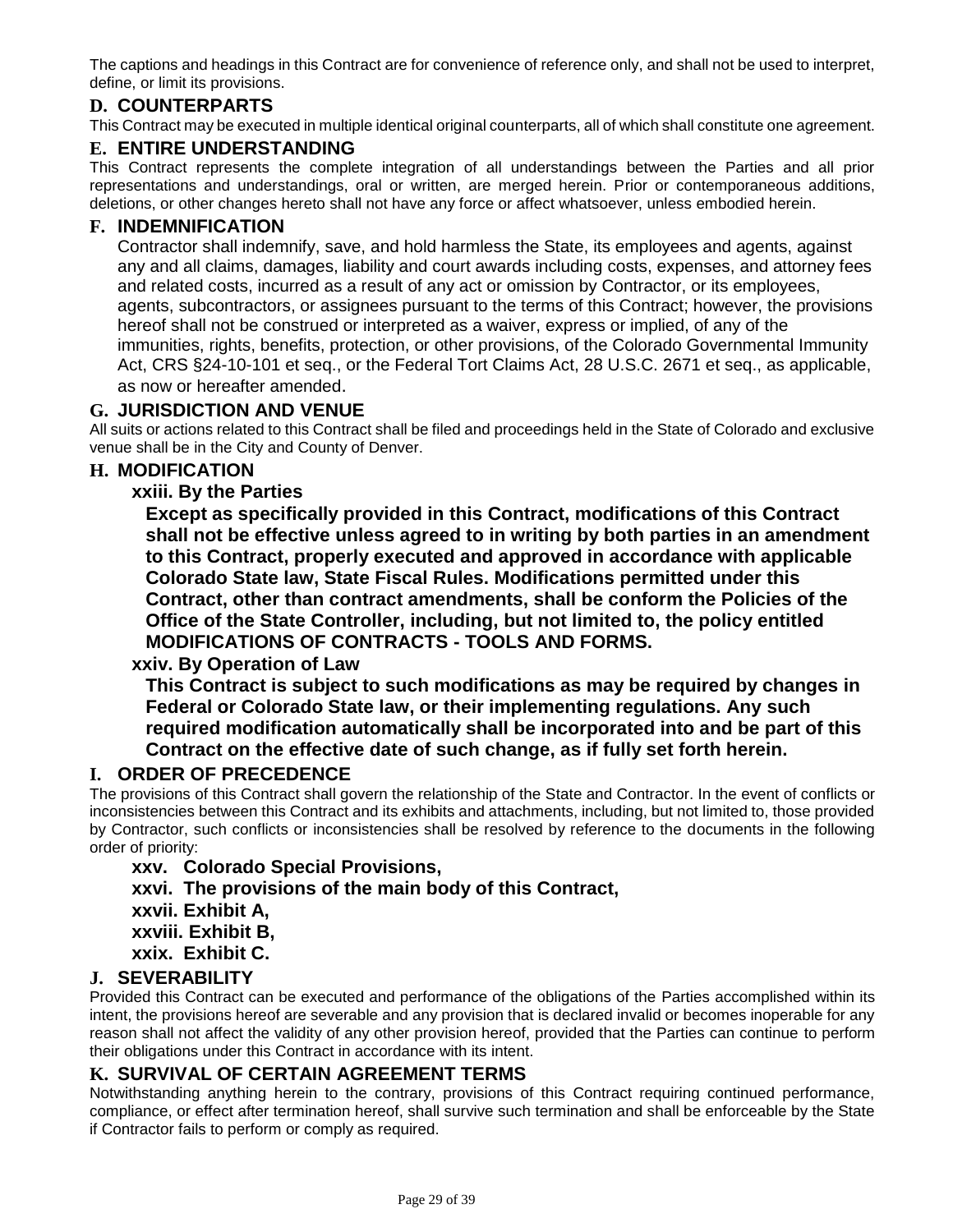# **L. TAXES**

The State is exempt from all federal excise taxes under IRC Chapter 32 (No. 84-730123K) and from all State and local government sales and use taxes under CRS §§39-26-101 and 201 et seq. Such exemptions apply when materials are purchased or services are rendered to benefit the State; provided however, that certain political subdivisions (e.g., City of Denver) may require payment of sales or use taxes even though the product or service is provided to the State. Contractor shall be solely liable for paying such taxes as the State is prohibited from paying or reimbursing Contractor for such taxes.

# **M. THIRD PARTY BENEFICIARIES**

Enforcement of this Contract and all rights and obligations hereunder are reserved solely to the Parties. Any services or benefits which third parties receive as a result of this Contract are incidental to the Contract, and do not create any rights for such third parties.

#### **N. WAIVER**

Waiver of any breach under a term, provision, or requirement of this Contract, or any right or remedy hereunder, whether explicitly or by lack of enforcement, shall not be construed or deemed as a waiver of any subsequent breach of such term, provision or requirement, or of any other term, provision, or requirement.

## **O. CORA DISCLOSURE**

To the extent not prohibited by federal law, this Contract and the performance measures and standards under CRS §24-103.5-101, if any, are subject to public release through the Colorado Open Records Act, CRS §24-72-101, et seq.

## **THE REMAINDER OF THIS PAGE INTENTIONALLY LEFT BLANK**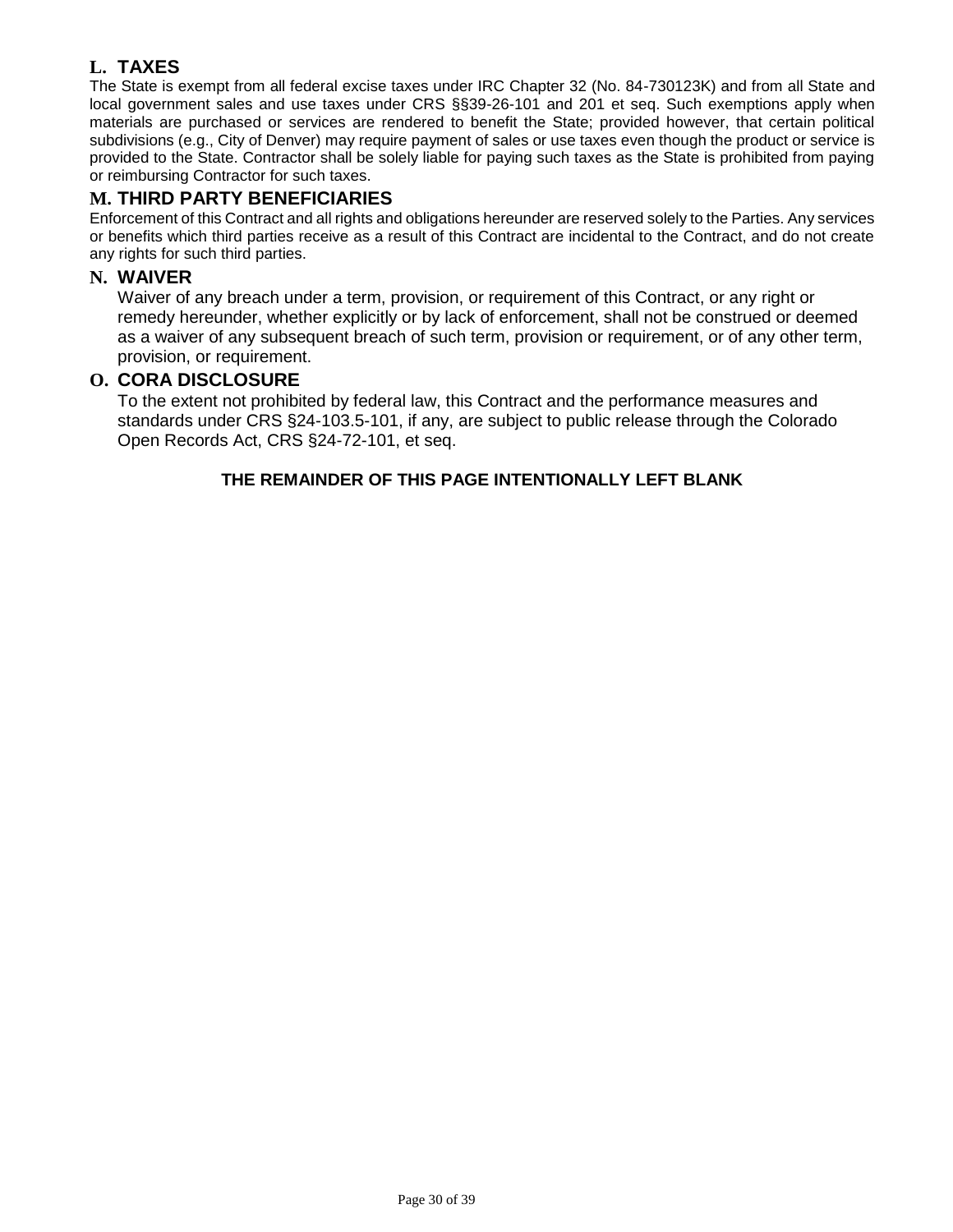# <span id="page-30-0"></span>**21. COLORADO SPECIAL PROVISIONS**

The Special Provisions apply to all Contracts except where noted in italics.

- **A. CONTROLLER'S APPROVAL. CRS §24-30-202(1).** THIS CONTRACT SHALL NOT BE VALID UNTIL IT HAS BEEN APPROVED BY THE COLORADO STATE CONTROLLER OR DESIGNEE.
- **B. FUND AVAILABILITY. CRS §24-30-202(5.5).** FINANCIAL OBLIGATIONS OF THE STATE PAYABLE AFTER THE CURRENT FISCAL YEAR ARE CONTINGENT UPON FUNDS FOR THAT PURPOSE BEING APPROPRIATED, BUDGETED, AND OTHERWISE MADE AVAILABLE..
- **C. GOVERNMENTAL IMMUNITY.** NO TERM OR CONDITION OF THIS CONTRACT SHALL BE CONSTRUED OR INTERPRETED AS A WAIVER, EXPRESS OR IMPLIED, OF ANY OF THE IMMUNITIES, RIGHTS, BENEFITS, PROTECTIONS, OR OTHER PROVISIONS, OF THE COLORADO GOVERNMENTAL IMMUNITY ACT, CRS §24-10-101 ET SEQ., OR THE FEDERAL TORT CLAIMS ACT, 28 U.S.C. §§1346(B) AND 2671 ET SEQ., AS APPLICABLE NOW OR HEREAFTER AMENDED.
- **D. INDEPENDENT CONTRACTOR.** CONTRACTOR SHALL PERFORM ITS DUTIES HEREUNDER AS AN INDEPENDENT CONTRACTOR AND NOT AS AN EMPLOYEE. NEITHER CONTRACTOR NOR ANY AGENT OR EMPLOYEE OF CONTRACTOR SHALL BE DEEMED TO BE AN AGENT OR EMPLOYEE OF THE STATE. CONTRACTOR AND ITS EMPLOYEES AND AGENTS ARE NOT ENTITLED TO UNEMPLOYMENT INSURANCE OR WORKERS COMPENSATION BENEFITS THROUGH THE STATE AND THE STATE SHALL NOT PAY FOR OR OTHERWISE PROVIDE SUCH COVERAGE FOR CONTRACTOR OR ANY OF ITS AGENTS OR EMPLOYEES. UNEMPLOYMENT INSURANCE BENEFITS WILL BE AVAILABLE TO CONTRACTOR AND ITS EMPLOYEES AND AGENTS ONLY IF SUCH COVERAGE IS MADE AVAILABLE BY CONTRACTOR OR A THIRD PARTY. CONTRACTOR SHALL PAY WHEN DUE ALL APPLICABLE EMPLOYMENT TAXES AND INCOME TAXES AND LOCAL HEAD TAXES INCURRED PURSUANT TO THIS CONTRACT. CONTRACTOR SHALL NOT HAVE AUTHORIZATION, EXPRESS OR IMPLIED, TO BIND THE STATE TO ANY AGREEMENT, LIABILITY OR UNDERSTANDING, EXCEPT AS EXPRESSLY SET FORTH HEREIN. CONTRACTOR SHALL **(A)** PROVIDE AND KEEP IN FORCE WORKERS' COMPENSATION AND UNEMPLOYMENT COMPENSATION INSURANCE IN THE AMOUNTS REQUIRED BY LAW, **(B)** PROVIDE PROOF THEREOF WHEN REQUESTED BY THE STATE, AND **(C)** BE SOLELY RESPONSIBLE FOR ITS ACTS AND THOSE OF ITS EMPLOYEES AND AGENTS.
- **E. COMPLIANCE WITH LAW.** CONTRACTOR SHALL STRICTLY COMPLY WITH ALL APPLICABLE FEDERAL AND STATE LAWS, RULES, AND REGULATIONS IN EFFECT OR HEREAFTER ESTABLISHED, INCLUDING, WITHOUT LIMITATION, LAWS APPLICABLE TO DISCRIMINATION AND UNFAIR EMPLOYMENT PRACTICES.
- **F. CHOICE OF LAW.** COLORADO LAW, AND RULES AND REGULATIONS ISSUED PURSUANT THERETO, SHALL BE APPLIED IN THE INTERPRETATION, EXECUTION, AND ENFORCEMENT OF THIS CONTRACT. ANY PROVISION INCLUDED OR INCORPORATED HEREIN BY REFERENCE WHICH CONFLICTS WITH SAID LAWS, RULES, AND REGULATIONS SHALL BE NULL AND VOID. ANY PROVISION INCORPORATED HEREIN BY REFERENCE WHICH PURPORTS TO NEGATE THIS OR ANY OTHER SPECIAL PROVISION IN WHOLE OR IN PART SHALL NOT BE VALID OR ENFORCEABLE OR AVAILABLE IN ANY ACTION AT LAW, WHETHER BY WAY OF COMPLAINT, DEFENSE, OR OTHERWISE. ANY PROVISION RENDERED NULL AND VOID BY THE OPERATION OF THIS PROVISION SHALL NOT INVALIDATE THE REMAINDER OF THIS CONTRACT, TO THE EXTENT CAPABLE OF EXECUTION.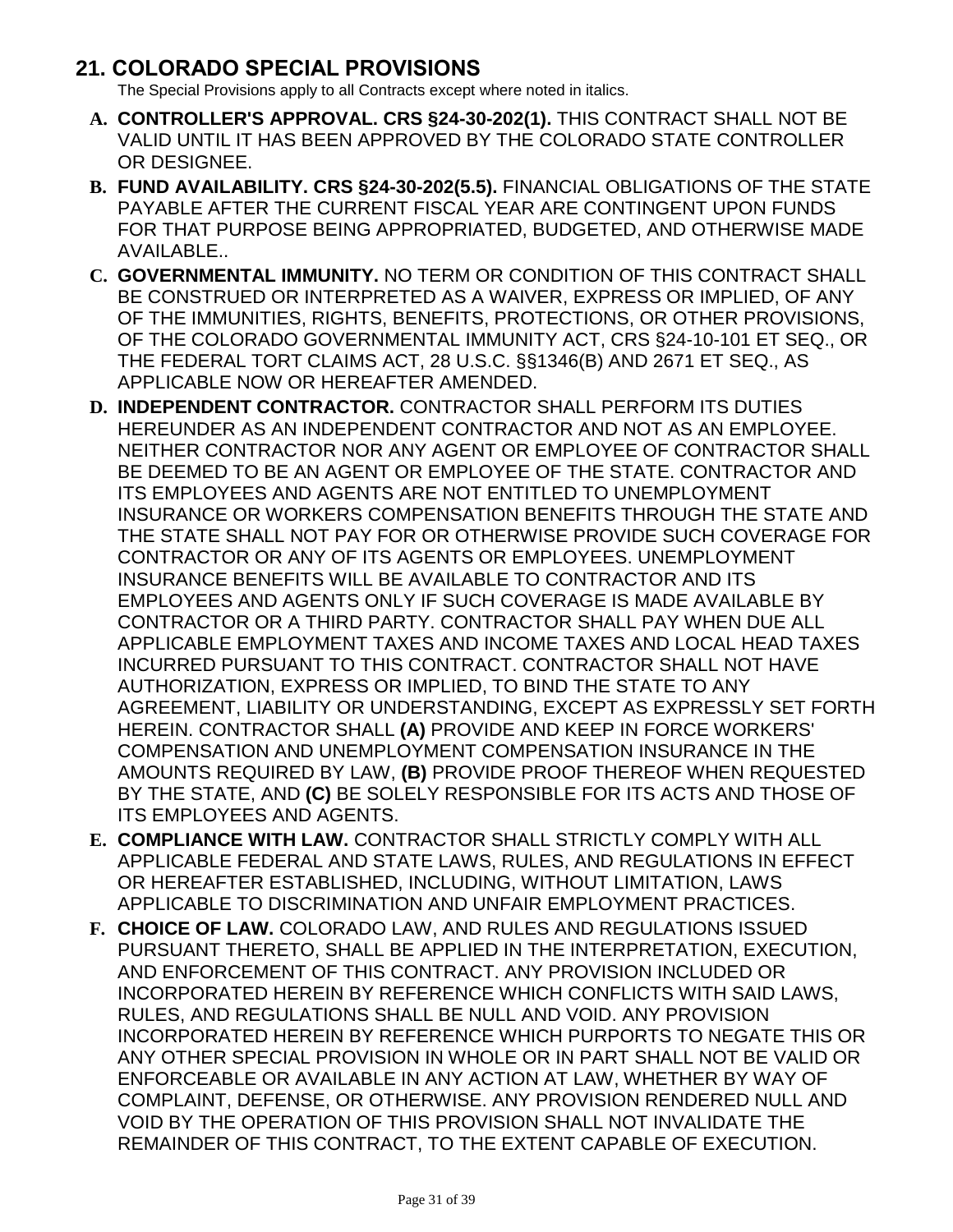- **G. BINDING ARBITRATION PROHIBITED.** THE STATE OF COLORADO DOES NOT AGREE TO BINDING ARBITRATION BY ANY EXTRA-JUDICIAL BODY OR PERSON. ANY PROVISION TO THE CONTRARY IN THIS CONTACT OR INCORPORATED HEREIN BY REFERENCE SHALL BE NULL AND VOID.
- **H. SOFTWARE PIRACY PROHIBITION. GOVERNOR'S EXECUTIVE ORDER D 002 00.**  STATE OR OTHER PUBLIC FUNDS PAYABLE UNDER THIS CONTRACT SHALL NOT BE USED FOR THE ACQUISITION, OPERATION, OR MAINTENANCE OF COMPUTER SOFTWARE IN VIOLATION OF FEDERAL COPYRIGHT LAWS OR APPLICABLE LICENSING RESTRICTIONS. CONTRACTOR HEREBY CERTIFIES AND WARRANTS THAT, DURING THE TERM OF THIS CONTRACT AND ANY EXTENSIONS, CONTRACTOR HAS AND SHALL MAINTAIN IN PLACE APPROPRIATE SYSTEMS AND CONTROLS TO PREVENT SUCH IMPROPER USE OF PUBLIC FUNDS. IF THE STATE DETERMINES THAT CONTRACTOR IS IN VIOLATION OF THIS PROVISION, THE STATE MAY EXERCISE ANY REMEDY AVAILABLE AT LAW OR IN EQUITY OR UNDER THIS CONTRACT, INCLUDING, WITHOUT LIMITATION, IMMEDIATE TERMINATION OF THIS CONTRACT AND ANY REMEDY CONSISTENT WITH FEDERAL COPYRIGHT LAWS OR APPLICABLE LICENSING RESTRICTIONS.
- **I. EMPLOYEE FINANCIAL INTEREST/CONFLICT OF INTEREST. CRS §§24-18-201 AND 24-50-507.** THE SIGNATORIES AVER THAT TO THEIR KNOWLEDGE, NO EMPLOYEE OF THE STATE HAS ANY PERSONAL OR BENEFICIAL INTEREST WHATSOEVER IN THE SERVICE OR PROPERTY DESCRIBED IN THIS CONTRACT. CONTRACTOR HAS NO INTEREST AND SHALL NOT ACQUIRE ANY INTEREST, DIRECT OR INDIRECT, THAT WOULD CONFLICT IN ANY MANNER OR DEGREE WITH THE PERFORMANCE OF CONTRACTOR'S SERVICES AND CONTRACTOR SHALL NOT EMPLOY ANY PERSON HAVING SUCH KNOWN INTERESTS.
- **J. VENDOR OFFSET. CRS §§24-30-202(1) AND 24-30-202.4. [***NOT APPLICABLE TO INTERGOVERNMENTAL AGREEMENTS***]** SUBJECT TO CRS §24-30-202.4 (3.5), THE STATE CONTROLLER MAY WITHHOLD PAYMENT UNDER THE STATE'S VENDOR OFFSET INTERCEPT SYSTEM FOR DEBTS OWED TO STATE AGENCIES FOR: **(A)** UNPAID CHILD SUPPORT DEBTS OR CHILD SUPPORT ARREARAGES; **(B)** UNPAID BALANCES OF TAX, ACCRUED INTEREST, OR OTHER CHARGES SPECIFIED IN CRS §39-21-101, ET SEQ.; **(C)** UNPAID LOANS DUE TO THE STUDENT LOAN DIVISION OF THE DEPARTMENT OF HIGHER EDUCATION; **(D)** AMOUNTS REQUIRED TO BE PAID TO THE UNEMPLOYMENT COMPENSATION FUND; AND **(E)** OTHER UNPAID DEBTS OWING TO THE STATE AS A RESULT OF FINAL AGENCY DETERMINATION OR JUDICIAL ACTION.
- **K. PUBLIC CONTRACTS FOR SERVICES. CRS §8-17.5-101.** [*NOT APPLICABLE TO AGREEMENTS RELATING TO THE OFFER, ISSUANCE, OR SALE OF SECURITIES, INVESTMENT ADVISORY SERVICES OR FUND MANAGEMENT SERVICES, SPONSORED PROJECTS, INTERGOVERNMENTAL AGREEMENTS, OR INFORMATION TECHNOLOGY SERVICES OR PRODUCTS AND SERVICES*] CONTRACTOR CERTIFIES, WARRANTS, AND AGREES THAT IT DOES NOT KNOWINGLY EMPLOY OR CONTRACT WITH AN ILLEGAL ALIEN WHO WILL PERFORM WORK UNDER THIS CONTRACT AND WILL CONFIRM THE EMPLOYMENT ELIGIBILITY OF ALL EMPLOYEES WHO ARE NEWLY HIRED FOR EMPLOYMENT IN THE UNITED STATES TO PERFORM WORK UNDER THIS CONTRACT, THROUGH PARTICIPATION IN THE E-VERIFY PROGRAM OR THE DEPARTMENT PROGRAM ESTABLISHED PURSUANT TO CRS §8-17.5-102(5)(C), CONTRACTOR SHALL NOT KNOWINGLY EMPLOY OR CONTRACT WITH AN ILLEGAL ALIEN TO PERFORM WORK UNDER THIS CONTRACT OR ENTER INTO A CONTRACT WITH A SUBCONTRACTOR THAT FAILS TO CERTIFY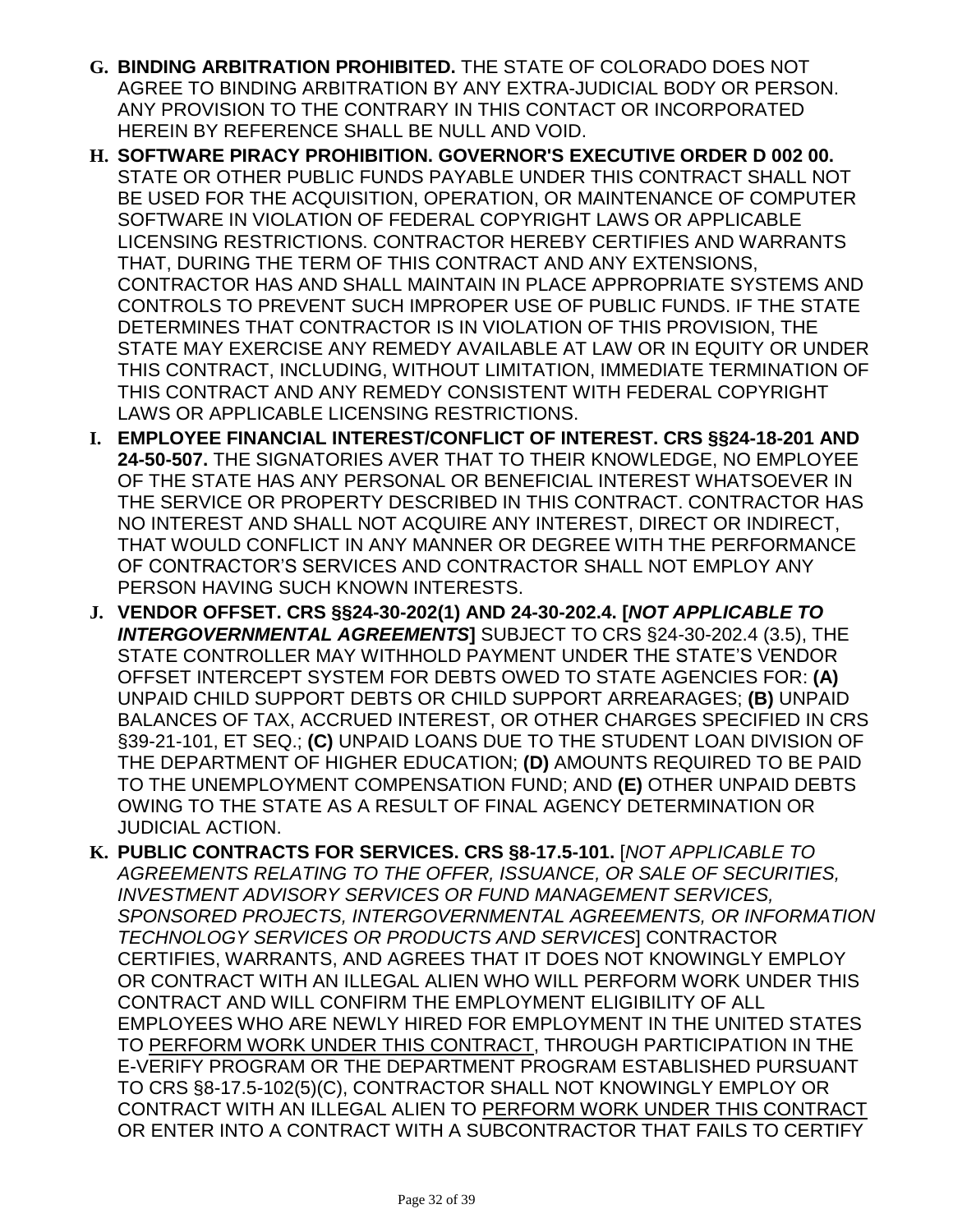TO CONTRACTOR THAT THE SUBCONTRACTOR SHALL NOT KNOWINGLY EMPLOY OR CONTRACT WITH AN ILLEGAL ALIEN TO PERFORM WORK UNDER THIS CONTRACT. CONTRACTOR **(A)** SHALL NOT USE E-VERIFY PROGRAM OR DEPARTMENT PROGRAM PROCEDURES TO UNDERTAKE PRE-EMPLOYMENT SCREENING OF JOB APPLICANTS WHILE THIS CONTRACT IS BEING PERFORMED, **(B)** SHALL NOTIFY THE SUBCONTRACTOR AND THE CONTRACTING STATE AGENCY WITHIN THREE DAYS IF CONTRACTOR HAS ACTUAL KNOWLEDGE THAT A SUBCONTRACTOR IS EMPLOYING OR CONTRACTING WITH AN ILLEGAL ALIEN FOR WORK UNDER THIS CONTRACT, **(C)** SHALL TERMINATE THE SUBCONTRACT IF A SUBCONTRACTOR DOES NOT STOP EMPLOYING OR CONTRACTING WITH THE ILLEGAL ALIEN WITHIN THREE DAYS OF RECEIVING THE NOTICE, AND **(D)** SHALL COMPLY WITH REASONABLE REQUESTS MADE IN THE COURSE OF AN INVESTIGATION, UNDERTAKEN PURSUANT TO CRS §8-17.5-102(5), BY THE COLORADO DEPARTMENT OF LABOR AND EMPLOYMENT. IF CONTRACTOR PARTICIPATES IN THE DEPARTMENT PROGRAM, CONTRACTOR SHALL DELIVER TO THE CONTRACTING STATE AGENCY, INSTITUTION OF HIGHER EDUCATION OR POLITICAL SUBDIVISION A WRITTEN, NOTARIZED AFFIRMATION, AFFIRMING THAT CONTRACTOR HAS EXAMINED THE LEGAL WORK STATUS OF SUCH EMPLOYEE, AND SHALL COMPLY WITH ALL OF THE OTHER REQUIREMENTS OF THE DEPARTMENT PROGRAM. IF CONTRACTOR FAILS TO COMPLY WITH ANY REQUIREMENT OF THIS PROVISION OR CRS §8-17.5-101 ET SEQ., THE CONTRACTING STATE AGENCY, INSTITUTION OF HIGHER EDUCATION OR POLITICAL SUBDIVISION MAY TERMINATE THIS CONTRACT FOR BREACH AND, IF SO TERMINATED, CONTRACTOR SHALL BE LIABLE FOR DAMAGES.

**L. PUBLIC CONTRACTS WITH NATURAL PERSONS. CRS §24-76.5-101.**CONTRACTOR, IF A NATURAL PERSON EIGHTEEN (18) YEARS OF AGE OR OLDER, HEREBY SWEARS AND AFFIRMS UNDER PENALTY OF PERJURY THAT HE OR SHE **(A)** IS A CITIZEN OR OTHERWISE LAWFULLY PRESENT IN THE UNITED STATES PURSUANT TO FEDERAL LAW, **(B)** SHALL COMPLY WITH THE PROVISIONS OF CRS §24-76.5-101 ET SEQ., AND **(C)** HAS PRODUCED ONE FORM OF IDENTIFICATION REQUIRED BY CRS §24-76.5-103 PRIOR TO THE EFFECTIVE DATE OF THIS CONTRACT.

Revised 1/1/09

## **THE REST OF THIS PAGE INTENTIONALLY LEFT BLANK**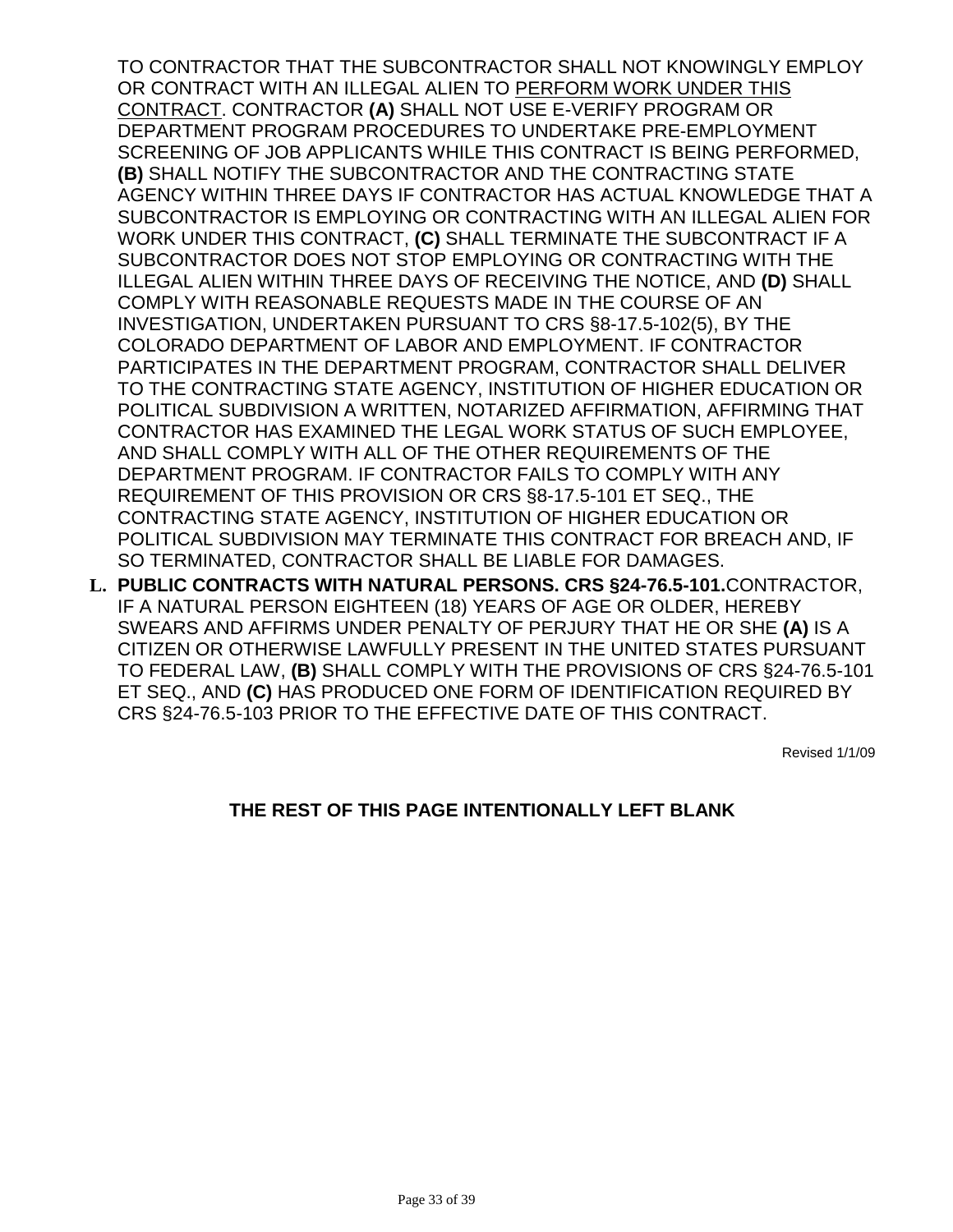# <span id="page-33-0"></span>**22. SIGNATURE PAGE**

# **THE PARTIES HERETO HAVE EXECUTED THIS CONTRACT**

**\* Persons signing for Contractor hereby swear and affirm that they are authorized to act on Contractor's behalf and acknowledge that the State is relying on their representations to that effect.** 

| <b>CONTRACTOR</b><br><b>Legal Name of Contractor</b>                                                                                                                                                         | <b>STATE OF COLORADO</b><br>John W. Hickenlooper, GOVERNOR               |
|--------------------------------------------------------------------------------------------------------------------------------------------------------------------------------------------------------------|--------------------------------------------------------------------------|
| By:                                                                                                                                                                                                          | Department of Transportation<br>(for) Donald E. Hunt, Executive Director |
| Name of Authorized Individual<br>Title:<br><u> 1989 - Johann Stoff, deutscher Stoffen und der Stoffen und der Stoffen und der Stoffen und der Stoffen und der</u><br>Official Title of Authorized Individual | By:<br>Name and Title                                                    |
| *Signature                                                                                                                                                                                                   | <b>Signature</b>                                                         |
| 2nd Contractor Signature if Needed<br>By:                                                                                                                                                                    |                                                                          |
| <u> 1989 - Johann John Stone, mars eta biztanleria (h. 1989).</u><br>Name of Authorized Individual<br>Title:                                                                                                 | <b>LEGAL REVIEW</b><br>John W. Suthers, Attorney General                 |
| Official Title of Authorized Individual                                                                                                                                                                      | By:                                                                      |
| *Signature                                                                                                                                                                                                   | Signature - Assistant Attorney General                                   |

## **ALL CONTRACTS REQUIRE APPROVAL by the STATE CONTROLLER**

**CRS §24-30-202 requires the State Controller to approve all State Contracts. This Contract is not valid until signed and dated below by the State Controller or delegate. Contractor is not authorized to begin performance until such time. If Contractor begins performing prior thereto, the State of Colorado is not obligated to pay Contractor for such performance or for any goods and/or services provided hereunder.**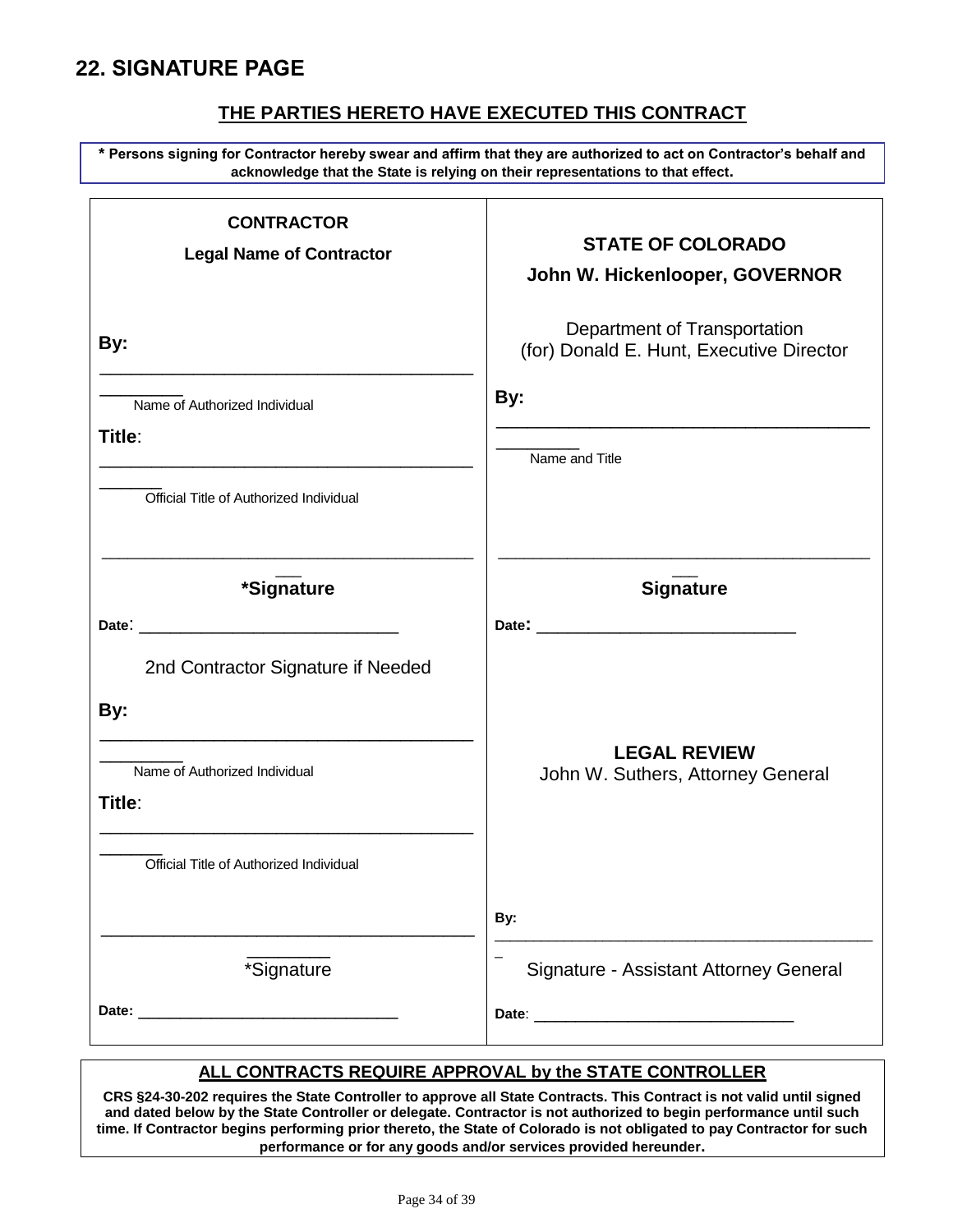| <b>STATE CONTROLLER</b>    |  |
|----------------------------|--|
| Robert Jaros, CPA, MBA, JD |  |

**By:\_\_\_\_\_\_\_\_\_\_\_\_\_\_\_\_\_\_\_\_\_\_\_\_\_\_\_\_\_\_\_\_\_\_\_\_\_\_\_\_\_\_**

**INSERT-Name of Agency or IHE Delegate-Please delete if contract will be routed to OSC for approval**

**Date:\_\_\_\_\_\_\_\_\_\_\_\_\_\_\_\_\_\_\_\_\_\_\_\_**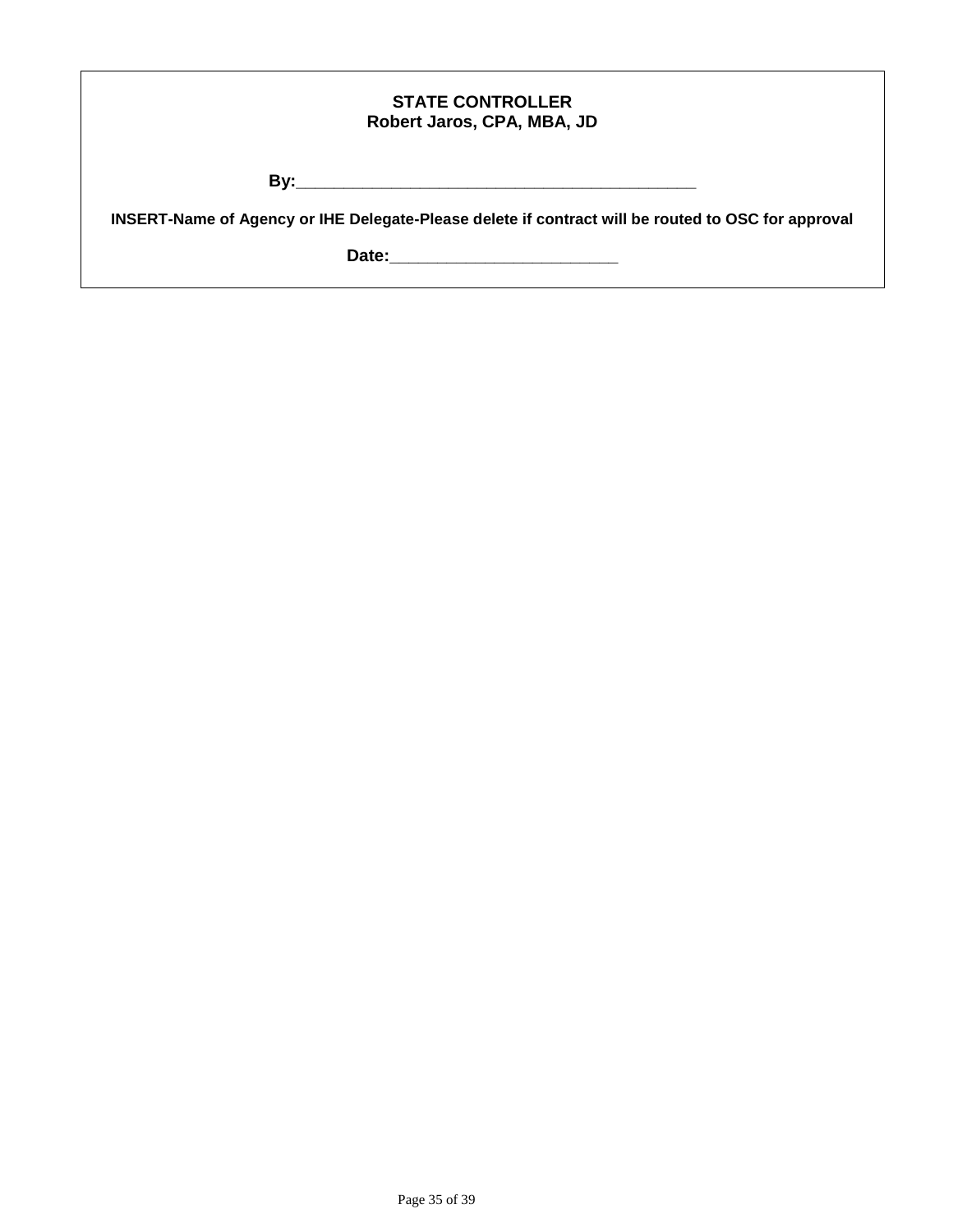# <span id="page-35-0"></span>**STATEMENT OF WORK**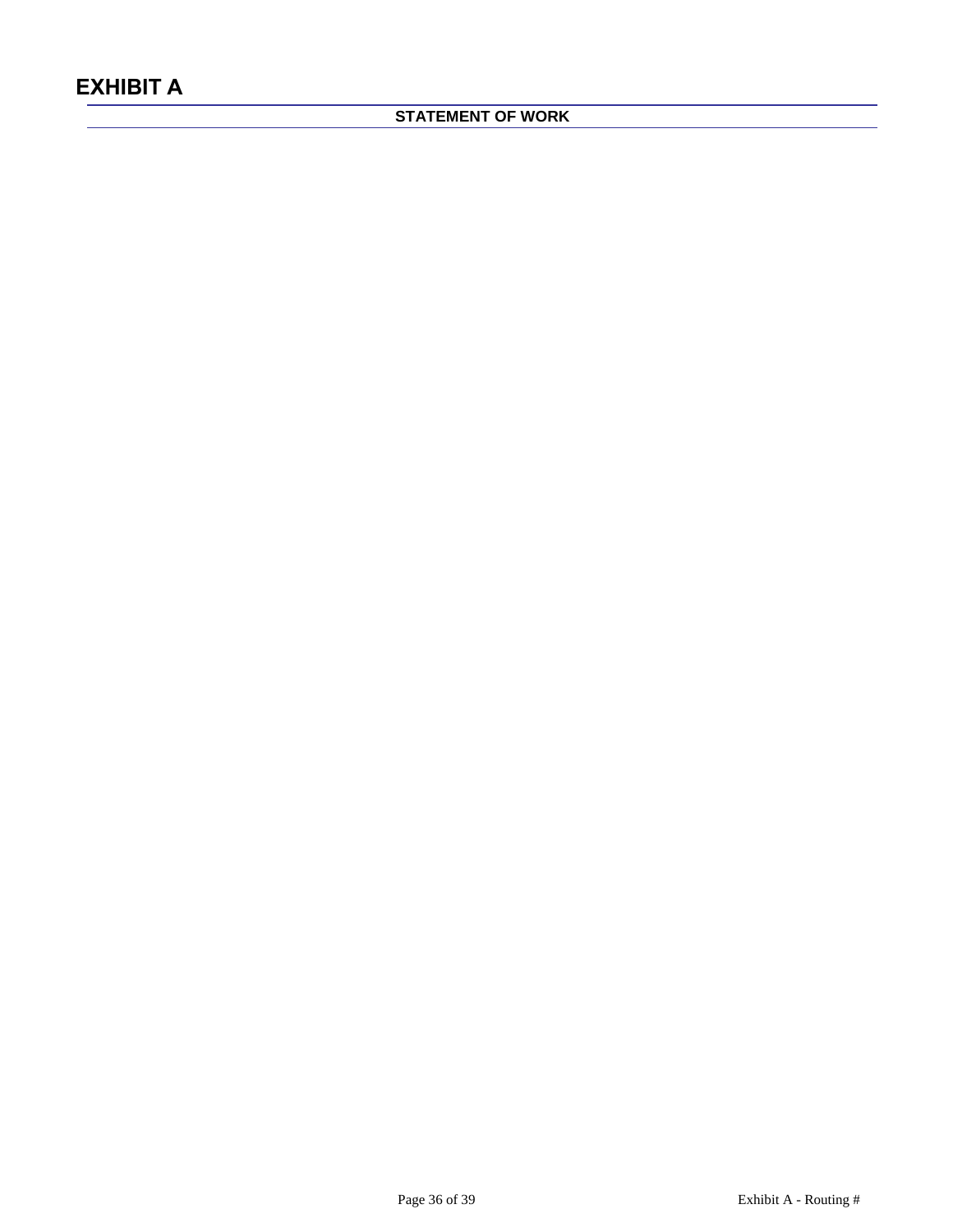# <span id="page-36-0"></span>**PRICES AND RATES**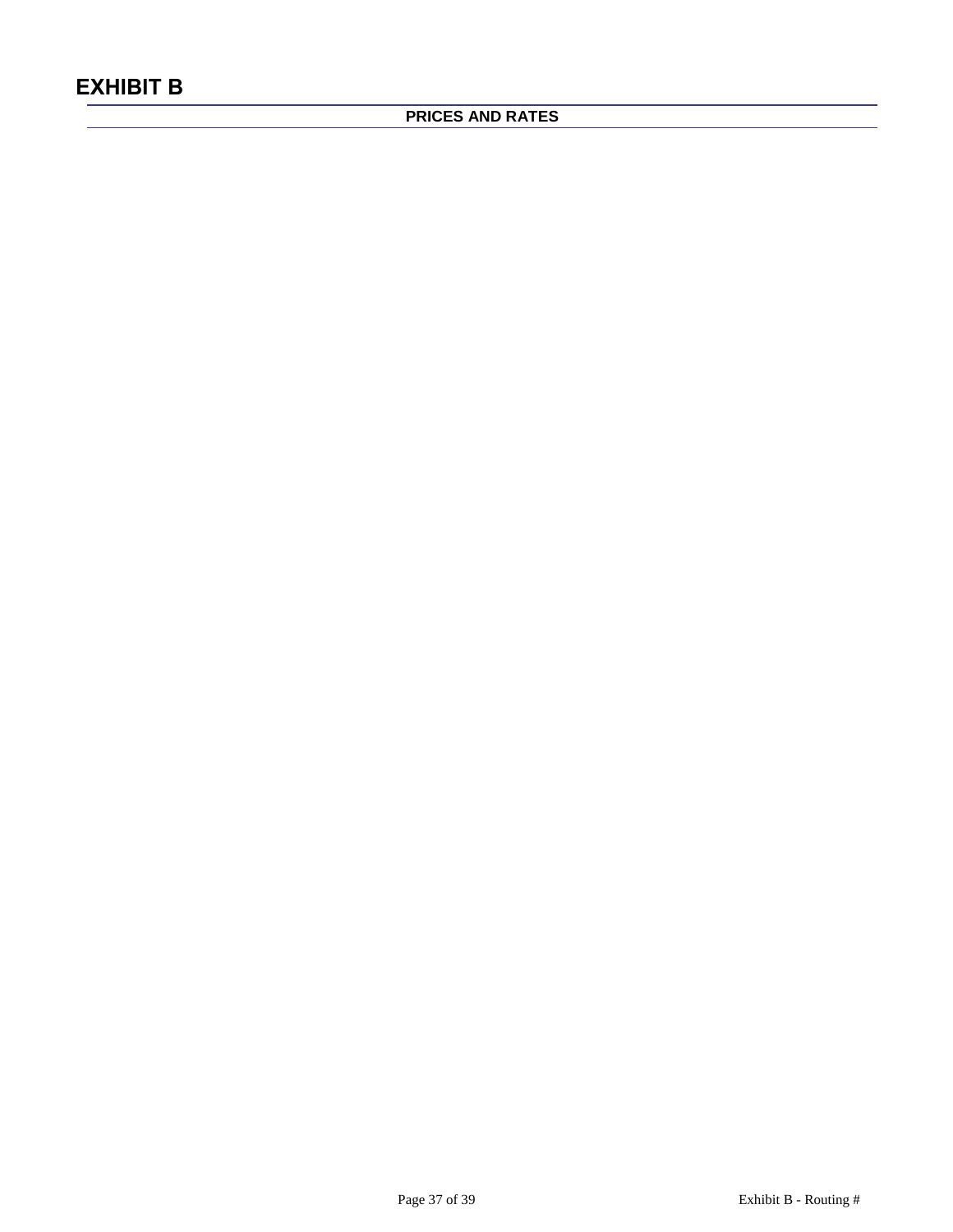# **SAMPLE OPTION LETTER**

<span id="page-37-0"></span>

| Date: | <b>State Fiscal Year:</b> | <b>Option Letter No.</b> | ∣ Routing # |
|-------|---------------------------|--------------------------|-------------|
|       |                           |                          |             |
|       |                           |                          |             |

**1) OPTIONS:** *(*Choose all applicable options listed in §1 and in §2 and delete the rest.*)*

- *(a)* **Option to renew only for an additional term.**
- *(b)* **Change in the amount of goods within current term**
- *(c)* **Change in amount of goods in conjunction with renewal for additional term**
- *(d)* **Level of service change within current term**
- *(e)* **Level of service change in conjunction with renewal for additional term**
- *(f)* **Option to initiate next phase in a contract**
- **2) PROVISIONS**: *(All Option Letters shall contain the appropriate provisions set forth below :) (For use with Options 1(a-e) :)* In accordance with Section(s) of the original Contract routing number between the State of Colorado, Department of Transportation**,** and Contractor's Name, covering the term Insert Orig start date through Insert Current ending date, the State hereby exercises its option for an additional term beginning Insert Option start date and ending on Insert New ending date at a cost/price specified in Identify the Section, Schedule, Attachment, Exhibit etc, AND/OR an increase/decrease in the amount of goods/services at the same rate(s) as specified in Identify the Section, Schedule, Attachment, Exhibit etc.

*(For use with Option 1(f), please use the following :)* In accordance with Section(s)

of the Original Contract routing number between the State of Colorado, Department of Transportation**,** and Contractor's Name, the State hereby exercises its option to initiate Phase indicate Phase: 2, 3, etc for the term beginning Insert start date and ending on Insert ending date at the cost/price specified in Section .

*(For use with all Options 1(a-f) :)* The amount of the current Fiscal Year contract Choose Language (*if change to contract value* is increased/decreased by \$ amount of change to a new) (*if time only* remains unchanged with a) contract Choose Language of Insert New \$ Amt to as consideration for services/goods ordered under the contract for the current fiscal year indicate Fiscal Year. *(if change to contract value* The first sentence in Section is hereby modified accordingly.)

| <b>Requisition #</b> | <b>CDOT Document #</b> | Doc Line # | WBS or Fund Center # | <b>Change Amount</b> |
|----------------------|------------------------|------------|----------------------|----------------------|
|                      |                        |            |                      |                      |

The total contract value including all previous amendments, option letters, etc. is Insert New \$ Amt.

**3) EFFECTIVE DATE**. The effective date of this Option Letter is upon approval of the State Controller or extending the vertical patter.

| <b>STATE OF COLORADO</b><br>John W. Hickenlooper, GOVERNOR<br>Department of Transportation |
|--------------------------------------------------------------------------------------------|
|                                                                                            |
| (For) Donald E. Hunt, Executive Director                                                   |
| Date:                                                                                      |